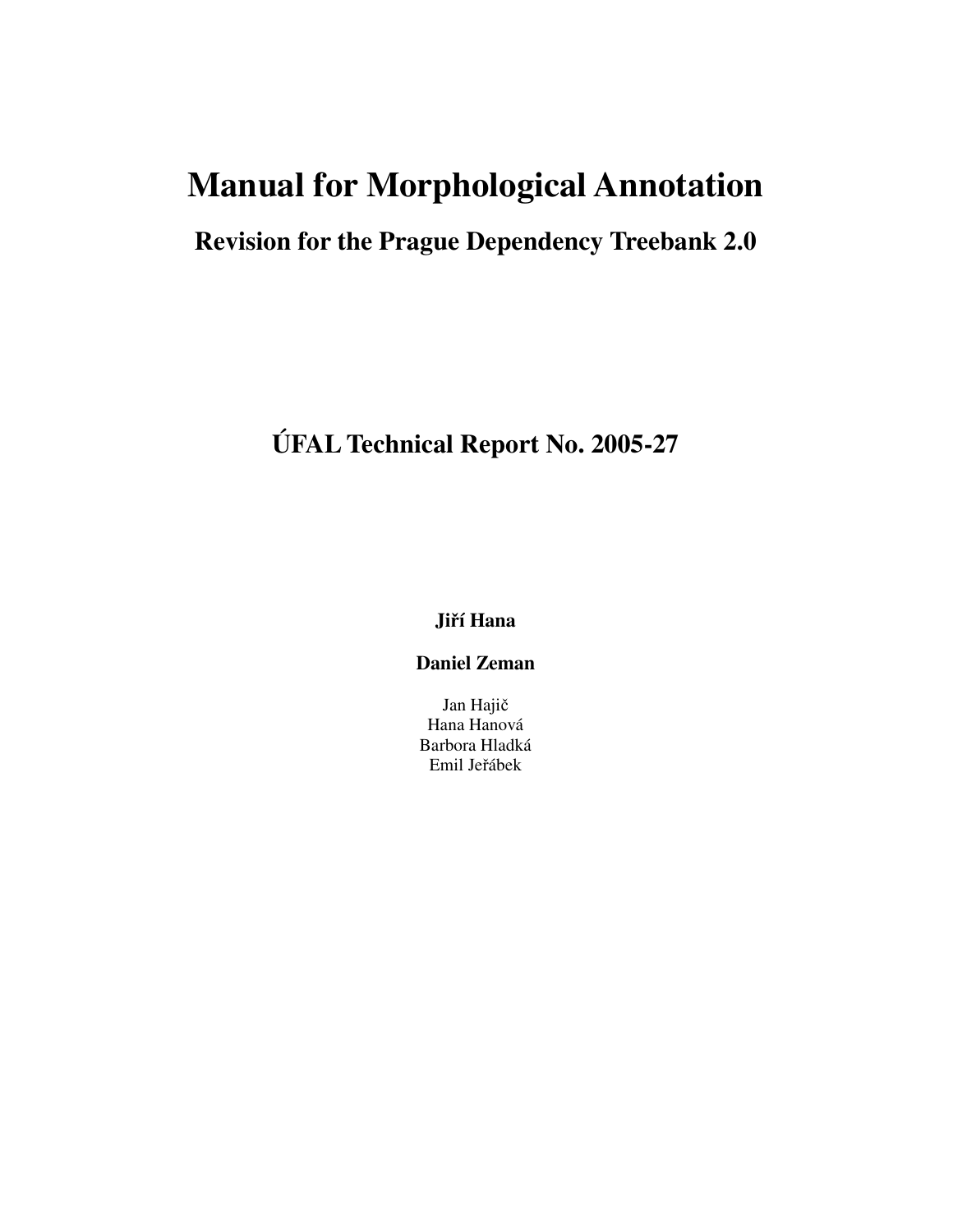#### **Table of Contents**

Preface to Version 2.0 Preface to Version 1.0 1. Introduction 2. Lemma and tag structure 2.1. Lemma structure 2.1.1. Base form and number 2.1.2. Reference 2.1.3. Category 2.1.4. Term 2.1.5. Style 2.1.6. Explanational comment 2.1.7. Comment on derivation 2.2. Tag Structure 2.2.1. Positional tags 2.2.2. Compact tags 2.2.3. Informal abbreviations 3. Names 3.1. Personal names 3.1.1. von, van, etc. 3.1.2. Chinese and Korean names 3.1.3. Foreignized Czech names 3.2. Geographical names 3.2.1. Countries, cities, rivers, mountains 3.2.2. Streets 3.3. Companies and institutions 3.3.1. Restaurants 3.3.2. Sport clubs 3.4. Horses, DJ's etc. 3.5. Products 3.6. Sporting and other events 3.7. Other 3.7.1. Buildings 3.7.2. Televisions 3.7.3. News and magazines 3.7.4. Song names 3.8. Adjectives derived from names 4. Abbreviations 4.1. Gender 4.2. Isolated letters 4.3. Units of measurements 4.4. Authors' signatures 4.5. Academic titles 5. Colloquial Czech <u>5.1. Cos, kdys, jaks...</u> 5.2. Suffix - é in plural of neuter 6. Foreign words and phrases 6.1. Articles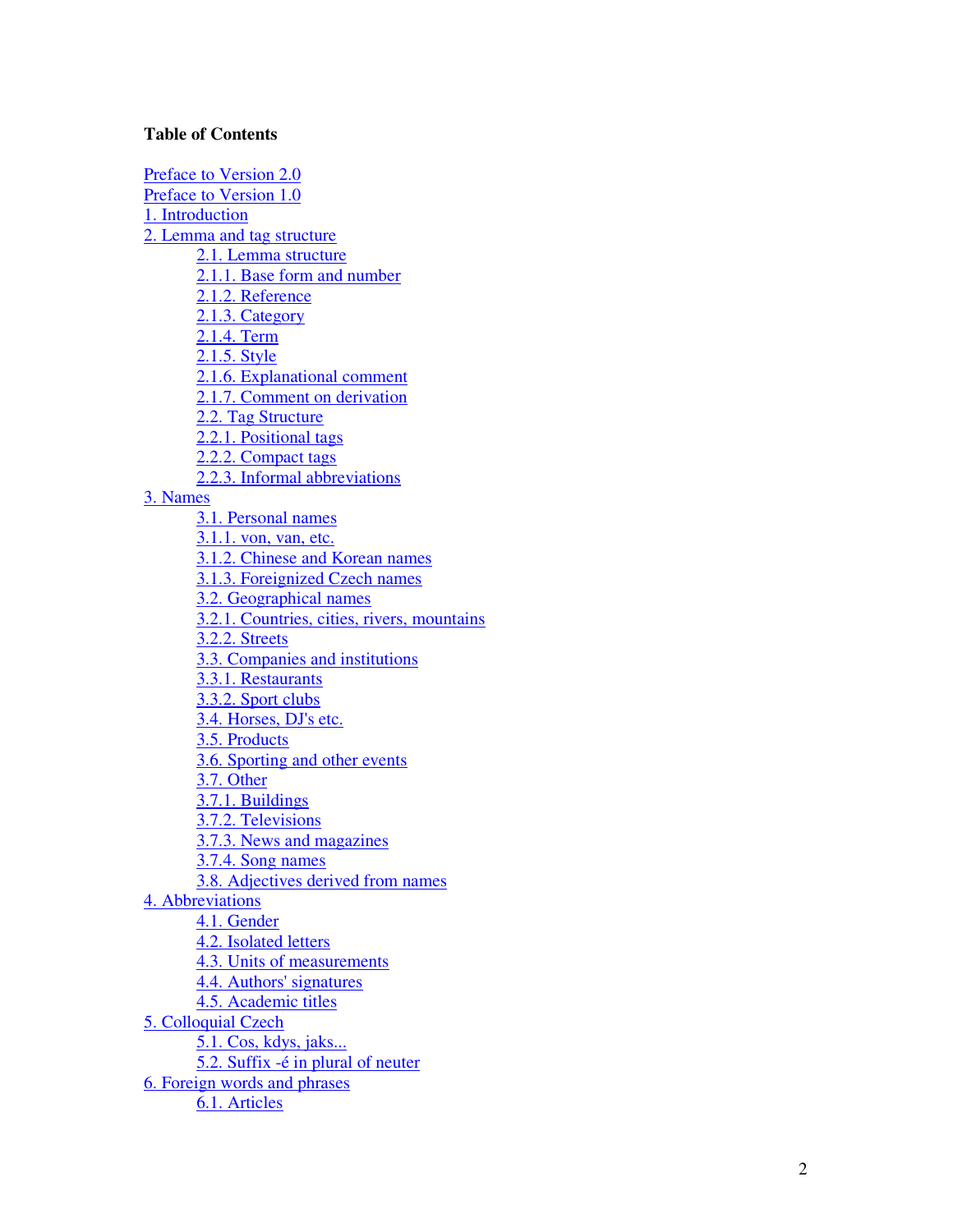6.2. English noun clusters 6.3. Nouns 6.4. Verbs 6.4.1. English verbs 6.5. Slavic languages and Czech dialects <u>7</u><br>T .1. Characters 7.2. Separators 8. Hard to decide <u>8.1. až</u> 8.2. jak 8.3. málo 8.4. moc 8.5. proto 8.6. svůj <u>8.7. tak</u> 9. Selected words 10. Date and time 11. Numbers, numerals and quantifiers 12. Hyphenated composites 13. Insertion 13.1. Possessive adjectives 13.2. Words ending with -ismus, -izmus 13.3. Transcription of pronunciation 13.4. Crippled forms 13.5. Isolated morphemes 13.6. Geometry 13.7. Chess codes

### List of Tables

- 2.1. Lemma examples 2.2. Lemma categories
- 2.3. Term types
- 2.4. Style flags
- 2.5. Attributes in positional tags
- 2.6. POS
- 2.7. <u>SUBPOS</u>
- 2.8. Obsolete SUBPOS values
- 2.9. <u>GENDER</u>
- 2.10. <mark>NUMBER</mark>
- 2.11. <mark>CASE</mark>
- 2.12. <mark>POSSGENDER</mark>
- 2.13. <mark>POSSNUMBER</mark>
- 2.14. <mark>PERSON</mark>
- 2.15. <mark>TENSE</mark>
- 2.16. <u>GRADE</u>
- 2.17. <mark>NEGATION</mark>
- 2.18. <mark>VOICE</mark>
- 2.19. <mark>VAR</mark>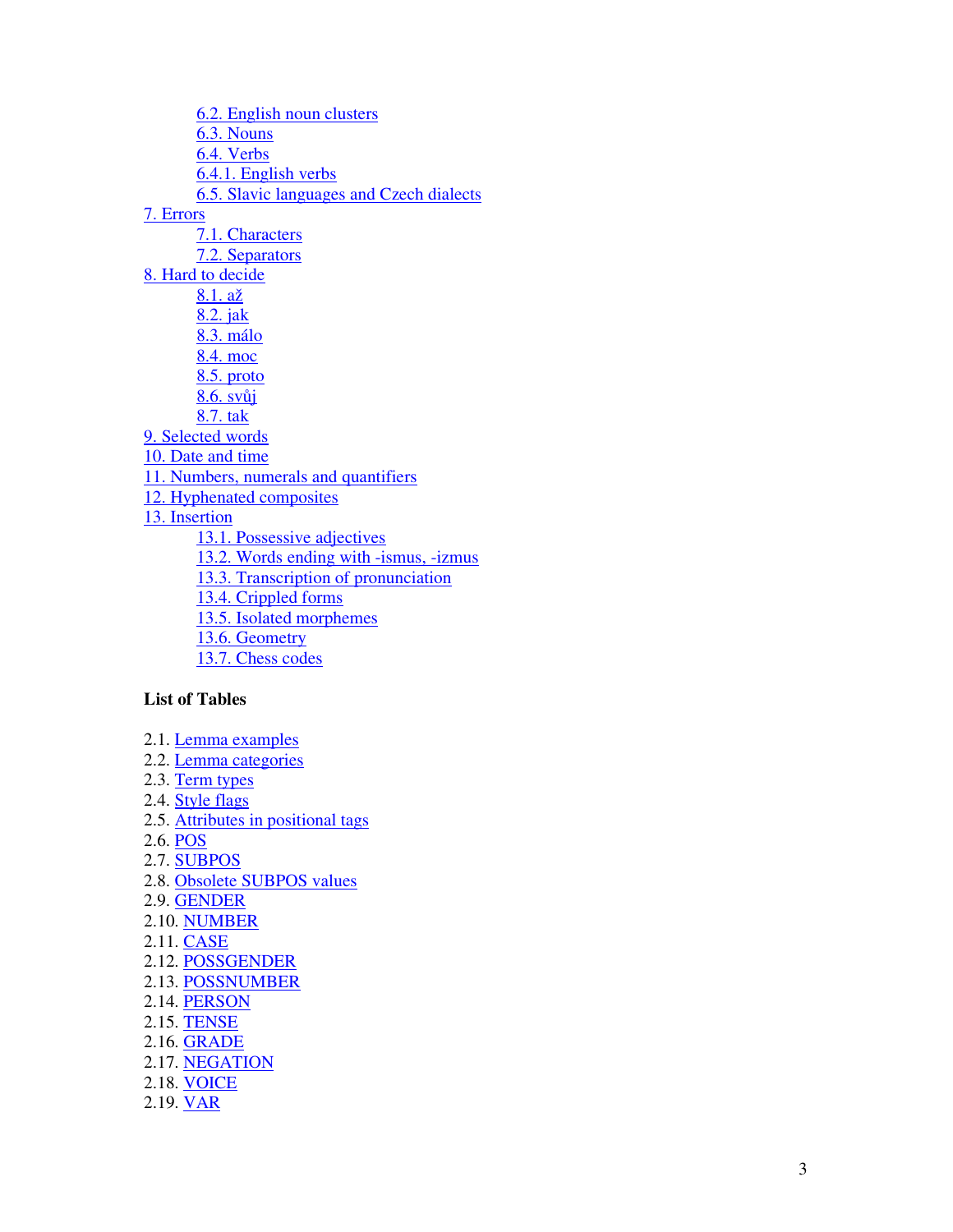- 3.1. Name types
- 3.2. Examples of geographical names
- 3.3. Examples of company names
- 3.4. Examples of restaurant names
- 3.5. Examples of sport club names
- 3.6. Examples of event names
- 4.1. Examples of abbreviations
- 4.2. Gender of abbreviations
- 4.3. Examples of isolated letters
- 4.4. Examples of units
- 5.1. Colloquial examples
- 6.1. Examples of foreign phrases
- 6.2. Articles in common foreign languages
- 6.3. Number and case of English nouns
- 6.4. Examples of English verbs

#### **List of Examples**

- 2.1. Following examples illustrate this:
- 2.2. Other examples:
- 3.1. Personal names with von, van etc.
- 3.2. Chinese and Korean names
- 3.3. Street names
- 3.4. Names of horses
- 3.5. TV company names
- 3.6. Names of periodicals
- 11.1. Case agreement in counted phrases
- 12.1. Hyphenated composites
- 13.1. -ismus, -izmus
- 13.2. Transcription of pronunciation
- 13.3. Crippled forms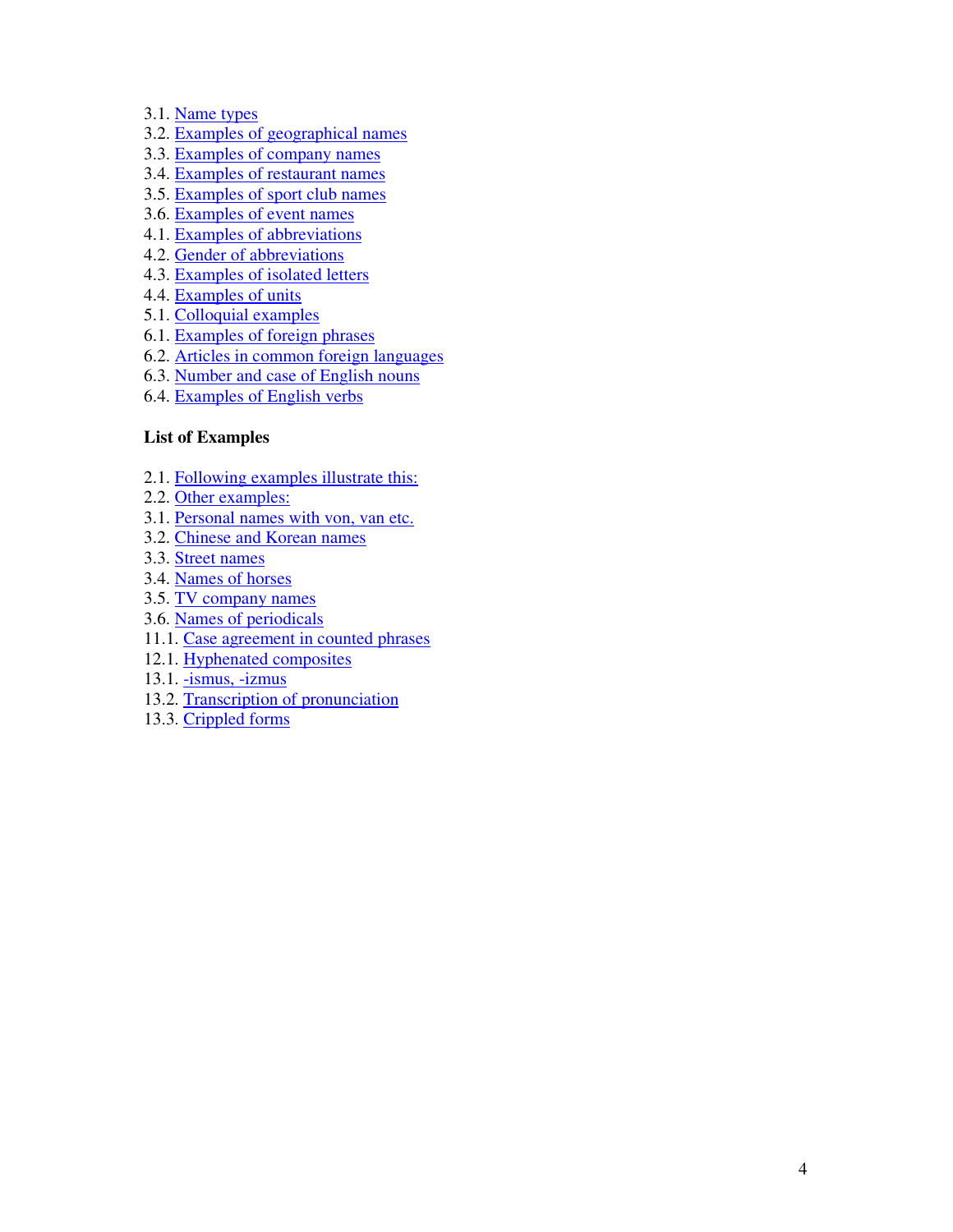# **Preface to Version 2.0**

Although the title of this report inherits the word "Manual" from the previous version, it is no more intended to guide the annotators. Rather it attempts to describe the current state of the morphological annotation in PDT 2.0. Most of the added information resulted from several semi-automatic checks performed on the data before having released it. In some cases it was not manageable to bring the data to the desired state - if so, both the desired and the current state of the data are described.

PDT 2.0 contains 1,960,657 morphologically annotated tokens in 126,831 sentences. There are 168,454 distinct word forms, 71716 distinct lemmas, and 1740 morphological tags.

The final checking and analysis of the data as well as the work on this manual revision were supported by the Czech Academy of Sciences program called "Information Society", project No. 1ET101120503.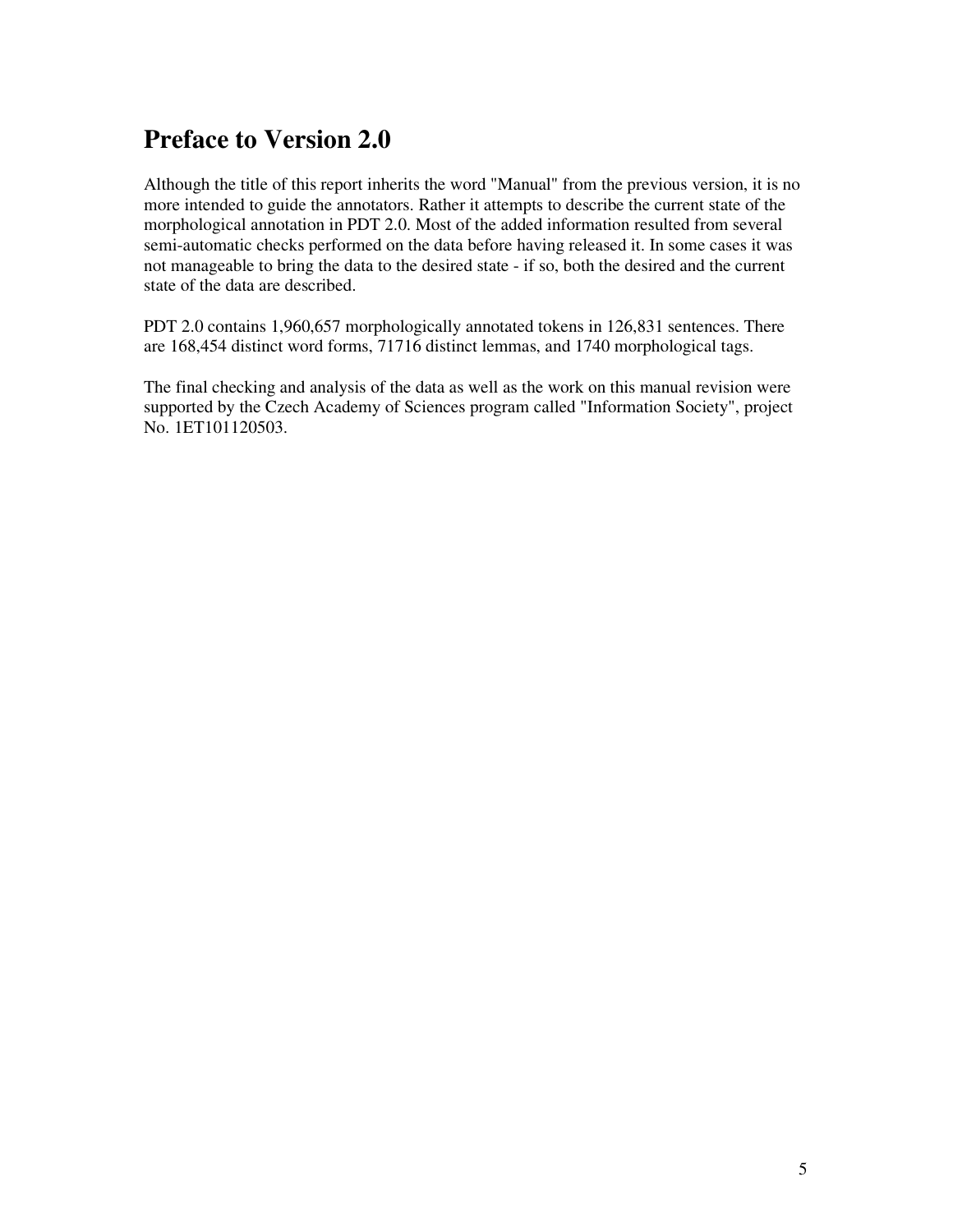# **Preface to Version 1.0**

We are pleased to publish the first version of the manual for morphological annotation of Czech sentences. We believe that such guidelines can be of use to the users of Prague Dependency Treebank 1.0 (PDT 1.0), as well as for preparation of new data.

Let us recall the most important steps we passed in order to get about two million morphologically annotated words (PDT 1.0). At the very beginning, we put together a team of eight annotators - we did introduce them to a system of morphological tags we designed to describe Czech morphological properties; we also used (as a preprocessing step) a morphological analyzer for processing isolated words, and, last but not least, we did rely on their knowledge of Czech morphology they have acquired while studying at secondary school, i.e. we did not offer them any annotation guidelines.

One can assume that this strategy is too hazardous - how to deal with discrepancies the annotators produce to ensure the consistency of annotation? First, two annotators annotated each text file. Then, by a "blind" automatic procedure (no matter what word is processed - just comparing two strings) we detected words annotated differently. Consequently, the only one annotator (as a member of just two-member team) handled these cases and, also, checked the morphological annotations against the syntactic-analytic annotations. This way we replaced the absence of annotation guidelines by sequential elimination of discrepancies across both the morphological and syntactic-analytic levels of annotation.

Along the way we were writing this annotation manual. It is not intended as a comprehensive guide to the morphological annotation of Czech sentences (in contrast to the manual for syntactic-analytic annotations). The authors concentrate "only" on those cases which caused the most ambiguities and problems while annotating PDT 1.0. The ongoing effort is directed to the treating of not- yet-solved problematic cases in accord with the conventions of the automatic morphological analyzer.

The morphological annotation of PDT 1.0 was carried out in the framework of experimental verification of the definition of formal representation of the analysis of Czech sentences (the project GAČR 405/96/0198, "Formal representation of language structures"). The material obtained in this way (data) is used in many domains of research in computational linguistics, above all as basic (training) data in projects of the automatic language analysis, the MŠMT research project MSM113000006, the "Laboratory for Language Data Processing" (the MŠMT project VS961510) and the Center for Computational Linguistics (the MŠMT project LN00A063). These data have been also used as verification material for various partial projects within the complex program  $GACR$  405/96/K214 ("Czech Language in Computer Age"). The "Center for Computational Linguistics" project financially supported work on these morphological annotation guidelines.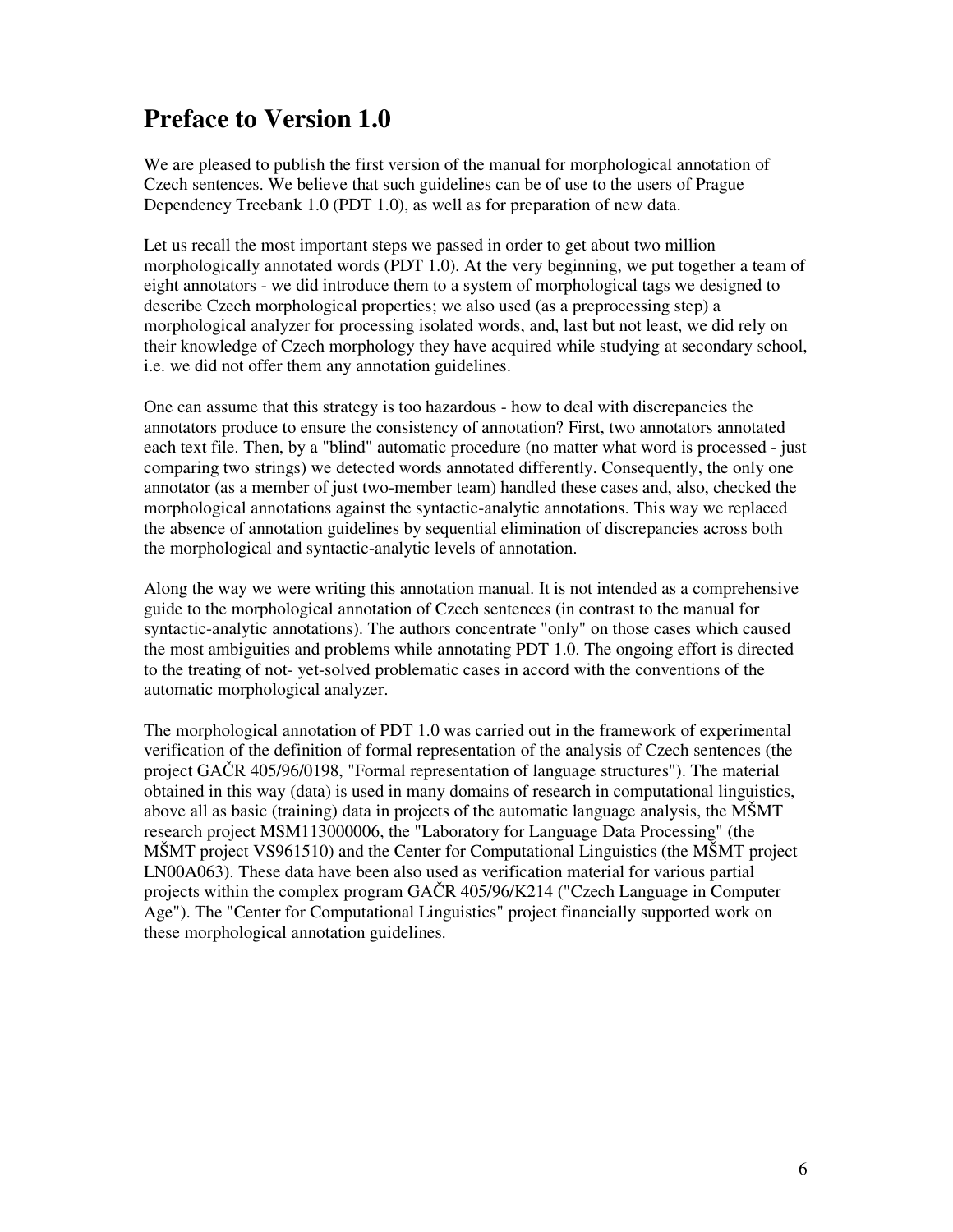# **Chapter 1. Introduction**

We do not want to substitute a grammarbook of Czech. So we are not going to systematically define word classes and paradigms. All the annotators should understand the fundamentals of Czech morphology, as most native Czech speakers do (the stuff is being taught in elementary schools). What we are going to describe are the difficult or unusual phenomena. Most notably we will address the annotation of proper names, foreign words, and abbreviations. Such categories are rarely and sparsely covered by standard dictionaries. To get an idea what a foreign word, proper name etc. mean it is useful to try to find it using an internet portal, an encyclopedia etc. During annotation, we found the following internet links useful:

### **Portals.**

- http://www.seznam.cz/ for Czech products and companies
- http://search.seznam.cz/search.cgi?mod=f&hlp=y for Czech companies
- http://www.google.com/
- http://www.altavista.com/ (shop section for various searching products)

#### **Encyclopedias.**

- http://cs.wikipedia.org/ and http://en.wikipedia.org/
- http://www.encyclopedia.com/
- http://www.encarta.msn.com/

#### **Dictionaries.**

• http://slovnik.seznam.cz/ - various dictionaries

#### **Maps.**

- http://mapy.atlas.cz/ Czechia
- http://www.mapquest.com/maps/ U.S.A and the world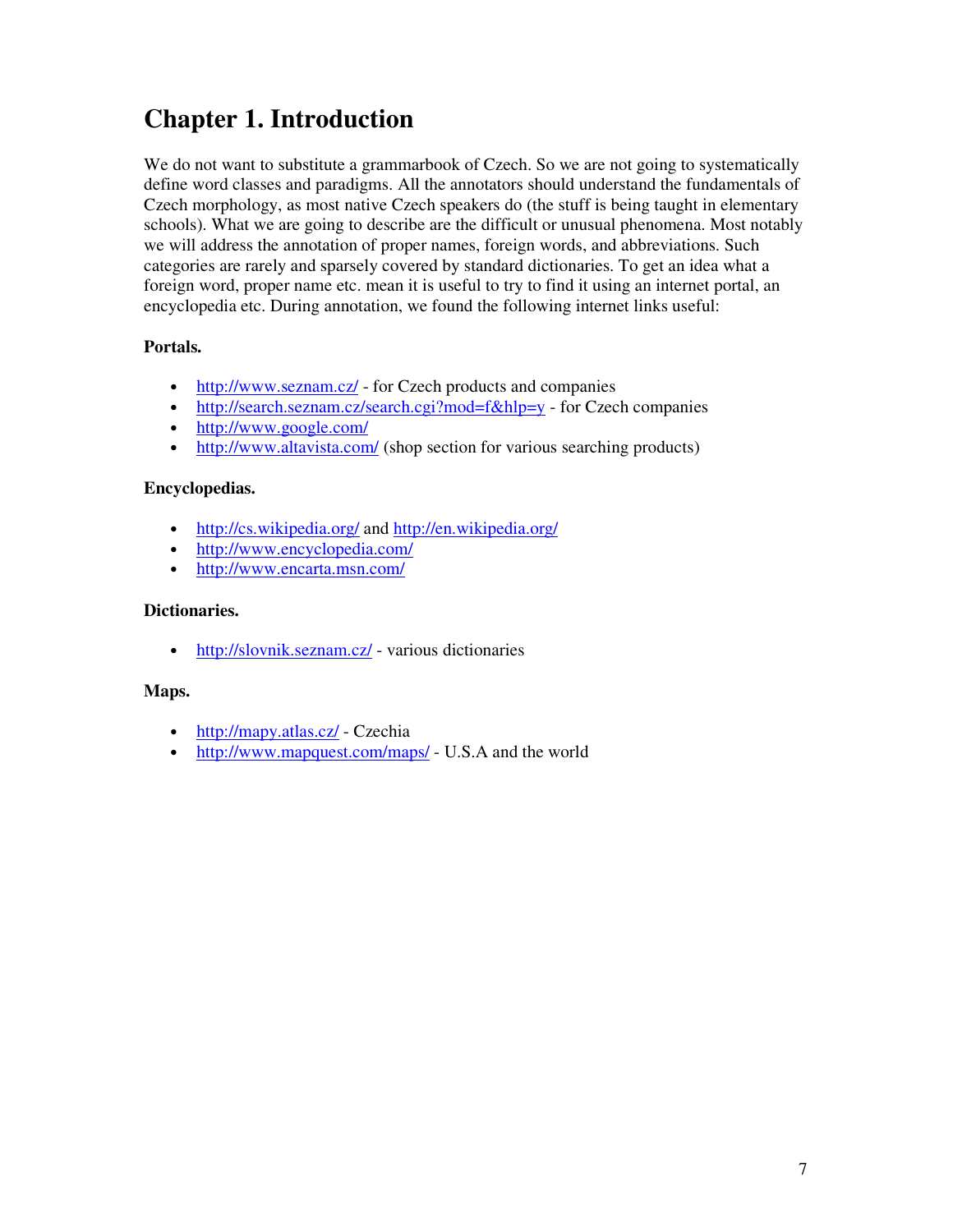# **Chapter 2. Lemma and tag structure**

#### **Table of Contents**

```
2.1. Lemma structure
       2.1.1. Base form and number
       2.1.2. Reference
       2.1.3. Category
       2.1.4. Term
       2.1.5. Style
       2.1.6. Explanational comment
       2.1.7. Comment on derivation
2.2. Tag Structure
       2.2.1. Positional tags
       2.2.2. Compact tags
       2.2.3. Informal abbreviations
```
### **2.1. Lemma structure**

Lemma in PDT 1.0 has two parts. First part, the lemma proper, has to be a unique identifier of the lexical item. Usually it is the base form (e.g. infinitive for a verb) of the word, possibly followed by a number distinguishing different lemmas with the same base forms. Second part (optional) is not part of the identifier and contains additional information about the lemma, e.g. semantic or derivational information.

The formal description of the lemma structure follows. Spaces were inserted between nonterminals to improve readability. Note however that no lemma contains any spaces. Capitalized multi-character symbols are nonterminals. All other symbols are terminals.

```
Lemma ::= LemmaProper | LemmaProper AddInfo
LemmaProper ::= Word | Word - Number | Number | SpecialChar
Word ::= Letter | Letter Word
Letter ::= A | a | Á | á | Ä | ä | ... | Z | Z | Ž | ž | '
Number ::= NonZero | NonZero Number0
Number0 ::= Digit | Digit Number0
NonZero ::= 1 | 2 | 3 | 4 | 5 | 6 | 7 | 8 | 9
Digit ::= 0 | NonZero
SpecialChar ::= ! | " | # | $ | % | & | ' | ( | ) | * | + | , |
              - | . | / | : | ; | < | = | > | ? | @ | [ | \ |
              ] | ^ | _ | ` | { | | | } | ~ | § | °
AddInfo ::= Reference Category Term Style Comment
Reference ::= <empty> | ` LemmaProper
Category ::= <empty> | _: Category1 | _: Category1 Category
Term ::= <empty> | _; Term1 | _; Term1 Term
Style ::= <empty> | _, Style1 | _, Style1 Style
Comment ::= <empty> | _^ Comment1
Category 1 ::= N | J | A | Z | M | V | T | W | D | P | C | I | F | B | Q |
X
\texttt{Term1} ::= Y | S | E | G | K | R | m |
           H | U | L | j | g | c | y | b | u | w | p | z | o
Style1 ::= t | n | a | s | h | e | l | v | x
Comment1 ::= (Explanation ) | (Derivation ) |
               ( Explanation )_( Derivation )
```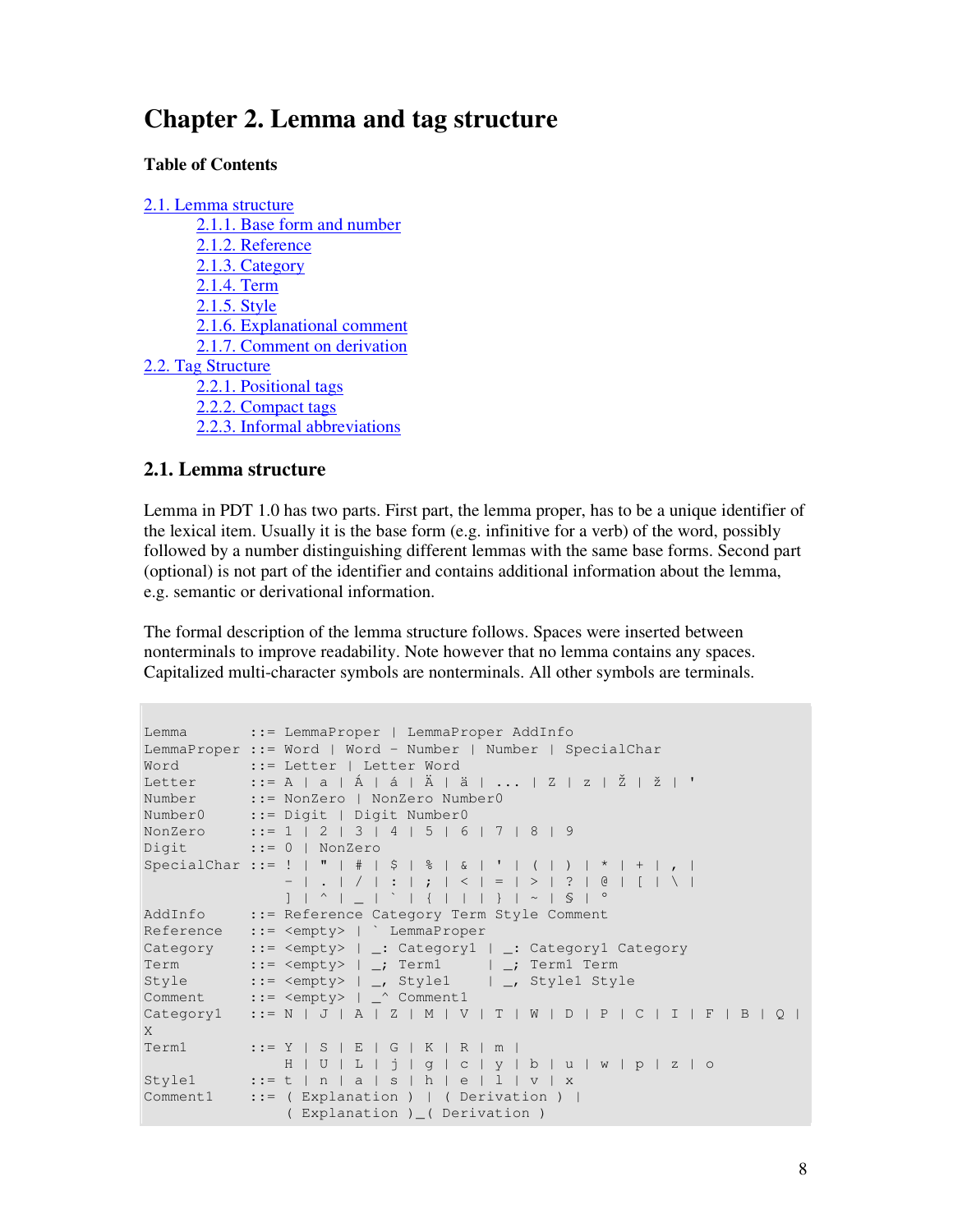```
Explanation ::= CommentChar | CommentChar Explanation
Derivation ::= * Number Word | * Word
CommentChar ::= Letter | Digit |
                  ! | " | # | $ | % | & | ' | * | + | , | - | . |
                   / | : | ; | < | = | > | ? | @ | [ | \ | ] | ^ |<br>_ | ` | { | | | } | ~ | § | °
                         | { | + | + | } | - | S | | | \theta |
```
Notes on characters:

- 1. Any character that is letter in the Unicode standard can appear in place of the Letter nonterminal. In the non-ASCII area this most frequently applies to the Czech accented characters: ÁáČčĎďÉéĚěÍíŇňÓóŘřŠšŤťÚúŮůÝýŽž. However, other characters occur in names (e.g. German  $\ddot{A}$ ä $\ddot{O}$ ö $\ddot{U}$ ü, Serbo-Croatian  $\dot{C}$ ć) and in foreign words (e.g. Slovak ĽľĹĺÔôŔŕ).
- 2. Standard HTML entities (such as  $\kappa$  amp; for  $\&$  or  $\kappa$  agrave; for à) are also allowed. PDT 1.0 was encoded in the ISO Latin 2 codepage, so representing any West European characters required using entities. PDT 2.0 shall be encoded in UTF8, so few entities will be needed.
- 3. The single quote (') is considered a Letter in some transcriptions of non-Latin alphabets (e.g. in Chinese *Mao C'-tung*, Hebrew *Be'er Sheva'*). If it marks deleted parts of words (e.g. English *don't*, French *d'Artagnan*), it is considered a SpecialChar and it splits the string into three tokens  $(d'$  Artagnan). Even in these languages there are exceptions (e.g. the surname *Preud'homme* is one token).

| Whole lemma                                                    | LemmaProper      | <b>AddInfo</b>                |
|----------------------------------------------------------------|------------------|-------------------------------|
| Chemik                                                         | chemik           |                               |
| maso_^(jídlo_apod.)                                            | maso             | _^(jídlo_apod.)               |
| Bonn_; G                                                       | Bonn             | :G                            |
| vazba-1_^(obviněného)                                          | $\forall$ azba-1 | _^(obviněného)                |
| vazba-2_^(spojení)                                             | vazba-2          | $\sqrt{\text{spojen}(\cdot)}$ |
| $\frac{1}{2}$ Martinův-1_; Y_^ (*4-1) $\frac{1}{2}$ Martinův-1 |                  | $Y^*(*4-1)$                   |

#### **Table 2.1. Lemma examples**

#### **2.1.1. Base form and number**

The Word in LemmaProper is the base form of the respective paradigm. This means nominative singular for nouns, the same plus masculine positive for adjectives, similarly for pronouns and numerals. Verbs are represented by their infinitive forms.

The Number in LemmaProper helps to distinguish several senses of a homonymous base form. It should neither be zero nor start with zero. The used numbers need not form a continuous sequence. Sometimes a particular number is repeatedly used for a special kind of word (e.g. the lemmas numbered "-99" are almost invariantly authors' signatures and their Category/Style part is "\_:B\_;S"). Conventions of this kind exist solely for the convenience of a human reader but they are not meant to signal anything to a processing program. No conclusions should be ever drawn from the value of the lemma number! There is no warranty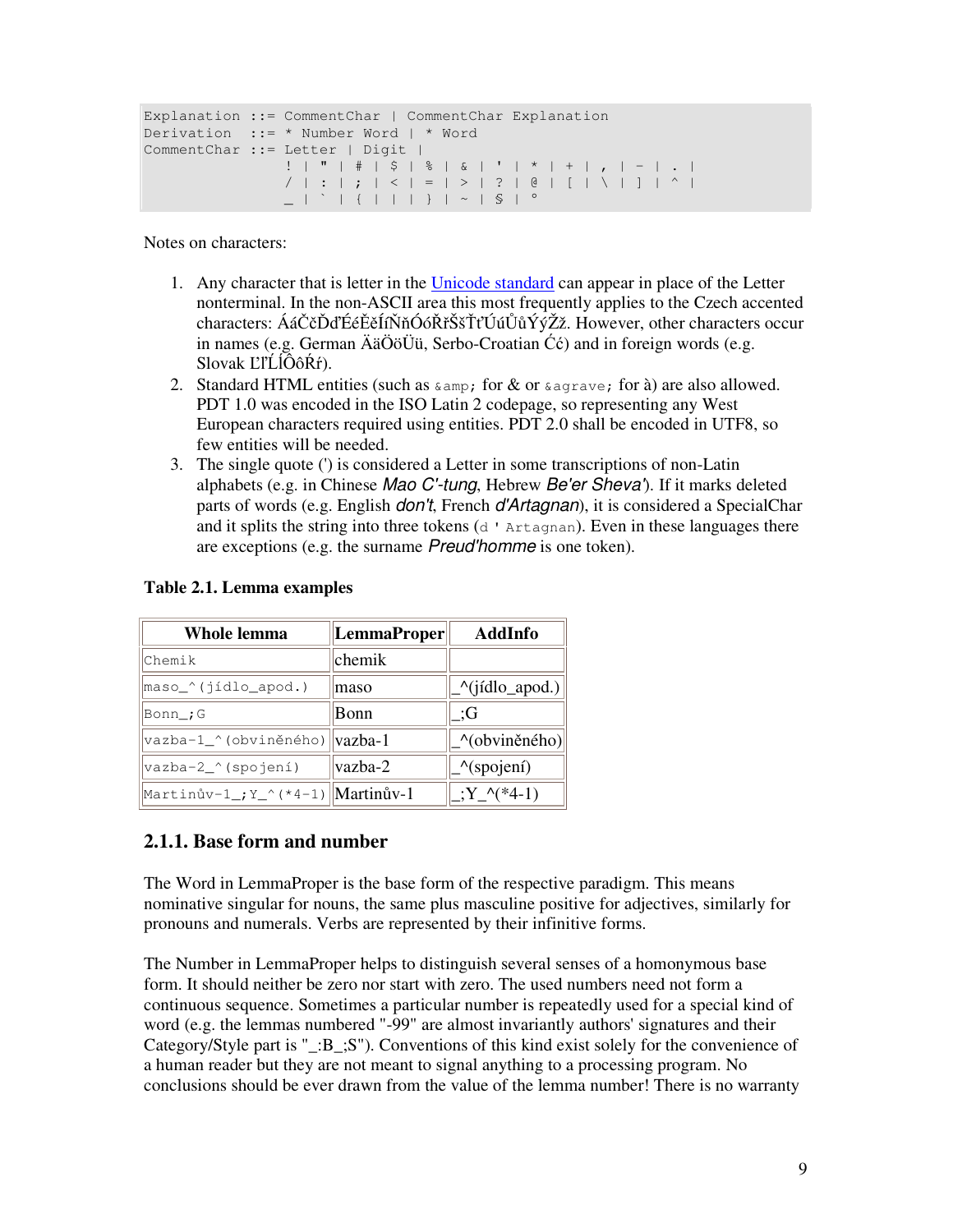that an observed number "semantics" holds anywhere else. Other sources of information, such as the AddInfo text, should be used instead.

The following rules shall hold for each group of lemmas sharing the same base form.

- **Rule 1:** If lemmas use numbers to distinguish lexical items with the same base form, they all have to use them  $-$  i.e. if there is the lemma  $X-2$ , the unnumbered lemma  $X$ should not exist. If more than one lemma share a base form, all of them must be numbered.
- **Rule 2:** If a lemma is numbered, its AddInfo should not be empty. The AddInfo must help to distinguish the lemma from other lemmas with the same base form but different numbers. Exception: if all but one lemmas with the same base form are foreign words, the domestic one need not have a non-empty AddInfo. All the foreign counterparts must have it, though.
- **Rule 3:** Two lemmas with different AddInfo must differ in numbers as well. Exceptions (see below): abbreviations (two lemmas differ in the presence of  $\Box$ : B but not in their numbers).
- **Rule 4:** Two lemmas with different number must differ in AddInfo as well.

Unfortunately many lemmas are not covered by our automatic morphological analyzer. Such lemmas were created by the annotators, and the administrator of the lexicon should later make their numbers and/or suffixes consistent and conformant to the above rules. In many cases it was not manageable to complete this task for PDT 2.0.

Base form in lemma is case-sensitive. Of course, words that have to be always capitalized in writing, have their lemma capitalized as well. As a consequence, *špaek* (starling) and *Špaček*; S need not be distinguished by numbers (or they can both use the same number). However, although not required, the unique numbering of such cases is recommended.

Sometimes the numbering of lemmas reflect that their base form is homonymous with another word, although the other meaning is not base form. For instance, *žena* is a noun (meaning woman) but it can also be transgressive form of the verb *hnát*. The morphological analyzer may assign different numbers to both meanings of *žena*, although the latter is not a base form. As a consequence, there may be lemma žena-2 even if there is no other lemma with the same base form. Such behavior is allowed but not required.

# **2.1.2. Reference**

Some lemmas refer to other lemmas. A lemma can point at most to one other lemma. The reference is one of the means of explaining the meaning of the source lemma. Such mechanism is systematically used with spelled-out numbers (jeden`1, oba`2) and with abbreviations for various units (kWh`kilowatthodina). Occasionally a reference can occur elsewhere as well.

# **2.1.3. Category**

Lemma category is indicated by "\_:" followed by a letter. Most categories correspond to parts of speech. They are rarely used because the part of speech is encoded in morphological tags as well (see below; note however that some parts of speech are encoded by different characters in the lemma than in the morphological tag). They should be used if the same lemma behaves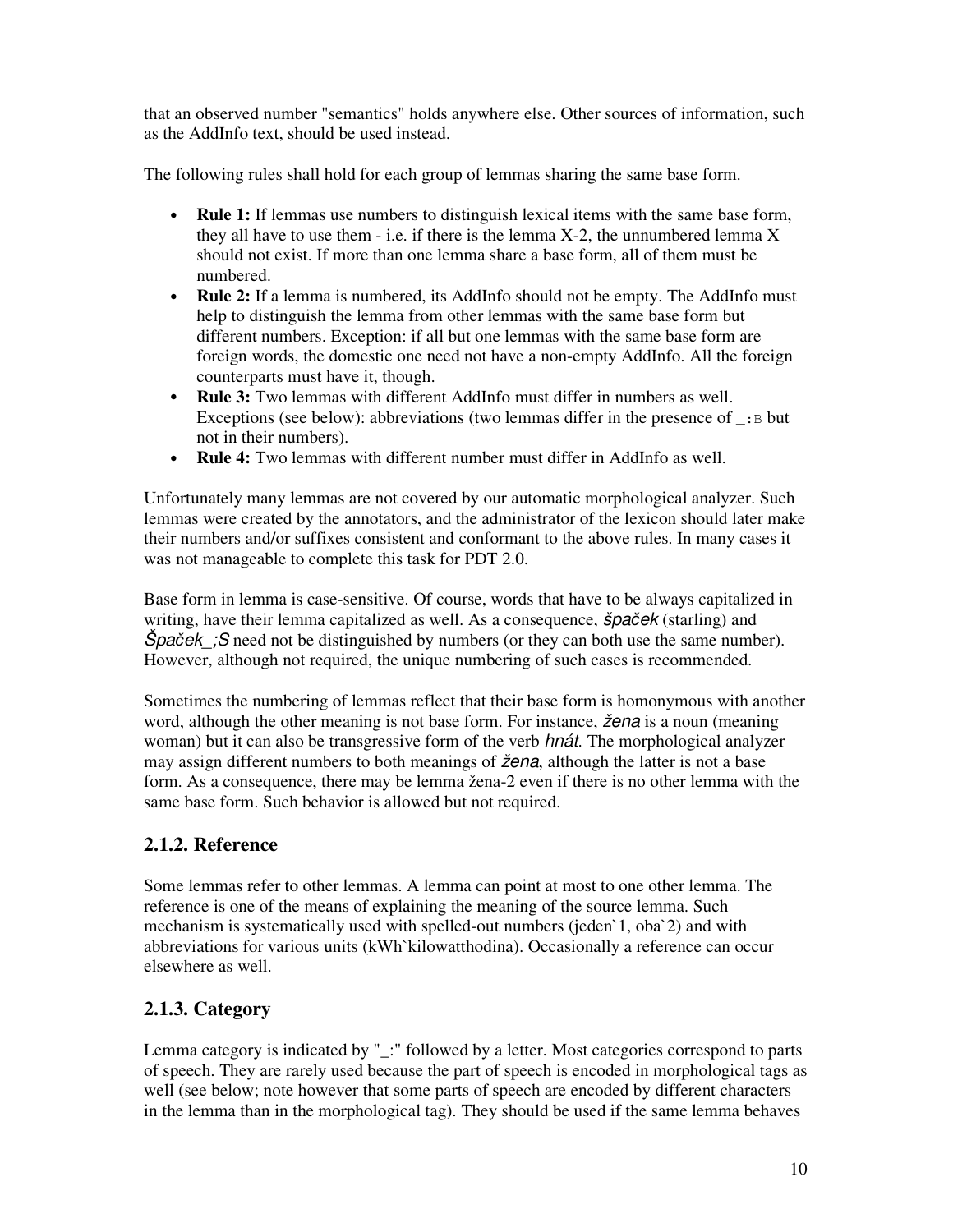as two or more parts of speech. No lemma is allowed to appear with morphological tags for two or more different parts of speech. For instance, *vedle* can be either adverb or preposition. There should be two lemmas,  $\text{velel-1}$ : D, and  $\text{velel-2}$ : P. Note however that in PDT 2.0 some lemmas, especially foreign words, occasionally appear with tags for different parts of speech, and if there are separate lemmas for each part of speech, it is often described verbally in the Comment part rather than formally using the Category field. In our example it would be vedle-1  $\land$  (je z toho\_vedle), and vedle-2\_ $\land$  (vedle\_nečeho). This will be corrected in future versions.

Three categories are used on a more systematical basis: \_:T and \_:W for verbal aspect, and \_:B for abbreviations. Aspect has currently no representation in the morphological tags. It is treated as a lexical property - although there are some morphological implications, lots of irregularities could be expected if it was part of the verbal paradigm. The morphological analyzer covers aspect for some verbs while lacking the information for many others. If available, the aspect is indicated in the lemma. Note that there are biaspectual verbs, so analyzovat\_:T\_:W would be correct.

Abbreviations are exceptions to the Rule 3 (saying that different AddInfo implies different lemma numbers). There can be two lemmas with the same base form and number, if the only difference in their AddInfos is that one contains "\_:B" and the other does not. For more information on abbreviations see Chapter 4, *Abbreviations*.

| Category       | <b>Explanation</b> |
|----------------|--------------------|
| N              | noun               |
| A, J           | adjective          |
| Z              | pronoun            |
| M              | numeral            |
| V              | verb               |
| T              | imperfect verb     |
| W              | perfect verb       |
| D              | adverb             |
| $\overline{P}$ | preposition        |
| $\overline{C}$ | conjunction        |
| $\overline{I}$ | particle           |
| F              | interjection       |
| B              | abbreviation       |
| Q              | ???                |
| X              | do not use         |

#### **Table 2.2. Lemma categories**

r.

## **2.1.4. Term**

Lemmas of terms have categories of their own. The term type is indicated by "; " followed by a letter. More than one term type may apply to one lemma. Two groups of term types can be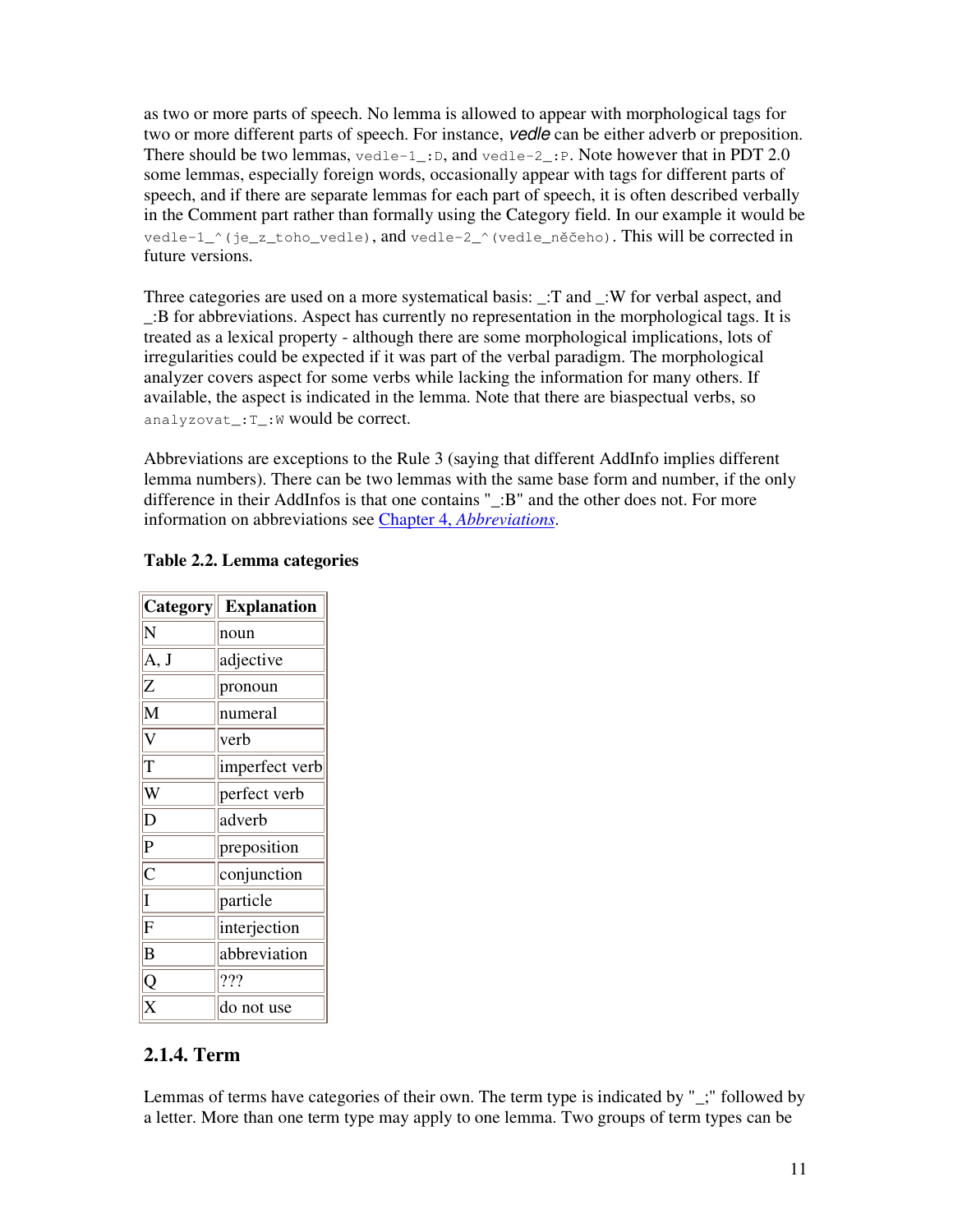distinguished: the named entities and the scientific/professional terms. The former are mandatory, proper names must be categorized. The latter are optional, it is up to the lexicon administrator whether they decide that a term is so specialized that its branch shall be indicated.

| $ \mathbf{Type} $       | <b>Explanation, examples</b>                                                                        |
|-------------------------|-----------------------------------------------------------------------------------------------------|
| Y                       | given name (formerly used as default): Petr, John                                                   |
| S                       | surname, family name: Dvořák, Zelený, Agassi, Bush                                                  |
| E                       | member of a particular nation, inhabitant of a particular territory: Cech, Kolumbijec,<br>Newyorčan |
| G                       | geographical name: <i>Praha</i> , Tatry (the mountains)                                             |
| K                       | company, organization, institution: Tatra (the company)                                             |
| $\vert R \vert$         | product: Tatra (the car)                                                                            |
| m                       | other proper name: names of mines, stadiums, guerilla bases, etc.                                   |
| H                       | chemistry                                                                                           |
| U                       | medicine                                                                                            |
| $ \Gamma$               | natural sciences                                                                                    |
| $\overline{\mathsf{j}}$ | justice                                                                                             |
| $\underline{g}$         | technology in general                                                                               |
| $ {\rm c}$              | computers and electronics                                                                           |
| у                       | hobby, leisure, travelling                                                                          |
| b                       | economy, finances                                                                                   |
| lu                      | culture, education, arts, other sciences                                                            |
| W                       | sports                                                                                              |
| $ {\rm p} $             | politics, governement, military                                                                     |
| z                       | ecology, environment                                                                                |
| 10                      | color indication                                                                                    |

### **Table 2.3. Term types**

# **2.1.5. Style**

Lemmas can be stylistically classified. The style flag is indicated by "\_," followed by a letter. Standard lemmas have no stylistic flag but any lemma intended for special usage (bookish, colloquial language etc.) should be marked as such. It is necessary to distinguish between the style of the lemma and the style of the word form! For instance, *acht* is an archaic word meaning "anathema"; its less archaic counterpart would be *klatba*. Its lemma should bear the archaic flag:  $a$ cht<sub>r</sub>, a. On the other hand, *lvové* is just an archaic form of a non-archaic lemma *lev* (lion). In this case the archaicity should only be marked in the morphological tag describing the form (the tag would end in 3; see below for tag descriptions).

### **Table 2.4. Style flags**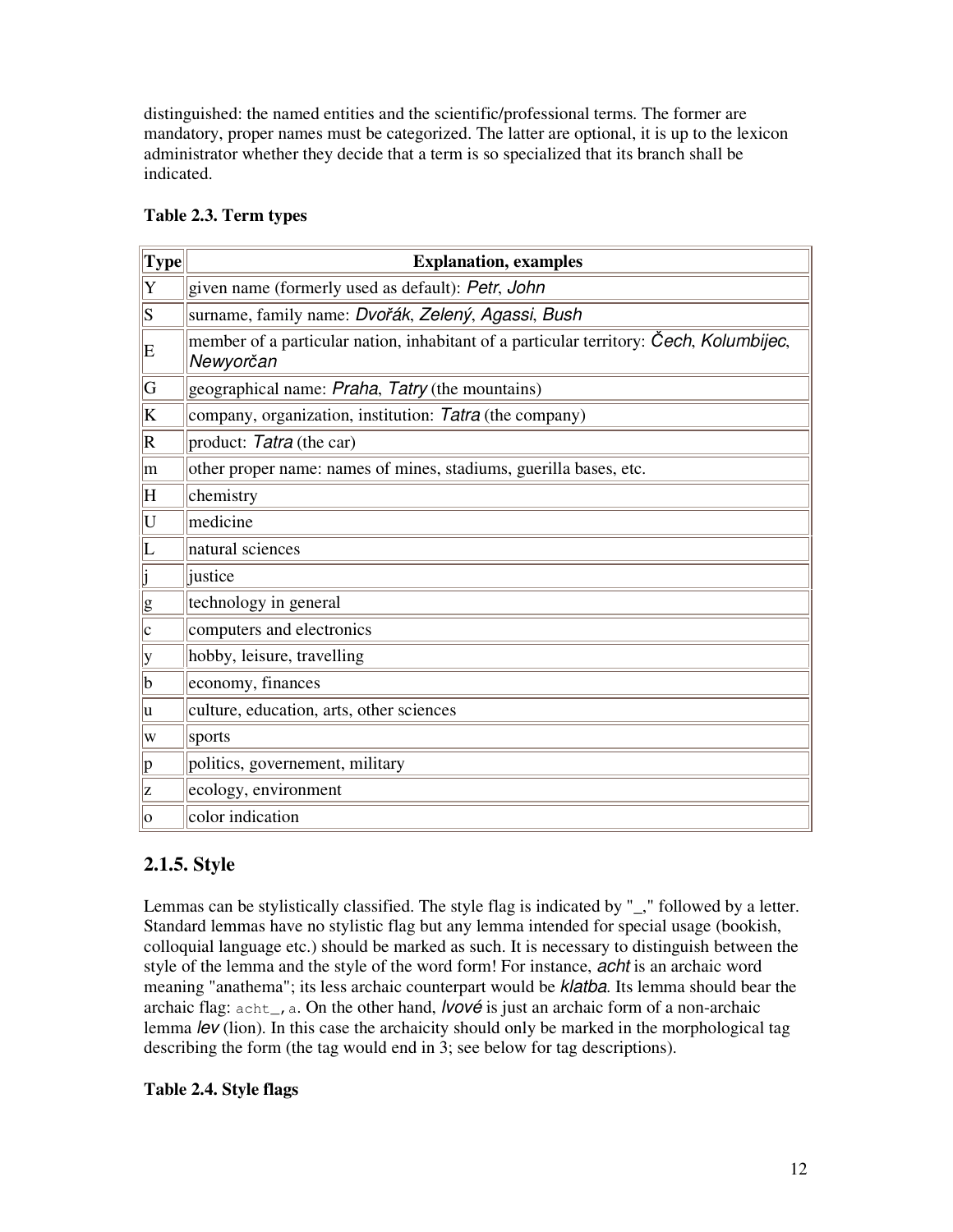| Style | <b>Explanation</b>                                             |
|-------|----------------------------------------------------------------|
|       | foreign word - see <i>Chapter 6, Foreign words and phrases</i> |
| n     | dialect                                                        |
| a     | archaic                                                        |
| S     | bookish                                                        |
| h     | colloquial                                                     |
| le    | expressive                                                     |
|       | slang, argot                                                   |
|       | vulgar                                                         |
| X     | outdated spelling or misspelling                               |

### **2.1.6. Explanational comment**

Any string in parentheses can be used as explanation of the lemma meaning. The string cannot contain spaces or parentheses. The underscore character is used to replace space, square brackets are used instead of parentheses. The meaning is described in Czech. Example of usage, synonym etc. can also be used or both a verbal description and an example can be mixed. Hint for English speakers: the word "example" can be abbreviated as  $p\zeta$  or napr<sup>\*</sup>. in the descriptions.

### **2.1.7. Comment on derivation**

The morphological analyzer handles only inflection, not derivations - it means lemmas are rather shallow. However, sometimes the lemma contains information about lemmas it is derived from. For example lemmas of possessive adjectives contain information about the noun they are derived from (otcův  $\leftarrow$  otec). The information is encoded in the following way - how many characters you have to remove from the end, and what string you have to add to get the deeper lemma. Only the proper lemmas are both input and output of this process (but including the lemma number, if present).

### **Example 2.1. Following examples illustrate this:**

- kardinálův\_^(\*2) remove two letters: kardinál
- Karlův\_; Y\_^(\*3el) remove 3 characters, add "el": Karel
- přijetí-2 $\hat{i}$  (např. \_návrh) (\* $5$ mout-2) remove 5 characters, add "mout-2": přijmout-2
- Martinův- $1$ ;  $Y_{-}$  (\*4-1) remove 4 characters, add "-1": Martin-1

### **Example 2.2. Other examples:**

- $\bullet$  Sorosův\_; S\_^(\*2)
- chlapcův\_^(\*3ec)
- $\bullet$  Máchův\_; S\_^(\*2a)
- $\bullet$  Hlinkův-1\_; S\_^(\*4a-1)
- podání\_^(něco\_[někomu]\_[někam])\_(\*3at)
- prohlášení\_^(\*4sit)
- protiprávnost ^(\*3ý)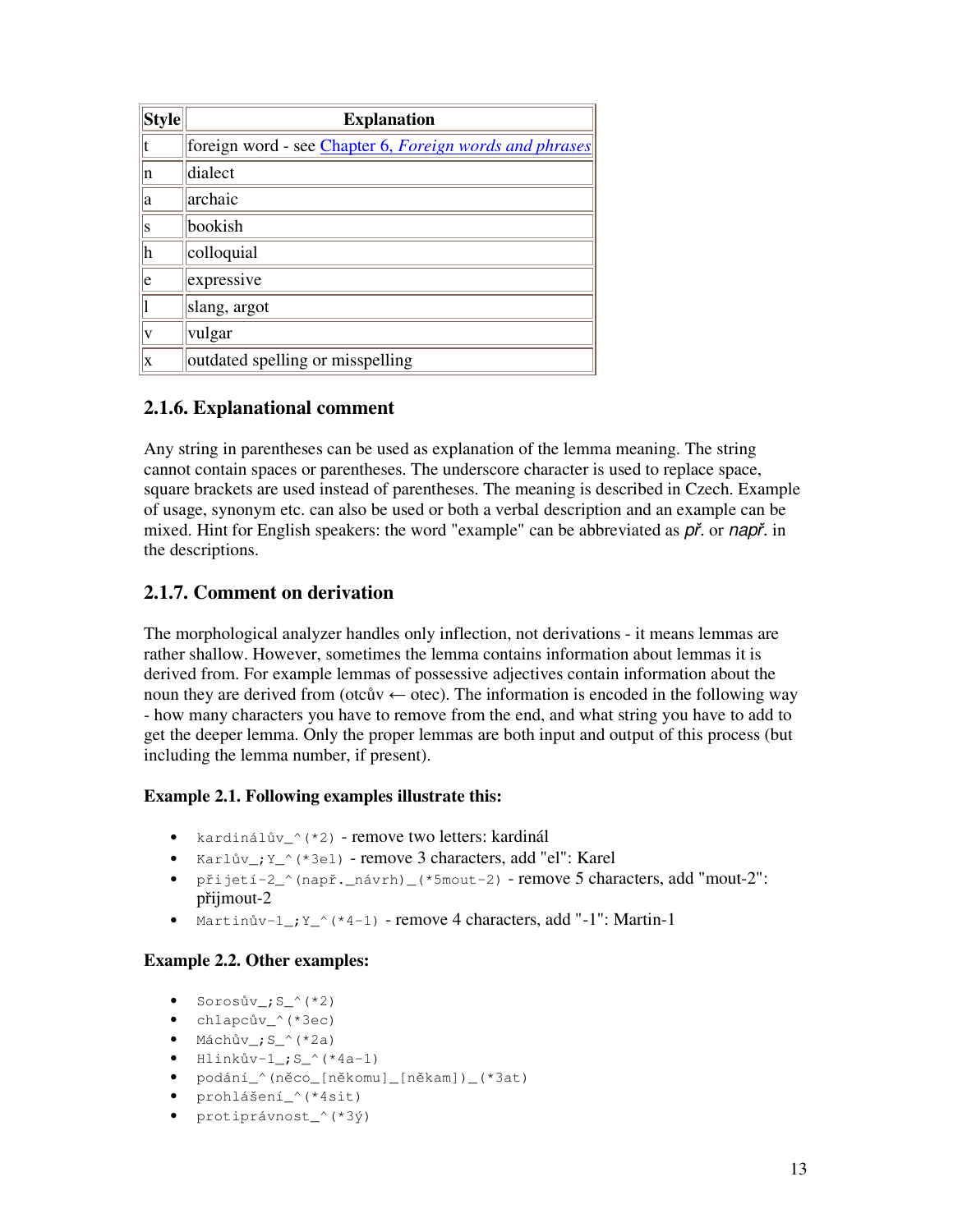Note: Derivational comments of the form  $bar\_`$ (^IC\*\*barvit) occur occasionally in the current data. Cf. with  $bar{v}$ *ici*\_ $\hat{i}$ <sup>{\*3it}</sup>.

# **2.2. Tag Structure**

Lemma and tag together should uniquely identify the word form. Two different word forms should always differ either in lemmas or in morphological tags.

# **2.2.1. Positional tags**

A positional tag is a string of 15 characters. Every positions encodes one morphological category using one character (mostly upper case letters or numbers).

| <b>Position</b>         | <b>Name</b>       | <b>Description</b>      |
|-------------------------|-------------------|-------------------------|
| 1                       | <b>POS</b>        | Part of speech          |
| $\overline{\mathbf{c}}$ | <b>SUBPOS</b>     | Detailed part of speech |
| 3                       | <b>GENDER</b>     | Gender                  |
| $\vert 4$               | <b>NUMBER</b>     | Number                  |
| $\overline{5}$          | <b>CASE</b>       | Case                    |
| 6                       | <b>POSSGENDER</b> | Possessor's gender      |
| $\overline{7}$          | <b>POSSNUMBER</b> | Possessor's number      |
| 8                       | <b>PERSON</b>     | Person                  |
| $\overline{9}$          | <b>TENSE</b>      | Tense                   |
| 10                      | <b>GRADE</b>      | Degree of comparison    |
| 11                      | <b>NEGATION</b>   | Negation                |
| 12                      | <b>VOICE</b>      | Voice                   |
| 13                      | <b>RESERVE1</b>   | Reserve                 |
| 14                      | <b>RESERVE2</b>   | Reserve                 |
| 15                      | <b>VAR</b>        | Variant, style          |

### **Table 2.5. Attributes in positional tags**

Some of the characters encode aggregation of more atomic values - for example: 'X' - means any value, Y means masculine animate (M) or inanimate (I). Dash ('-') means "not applicable" (e.g. tense for nouns).

Not all combinations of tag values are possible. There is about 4K tags.

- hraniční:  $AATS4---1A---$  standard adjective, masc. inanimate, singular, accusative, positive
- potok: NNIS4------A---- noun, masc. inanimate, singular, accusative, positive
- karikaturistou: NNMS7------A---- noun, masc. animate, singular, instrumental, positive
- ODS: NNFXX------A---8 noun, feminine, any number, any case, positive, abbreviation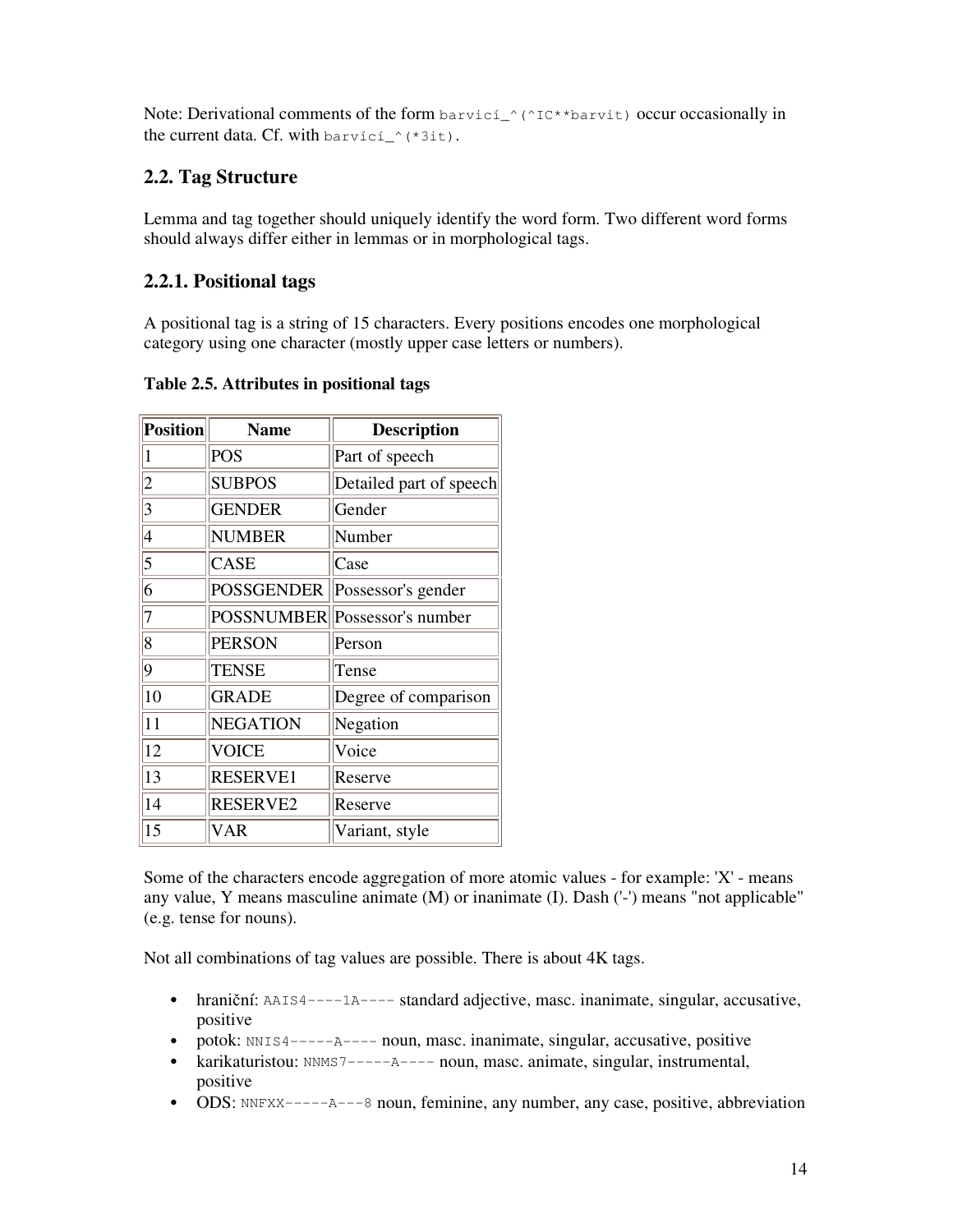- podle: RR--2--------- preposition (non vocalized), requiring genitive
- volen:  $v_{sYS---XX-AP---}$  verb, passive participle, masculine, singular, any person, any tense, positive, passive

See also: http://ufal.mff.cuni.cz/pdt/Morphology\_and\_Tagging/Doc/docc0pos.pdf

Or for quick reference: http://ufal.mff.cuni.cz/pdt/Morphology\_and\_Tagging/Doc/hmptagqr.html

#### **2.2.1.1. 1 - Part of speech**

In fact, part of speech is rather lexical-syntactic than morphological property. It is practical to keep it in the tags but it would be more accurate to keep it in the lemmas. Anyway, no lemma is allowed to occur with two different parts of speech in the accompanying tags. If a word behaves syntactically as various parts of speech, several lemmas have to be reserved for it.

#### **Table 2.6. POS**

| <b>Value</b>              | <b>Description</b>                                      |
|---------------------------|---------------------------------------------------------|
| A                         | Adjective                                               |
| $\overline{\mathsf{C}}$   | Numeral                                                 |
| $\mathbb D$               | Adverb                                                  |
|                           | Interjection                                            |
|                           | Conjunction                                             |
| $ {\rm N}$                | Noun                                                    |
| $\vert$ P                 | Pronoun                                                 |
| $\overline{\mathsf{V}}$   | Verb                                                    |
| $\overline{\mathrm{R}}$   | Preposition                                             |
| T                         | Particle                                                |
| $\boldsymbol{\mathrm{X}}$ | Unknown, Not Determined, Unclassifiable                 |
| Z                         | Punctuation (also used for the Sentence Boundary token) |

#### **2.2.1.2. 2 - Detailed part of speech**

Further subcategorizes POS. The POS value is uniquely specified by SubPOS value.

#### **Table 2.7. SUBPOS**

| $\ $ Value $\ $ | <b>Description</b>                                      | <b>POS</b>          |
|-----------------|---------------------------------------------------------|---------------------|
| ∥#              | Sentence boundary                                       |                     |
|                 |                                                         | punctuation         |
| $ {\%}$         | $\vert$ Author's signature, e.g. haš-99_:B_; S          | $ N - \text{noun} $ |
| I∗              | Word krát (lit.: times)                                 | $ C -$ numeral      |
|                 | Conjunction subordinate (incl. aby, kdyby in all forms) |                     |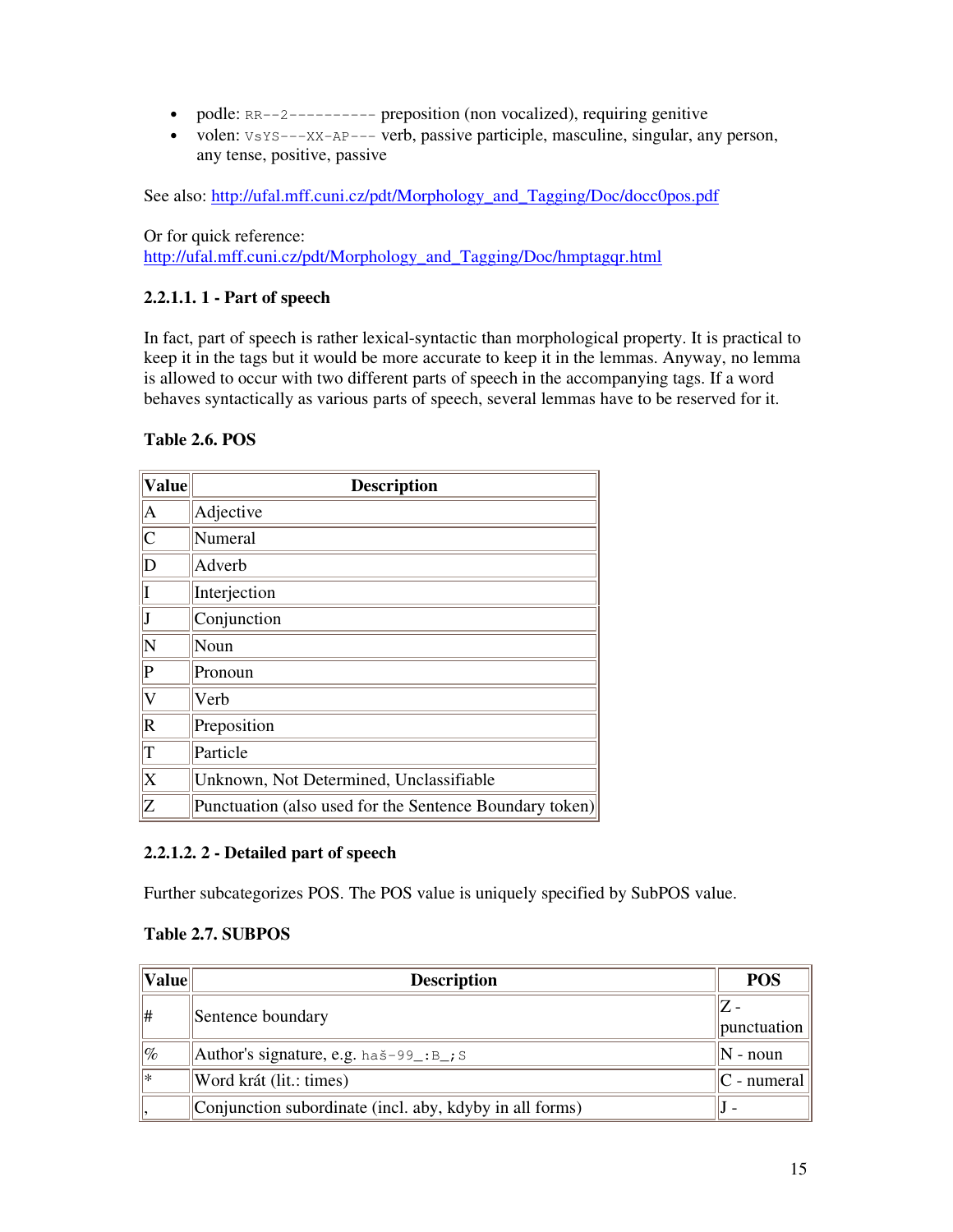| <b>Value</b>              | <b>Description</b>                                                                                                                                                                                                                                                                                                                                                                | <b>POS</b>                    |
|---------------------------|-----------------------------------------------------------------------------------------------------------------------------------------------------------------------------------------------------------------------------------------------------------------------------------------------------------------------------------------------------------------------------------|-------------------------------|
|                           |                                                                                                                                                                                                                                                                                                                                                                                   | conjuction                    |
|                           | Numeral, written using Roman numerals (XIV)                                                                                                                                                                                                                                                                                                                                       | $C$ - numeral                 |
|                           | Punctuation (except for the virtual sentence boundary word ###, which<br>uses the <b>Table 2.7, "SUBPOS"</b> #)                                                                                                                                                                                                                                                                   | IZ -<br>punctuation           |
|                           | Number written using digits                                                                                                                                                                                                                                                                                                                                                       | $C$ - numeral                 |
| $\overline{\mathcal{L}}$  | Numeral kolik (lit. how many/how much)                                                                                                                                                                                                                                                                                                                                            | $C$ - numeral                 |
| $^\text{\textregistered}$ | Unrecognized word form                                                                                                                                                                                                                                                                                                                                                            | X -<br>unknown                |
| $\overline{\wedge}$       | Conjunction (connecting main clauses, not subordinate)                                                                                                                                                                                                                                                                                                                            | lJ -<br>conjunction           |
| 4                         | Relative/interrogative pronoun with adjectival declension of both types<br>(soft and hard) (jaký, který, čí, , lit. what, which, whose, )                                                                                                                                                                                                                                         | $P - pronoun$                 |
| 5                         | The pronoun he in forms requested after any preposition (with prefix n-:<br>něj, něho, , lit. him in various cases)                                                                                                                                                                                                                                                               | $P - pronoun$                 |
| 6                         | Reflexive pronoun se in long forms (sebe, sobě, sebou, lit. myself /<br>yourself / herself / himself in various cases; se is personless)                                                                                                                                                                                                                                          | P - pronoun                   |
| 7                         | Reflexive pronouns se $(Table 2.11, "CASE" = 4)$ , si $(Table 2.11,$<br>$\frac{1660 \text{C} \cdot \text{C}}{2}$ = 3), plus the same two forms with contracted -s: ses, sis<br>(distinguished by $Table 2.14$ , "PERSON" = 2; also number is singular<br>only) This should be done somehow more consistently, virtually any<br>word can have this contracted -s (cos, polívkus, ) | P - pronoun                   |
| 8                         | Possessive reflexive pronoun svůj (lit. my/your/her/his when the<br>possessor is the subject of the sentence)                                                                                                                                                                                                                                                                     | P - pronoun                   |
| $ 9\rangle$               | Relative pronoun jenž, již,  after a preposition (n-: něhož, niž, , lit.<br>who)                                                                                                                                                                                                                                                                                                  | P - pronoun                   |
| A                         | Adjective, general                                                                                                                                                                                                                                                                                                                                                                | $\overline{A}$ -<br>adjective |
| B                         | Verb, present or future form                                                                                                                                                                                                                                                                                                                                                      | V - verb                      |
| C                         | Adjective, nominal (short, participial) form rád, schopen,                                                                                                                                                                                                                                                                                                                        | A -<br>adjective              |
| D                         | Pronoun, demonstrative (ten, onen, , lit. this, that, that  over there, )                                                                                                                                                                                                                                                                                                         | $P - pronoun$                 |
| E                         | Relative pronoun což (corresponding to English which in subordinate<br>clauses referring to a part of the preceding text)                                                                                                                                                                                                                                                         | $P - pronoun$                 |
| F                         | Preposition, part of; never appears isolated, always in a phrase (nehledě<br>$(\text{na})$ , vzhledem $(k)$ , , lit. regardless, because of)                                                                                                                                                                                                                                      | $R -$<br>preposition          |
| G                         | Adjective derived from present transgressive form of a verb                                                                                                                                                                                                                                                                                                                       | A -<br>adjective              |
| H                         | Personal pronoun, clitical (short) form (mě, mi, ti, mu, ); these forms<br>are used in the second position in a clause (lit. me, you, her, him), even<br>though some of them (mě) might be regularly used anywhere as well                                                                                                                                                        | P - pronoun                   |
| II                        | Interjections                                                                                                                                                                                                                                                                                                                                                                     | I -<br>interjection           |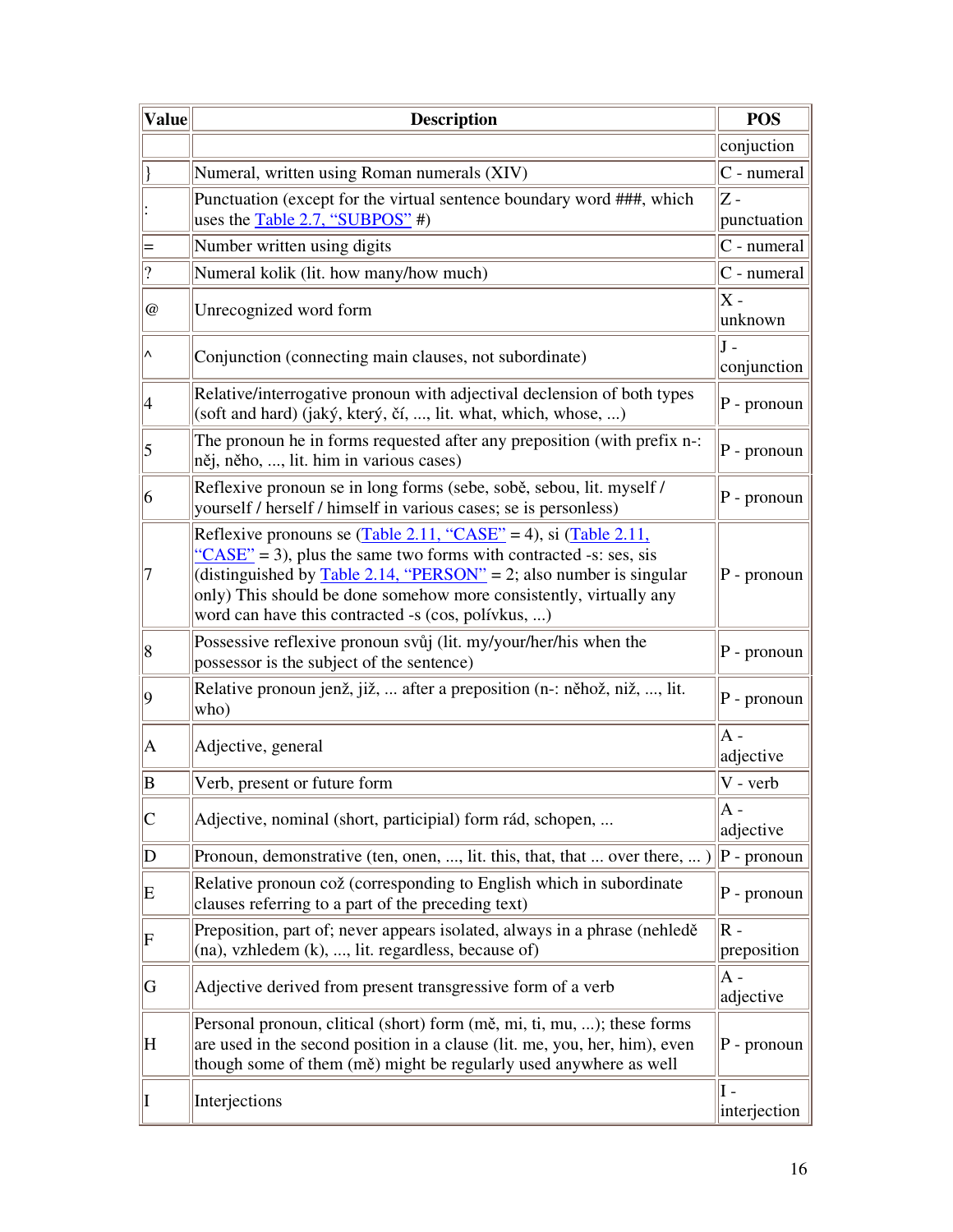| $ \mathbf{Value} $                                                                                                                                                                                                                                                                                                                                                                                                                                                                                           | <b>Description</b>                                                                                                                                                                                                                                                    |                                     |
|--------------------------------------------------------------------------------------------------------------------------------------------------------------------------------------------------------------------------------------------------------------------------------------------------------------------------------------------------------------------------------------------------------------------------------------------------------------------------------------------------------------|-----------------------------------------------------------------------------------------------------------------------------------------------------------------------------------------------------------------------------------------------------------------------|-------------------------------------|
| $\mathbf{J}$                                                                                                                                                                                                                                                                                                                                                                                                                                                                                                 | Relative pronoun jenž, již,  not after a preposition (lit. who, whom)                                                                                                                                                                                                 | $P - pronoun$                       |
| K                                                                                                                                                                                                                                                                                                                                                                                                                                                                                                            | Relative/interrogative pronoun kdo (lit. who), incl. forms with affixes -ž<br>and -s (affixes are distinguished by the category Table 2.19, "VAR" (for -<br>$\check{z}$ ) and $\overline{\text{Table 2.14, "PERSON"}}$ (for -s))                                      | $\left\vert P\right\vert -$ pronoun |
| L                                                                                                                                                                                                                                                                                                                                                                                                                                                                                                            | Pronoun, indefinite všechnen, sám (lit. all, alone)                                                                                                                                                                                                                   | $P - pronoun$                       |
| M                                                                                                                                                                                                                                                                                                                                                                                                                                                                                                            | Adjective derived from verbal past transgressive form                                                                                                                                                                                                                 | A -<br>adjective                    |
| N                                                                                                                                                                                                                                                                                                                                                                                                                                                                                                            | Noun (general)                                                                                                                                                                                                                                                        | $\vert N$ - noun                    |
| O                                                                                                                                                                                                                                                                                                                                                                                                                                                                                                            | Pronoun svůj, nesvůj, tentam alone (lit. own self, not-in-mood, gone)                                                                                                                                                                                                 | $P - pronoun$                       |
| $ {\rm P} $                                                                                                                                                                                                                                                                                                                                                                                                                                                                                                  | Personal pronoun já, ty, on (lit. I, you, he) (incl. forms with the enclitic -<br>s, e.g. tys, lit. you're); gender position is used for third person to<br>distinguish on/ona/ono (lit. he/she/it), and number for all three persons                                 | $P$ - pronoun                       |
| Q                                                                                                                                                                                                                                                                                                                                                                                                                                                                                                            | Pronoun relative/interrogative co, copak, cožpak (lit. what, isn't-it-true-<br>that)                                                                                                                                                                                  | $P - pronoun$                       |
| R                                                                                                                                                                                                                                                                                                                                                                                                                                                                                                            | Preposition (general, without vocalization)                                                                                                                                                                                                                           | $ R -$<br>preposition               |
| S                                                                                                                                                                                                                                                                                                                                                                                                                                                                                                            | Pronoun possessive můj, tvůj, jeho (lit. my, your, his); gender position<br>used for third person to distinguish jeho, její, jeho (lit. his, her, its), and<br>number for all three pronouns                                                                          | $P$ - pronoun                       |
| $ \mathrm{T}%   \leq C\left( \left[ T_{1}\right] ,T_{2}\right) \text{ }\left( \left[ T_{2}\right] ,T_{1}\right) \text{ }\left( \left[ T_{3}\right] ,T_{2}\right) \text{ }\left( \left[ T_{4}\right] ,T_{2}\right) \text{ }\left( \left[ T_{4}\right] ,T_{2}\right) \text{ }\left( \left[ T_{4}\right] ,T_{2}\right) \text{ }\left( \left[ T_{4}\right] ,T_{2}\right) \text{ }\left( \left[ T_{4}\right] ,T_{2}\right) \text{ }\left( \left[ T_{4}\right] ,T_{2}\right) \text{ }\left( \left[ T_{4}\right] ,$ | Particle                                                                                                                                                                                                                                                              | T - particle                        |
| U                                                                                                                                                                                                                                                                                                                                                                                                                                                                                                            | Adjective possessive (with the masculine ending - uv as well as feminine -<br>$\sin$                                                                                                                                                                                  | A -<br>adjective                    |
| $\vert \mathrm{V} \vert$                                                                                                                                                                                                                                                                                                                                                                                                                                                                                     | Preposition (with vocalization -e or -u): (ve, pode, ku, , lit. in, under, to)                                                                                                                                                                                        | $\mathsf R$ -<br>preposition        |
| W                                                                                                                                                                                                                                                                                                                                                                                                                                                                                                            | Pronoun negative (nic, nikdo, nijaký, žádný, , lit. nothing, nobody, not-<br>worth-mentioning, no/none)                                                                                                                                                               | $P - pronoun$                       |
| $\boldsymbol{\mathrm{X}}$                                                                                                                                                                                                                                                                                                                                                                                                                                                                                    | (temporary) Word form recognized, but tag is missing in dictionary due<br>to delays in (asynchronous) dictionary creation                                                                                                                                             |                                     |
| $ {\rm Y} $                                                                                                                                                                                                                                                                                                                                                                                                                                                                                                  | Pronoun relative/interrogative co as an enclitic (after a preposition) (oč,<br>nač, zač, lit. about what, on/onto what, after/for what)                                                                                                                               | $P - pronoun$                       |
| Z                                                                                                                                                                                                                                                                                                                                                                                                                                                                                                            | Pronoun indefinite (nějaký, některý, číkoli, cosi, , lit. some, some,<br>anybody's, something)                                                                                                                                                                        | $P$ - pronoun                       |
| a                                                                                                                                                                                                                                                                                                                                                                                                                                                                                                            | Numeral, indefinite (mnoho, málo, tolik, několik, kdovíkolik, , lit.<br>much/many, little/few, that much/many, some (number of), who-knows-<br>how-much/many)                                                                                                         | C - numeral                         |
| $ {\rm b} $                                                                                                                                                                                                                                                                                                                                                                                                                                                                                                  | Adverb (without a possibility to form negation and degrees of<br>comparison, e.g. pozadu, naplocho, , lit. behind, flatly); i.e. both the<br>Table 2.17, "NEGATION" as well as the Table 2.16, "GRADE"<br>attributes in the same tag are marked by - (Not applicable) | D - adverb                          |
| $ {\rm c}$                                                                                                                                                                                                                                                                                                                                                                                                                                                                                                   | Conditional (of the verb byt (lit. to be) only) (by, bych, bys, bychom,<br>byste, lit. would)                                                                                                                                                                         | V - verb                            |
| d                                                                                                                                                                                                                                                                                                                                                                                                                                                                                                            | Numeral, generic with adjectival declension (dvojí, desaterý, , lit. two-                                                                                                                                                                                             | $ C$ - numeral                      |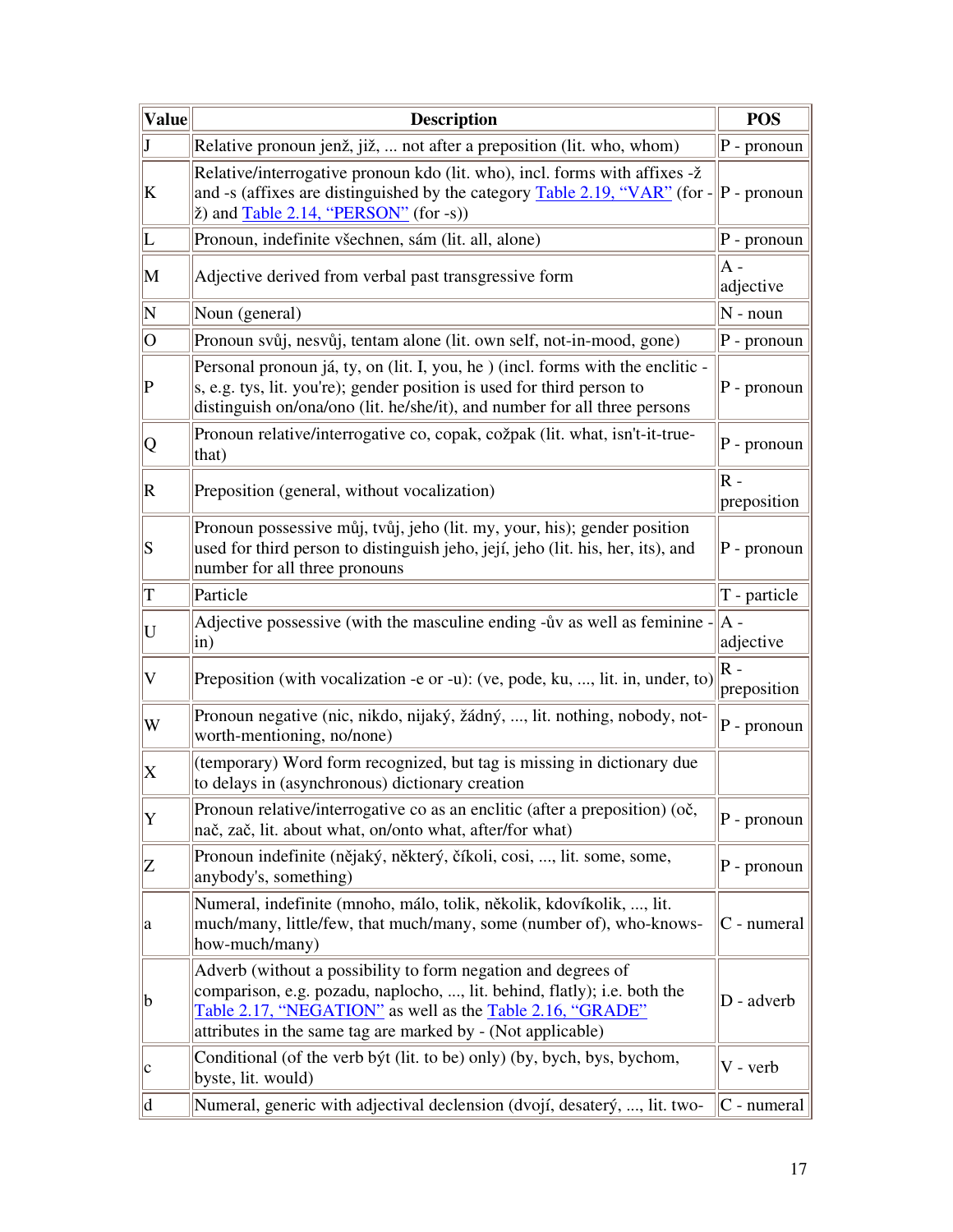| <b>Value</b> | <b>Description</b>                                                                                                                                                                                              | <b>POS</b>     |
|--------------|-----------------------------------------------------------------------------------------------------------------------------------------------------------------------------------------------------------------|----------------|
|              | $\text{kinds}/\ldots$ , ten-)                                                                                                                                                                                   |                |
| e            | Verb, transgressive present (endings -e/-ě, -íc, -íce)                                                                                                                                                          | V - verb       |
| f            | Verb, infinitive                                                                                                                                                                                                | V - verb       |
| g            | Adverb (forming negation (Table 2.17, "NEGATION" set to A/N) and<br>degrees of comparison Table 2.16, "GRADE" set to 1/2/3<br>(comparative/superlative), e.g. velký, za\-ji\-ma\-vý, , lit. big,<br>interesting |                |
| h            | Numeral, generic; only jedny and nejedny (lit. one-kind/sort-of, not-only-<br>one-kind/sort-of)                                                                                                                 | $C$ - numeral  |
|              | Verb, imperative form                                                                                                                                                                                           | V - verb       |
|              | Numeral, generic greater than or equal to 4 used as a syntactic noun<br>(čtvero, desatero, , lit. four-kinds/sorts-of, ten-)                                                                                    | $ C$ - numeral |
| $\mathbf k$  | Numeral, generic greater than or equal to 4 used as a syntactic adjective,<br>short form (čtvery, , lit. four-kinds/sorts-of)                                                                                   | $ C$ - numeral |
|              | Numeral, cardinal jeden, dva, tři, čtyři, půl,  (lit. one, two, three, four);<br>also sto and tisíc (lit. hundred, thousand) if noun declension is not used                                                     | C - numeral    |
| m            | Verb, past transgressive; also archaic present transgressive of perfective<br>verbs (ex.: udělav, lit. (he-)having-done; arch. also udělaje (Table 2.19,<br>" $VAR$ " = 4), lit. (he-)having-done)              | V - verb       |
| n            | Numeral, cardinal greater than or equal to 5                                                                                                                                                                    | C - numeral    |
| 0            | Numeral, multiplicative indefinite (-krát, lit. (times): mnohokrát, tolikrát,<br>, lit. many times, that many times)                                                                                            | C - numeral    |
| $ {\bf p} $  | Verb, past participle, active (including forms with the enclitic - s, lit. 're<br>(are)                                                                                                                         | V - verb       |
| q            | Verb, past participle, active, with the enclitic $-t'$ , lit. (perhaps) - could-<br>you-imagine-that? or but-because- (both archaic)                                                                            | V - verb       |
| ľ            | Numeral, ordinal (adjective declension without degrees of comparison)                                                                                                                                           | $ C$ - numeral |
|              | Verb, past participle, passive (including forms with the enclitic -s, lit. 're<br>(are)                                                                                                                         | V - verb       |
| t            | Verb, present or future tense, with the enclitic -t', lit. (perhaps) -could-<br>you-imagine-that? or but-because- (both archaic)                                                                                | V - verb       |
| u            | Numeral, interrogative kolikrát, lit. how many times?                                                                                                                                                           | $C$ - numeral  |
| V            | Numeral, multiplicative, definite (-krát, lit. times: pětkrát, , lit. five<br>times)                                                                                                                            | $ C$ - numeral |
| W            | Numeral, indefinite, adjectival declension (nejeden, tolikátý, , lit. not-<br>only-one, so-many-times-repeated)                                                                                                 | $ C$ - numeral |
| y            | Numeral, fraction ending at -ina; used as a noun (pětina, lit. one-fifth)                                                                                                                                       | $ C$ - numeral |
| z            | Numeral, interrogative kolikátý, lit. what (at-what-position- place-in-a-<br>sequence)                                                                                                                          | $C$ - numeral  |

## **Table 2.8. Obsolete SUBPOS values**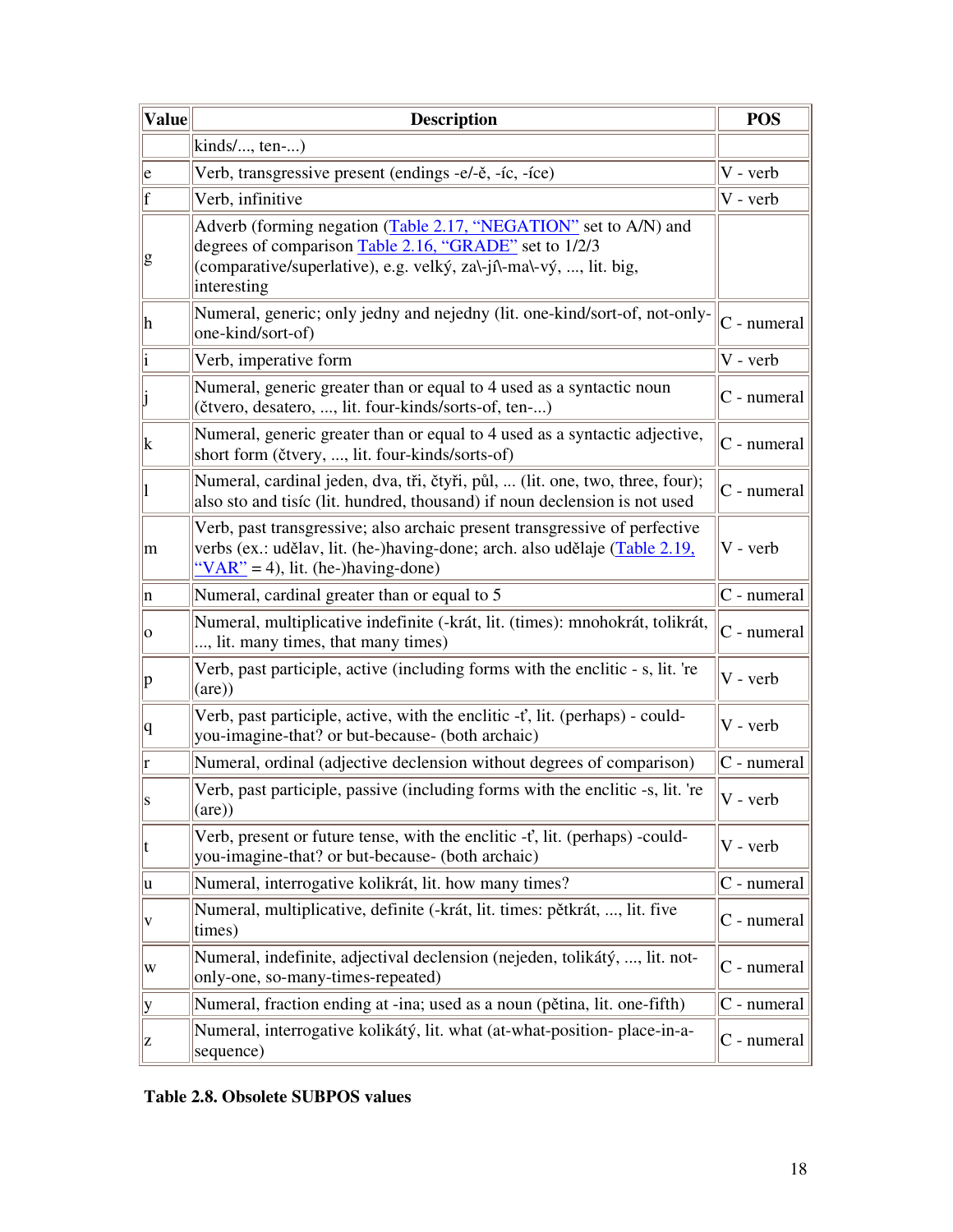| <b>Value</b> | <b>Description</b>                                  |
|--------------|-----------------------------------------------------|
|              | Abbreviation used as an adverb                      |
|              | Abbreviation used as an adjective                   |
|              | Abbreviation used as a verb                         |
|              | Abbreviation used as a noun                         |
|              | Abbreviation used as a numeral                      |
|              | Abbreviation, part of speech unknown/indeterminable |

### **2.2.1.3. 3 - Gender**

In fact, gender is a truly morphological attribute only for adjectives, pronouns, numerals and verbs. For nouns, it is a lexical property. As a consequence, no noun lemma is allowed to occur with two different genders in the accompanying tags. If a word allows for more than genders, several lemmas have to be reserved for it.

#### **Table 2.9. GENDER**

| <b>Value</b>    | <b>Description</b>                                                                                                              |
|-----------------|---------------------------------------------------------------------------------------------------------------------------------|
| $\parallel$ F   | Feminine                                                                                                                        |
| ΙH              | $ {F, N}$ - Feminine or Neuter                                                                                                  |
| $\ I\ $         | Masculine inanimate                                                                                                             |
| M               | Masculine animate                                                                                                               |
| $\mathbb N$     | Neuter                                                                                                                          |
| $  \mathsf{Q}$  | Feminine (with singular only) or Neuter (with plural only); used only with participles<br>and nominal forms of adjectives       |
| $\Vert_{\rm T}$ | Masculine inanimate or Feminine (plural only); used only with participles and nominal<br>forms of adjectives                    |
| $\mathbf{X}$    | Any                                                                                                                             |
| Y               | $\{M, I\}$ - Masculine (either animate or inanimate)                                                                            |
| Z               | ${M, I, N}$ - Not fenimine (i.e., Masculine animate/inanimate or Neuter); only for<br>(some) pronoun forms and certain numerals |

#### **2.2.1.4. 4 - Number**

### **Table 2.10. NUMBER**

| $\ $ Value $\ $           | <b>Description</b>                                                                                                               |  |
|---------------------------|----------------------------------------------------------------------------------------------------------------------------------|--|
| ID                        | Dual, e.g. nohama                                                                                                                |  |
| $\mathbb{P}% _{n=1}^{10}$ | Plural, e.g. nohami                                                                                                              |  |
| lls                       | Singular, e.g. noha                                                                                                              |  |
| W                         | Singular for feminine gender, plural with neuter; can only appear in participle or<br>nominal adjective form with gender value Q |  |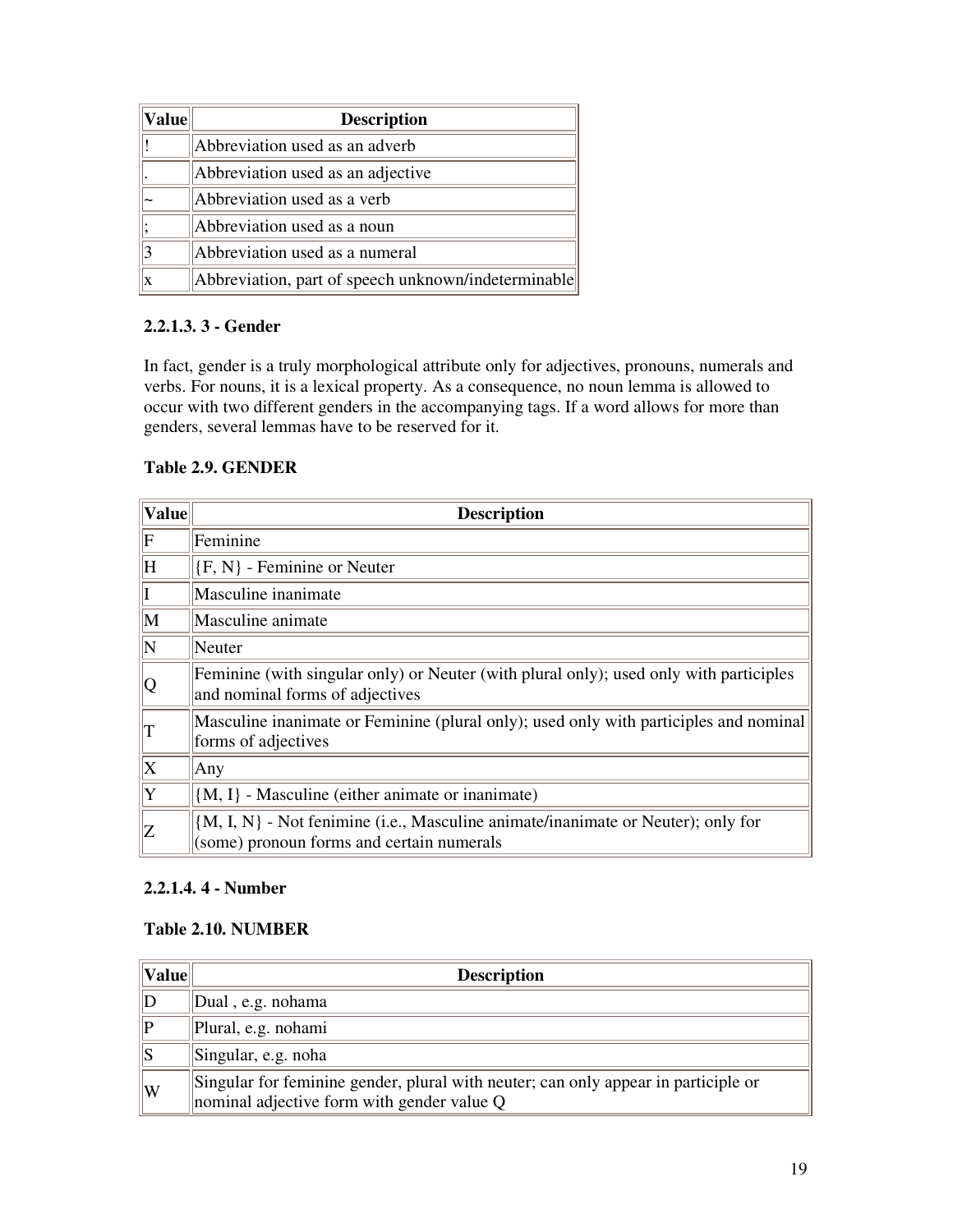| $\mathbf{I}$<br>. <b>.</b> | <b>Description</b>       |
|----------------------------|--------------------------|
| $\  \mathrm{X}$            | <b>13 Y 3</b><br>14. A.L |

#### **2.2.1.5. 5 - Case**

### **Table 2.11. CASE**

| <b>Value</b>   | <b>Description</b>       |
|----------------|--------------------------|
| $\vert$ 1      | Nominative, e.g. žena    |
| 2              | Genitive, e.g. ženy      |
| $\overline{3}$ | Dative, e.g. ženě        |
| $\overline{4}$ | Accusative, e.g. ženu    |
| $\overline{5}$ | Vocative, e.g. ženo      |
| $\overline{6}$ | Locative, e.g. ženě      |
| 7              | Instrumental, e.g. ženou |
|                |                          |

#### **2.2.1.6. 6 - Possessor's Gender**

#### **Table 2.12. POSSGENDER**

| $\ $ Value $\ $                                                                       | <b>Description</b>                             |
|---------------------------------------------------------------------------------------|------------------------------------------------|
| llЕ                                                                                   | Feminine, e.g. matčin, její                    |
| $\mathsf{M}% _{T}=\mathsf{M}_{T}\!\left( a,b\right) ,\ \mathsf{M}_{T}=\mathsf{M}_{T}$ | Masculine animate (adjectives only), e.g. otců |
|                                                                                       | Any                                            |
| 117.                                                                                  | $ M, I, N $ - Not feminine, e.g. jeho          |

### **2.2.1.7. 7 - Possessor's Number**

#### **Table 2.13. POSSNUMBER**

| Value | <b>Description</b> |
|-------|--------------------|
|       | Plural, e.g. náš   |
| S.    | Singular, e.g. můj |
|       | Any, e.g. your     |

### **2.2.1.8. 8 - Person**

#### **Table 2.14. PERSON**

| $\left\Vert \mathbf{Value}\right\Vert$ | <b>Description</b>            |
|----------------------------------------|-------------------------------|
|                                        | 1st person, e.g. píšu, píšeme |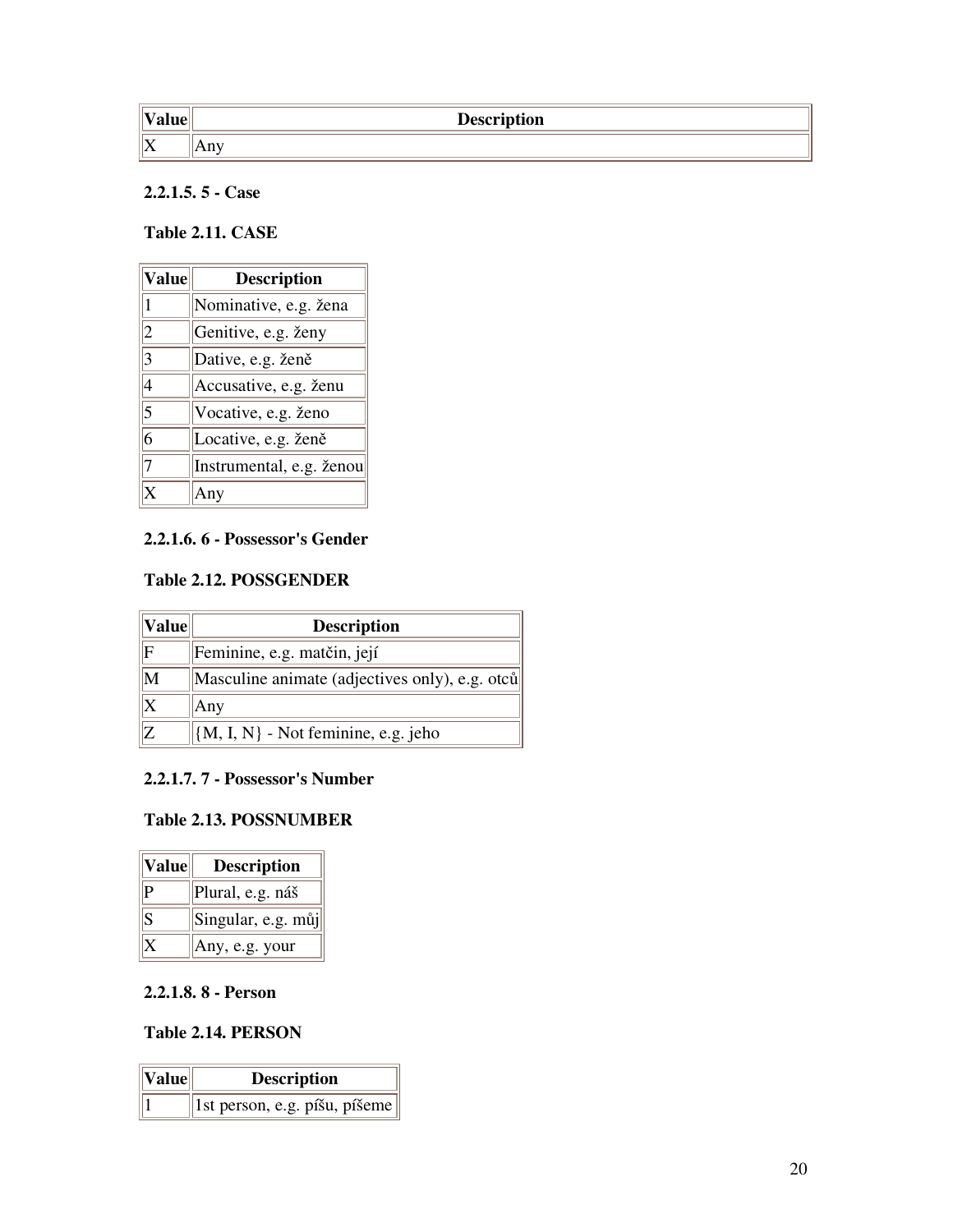| Value | <b>Description</b>                       |
|-------|------------------------------------------|
|       | $  2$ nd person, e.g. píšeš, píšete $  $ |
|       | 3rd person, e.g. píše, píšou             |
|       | Any person                               |

### **2.2.1.9. 9 - Tense**

### **Table 2.15. TENSE**

| $ $ Value $ $           | <b>Description</b>          |
|-------------------------|-----------------------------|
| $\mathrm{F}$            | Future                      |
| ΙH                      | $ R, P\}$ - Past or Present |
| $\overline{P}$          | Present                     |
| $\overline{\mathsf{R}}$ | Past                        |
| X                       | Any                         |

### **2.2.1.10. 10 - Degree of Comparison**

#### **Table 2.16. GRADE**

| Value | <b>Description</b>         |
|-------|----------------------------|
|       | Positive, e.g. velký       |
|       | Comparative, e.g. větší    |
|       | Superlative, e.g. největší |

### **2.2.1.11. 11 - Negation**

#### **Table 2.17. NEGATION**

| $\ $ Value $\ $ | <b>Description</b>                                        |
|-----------------|-----------------------------------------------------------|
|                 | $\left\ $ Affirmative (not negated), e.g. možný $\left\ $ |
|                 | Negated, e.g. nemožný                                     |

### **2.2.1.12. 12 - Voice**

### **Table 2.18. VOICE**

| $\ $ Value $\ $ | <b>Description</b>                                                |
|-----------------|-------------------------------------------------------------------|
|                 | Active, e.g. píšící                                               |
|                 | $\left\Vert \text{Passive}, \text{e.g.} \text{psaný} \right\Vert$ |

#### **2.2.1.13. 15 - Variant**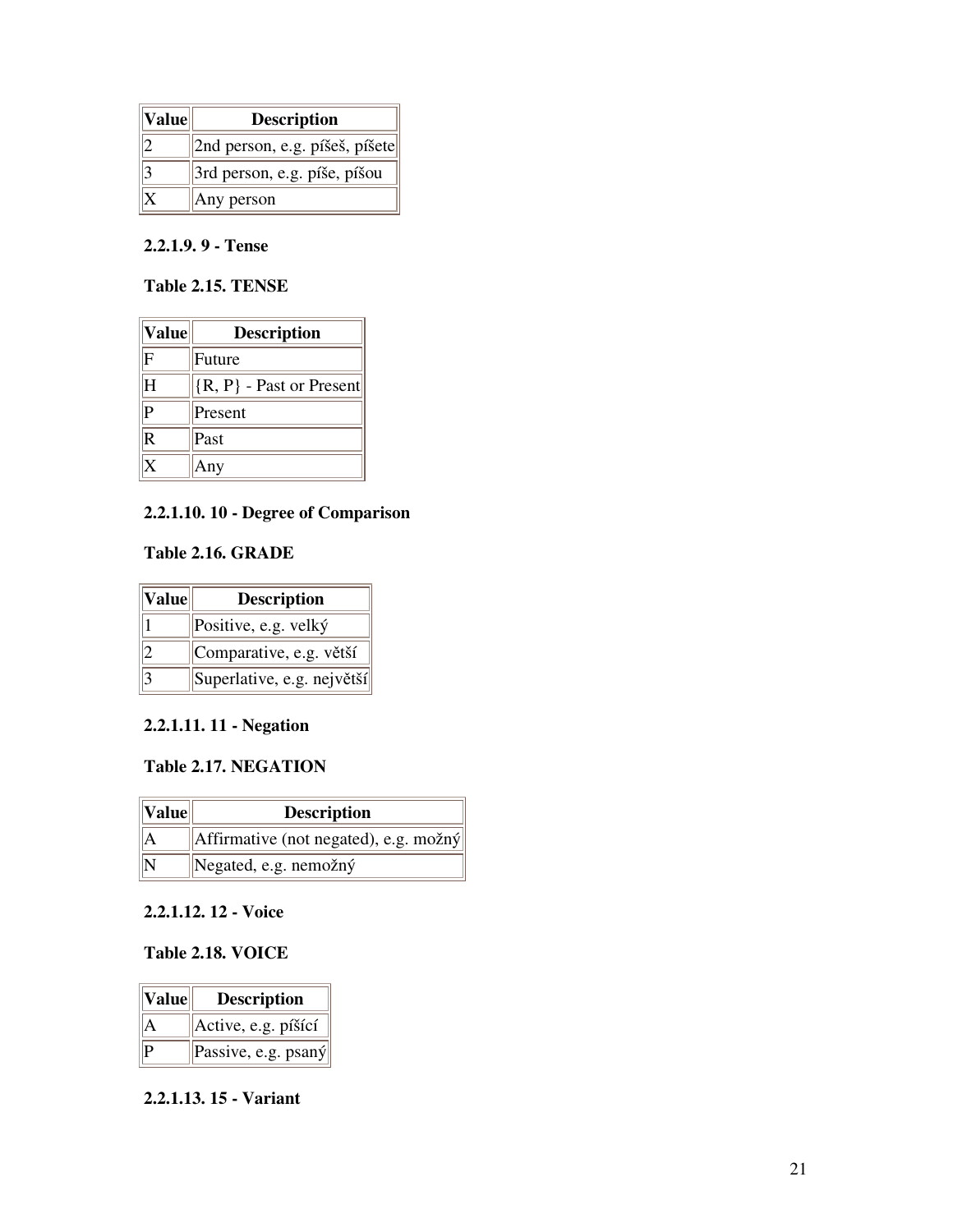### **Table 2.19. VAR**

| <b>Value</b> | <b>Description</b>                                                                                                                                                                         |
|--------------|--------------------------------------------------------------------------------------------------------------------------------------------------------------------------------------------|
|              | Basic variant, standard contemporary style; also used for standard forms allowed for<br>use in writing by the Czech Standard Orthography Rules despite being marked there as<br>colloquial |
|              | Variant, second most used (less frequent), still standard                                                                                                                                  |
| $ 2\rangle$  | Variant, rarely used, bookish, or archaic                                                                                                                                                  |
| 3            | Very archaic, also archaic + colloquial                                                                                                                                                    |
| 4            | Very archaic or bookish, but standard at the time                                                                                                                                          |
| $\vert$ 5    | Colloquial, but (almost) tolerated even in public                                                                                                                                          |
| 16           | Colloquial (standard in spoken Czech)                                                                                                                                                      |
| 17           | Colloquial (standard in spoken Czech), less frequent variant                                                                                                                               |
| 8            | Abbreviations                                                                                                                                                                              |
| $ 0\rangle$  | Special uses, e.g. personal pronouns after prepositions etc.                                                                                                                               |

### **2.2.2. Compact tags**

For most (but not all cases) just omit the dashes from positional tags.

For more information, see

http://ufal.mff.cuni.cz/pdt/Morphology\_and\_Tagging/Doc/compact\_tags.pdf

### **2.2.3. Informal abbreviations**

In certain cases (including some places in this manual), the following tag abbreviations are used. Most of them are self-evident (dashes and rarely used fields dropped), as you can see in the following list:

- Ngnc noun;  $NFS1 = NNFS1---A---A$
- Aagnc adjective;  $AAXXX = AAXXX - -1A - -$
- Db adverb;  $Db = DB$ -------------
- Dg adverb;  $Dg = Dg$ -------1A----
- Dgd adverb; Dga2 =  $Dq$ -------2A----
- J^ conjunction; J^ = J^-------------
- J, conjunction; J, = J,-------------
- Rc, RRc preposition,  $RR7 = RR--7------$
- RVc vocalized preposition,  $RV7 = RV--7------$
- $TT$  particle;  $TT = TT$ -------------
- Ng-8, NNgXX-8 noun abreviation; NFXX-8 =  $N$ FXX- $-$ --- $A$ ---8
- AX-8, AAXXX-8 adjective abreviation;  $AAXXX-8 = AAXXX---1A---8$
- Db-8 adverb abreviation; Db-8 =  $Db$ ----------------8
- Rc-8, RRc-8 preposition abreviation;  $RR7-8 = RR--7-----8$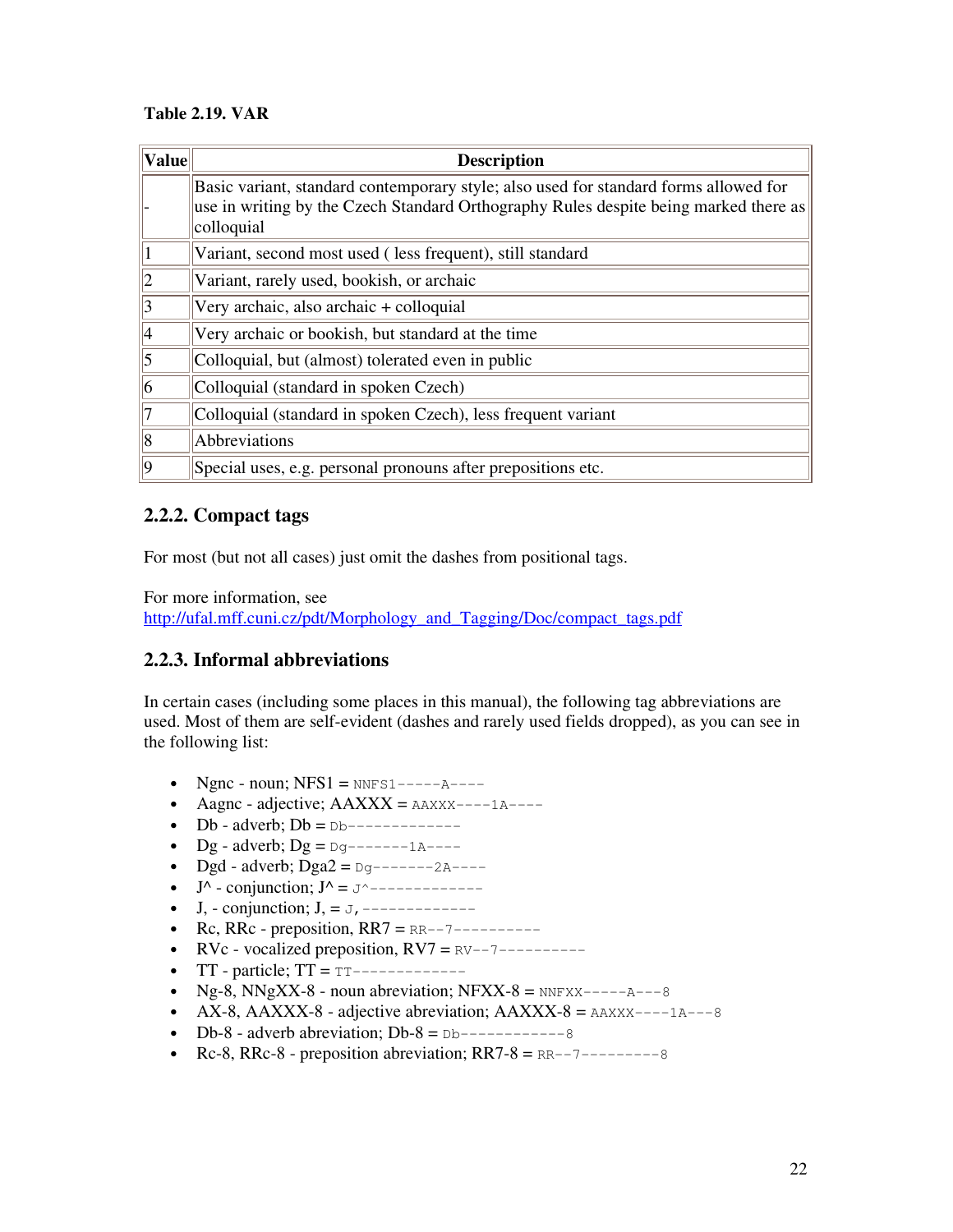# **Chapter 3. Names**

### **Table of Contents**

3.1. Personal names 3.1.1. von, van, etc. 3.1.2. Chinese and Korean names 3.1.3. Foreignized Czech names 3.2. Geographical names 3.2.1. Countries, cities, rivers, mountains 3.2.2. Streets 3.3. Companies and institutions 3.3.1. Restaurants 3.3.2. Sport clubs 3.4. Horses, DJ's etc. 3.5. Products 3.6. Sporting and other events 3.7. Other 3.7.1. Buildings 3.7.2. Televisions 3.7.3. News and magazines 3.7.4. Song names 3.8. Adjectives derived from names

Unlike in version 1.0, it is now preferred to separate named entity tagging from morphology. Named entities (often multiple-word) should be marked and categorized as special *phrases* on a layer other than morphological; this is a separate project that has not been included in PDT 2.0. Lemmas of proper names will still bear information on the name category. Nevertheless, we respect the original idea that the term suffixes shall explain the meaning of the lemma, not the context it appears in. Thus for instance *New* should be lemmatized as new\_,t in *New York*, not New<sub>-</sub>; G. *York* should be lemmatized York<sub>-</sub>; G even in *New York Times* where it was previously  $\text{York}_i$ ; K. For details see below.

Unfortunately, it was not manageable to enforce the desired lemmatization in PDT 2.0. The annotation is still inconsistent in this respect. We plan to correct it in a future version.

| Type | <b>Explanation, examples</b>                                                                        |
|------|-----------------------------------------------------------------------------------------------------|
| Y    | stringularity is default): Petr, John                                                               |
| S    | surname, family name: <i>Dvořák, Zelený, Agassi, Bush</i>                                           |
| ΙE   | member of a particular nation, inhabitant of a particular territory: Cech, Kolumbijec,<br>Newyorčan |
| G    | geographical name: <i>Praha</i> , <i>Tatry</i> (the mountains)                                      |
| K    | company, organization, institution: $Tatra$ (the company)                                           |
| R    | product: Tatra (the car)                                                                            |
| m    | other proper name: names of mines, stadiums, guerilla bases, etc.                                   |

### **Table 3.1. Name types**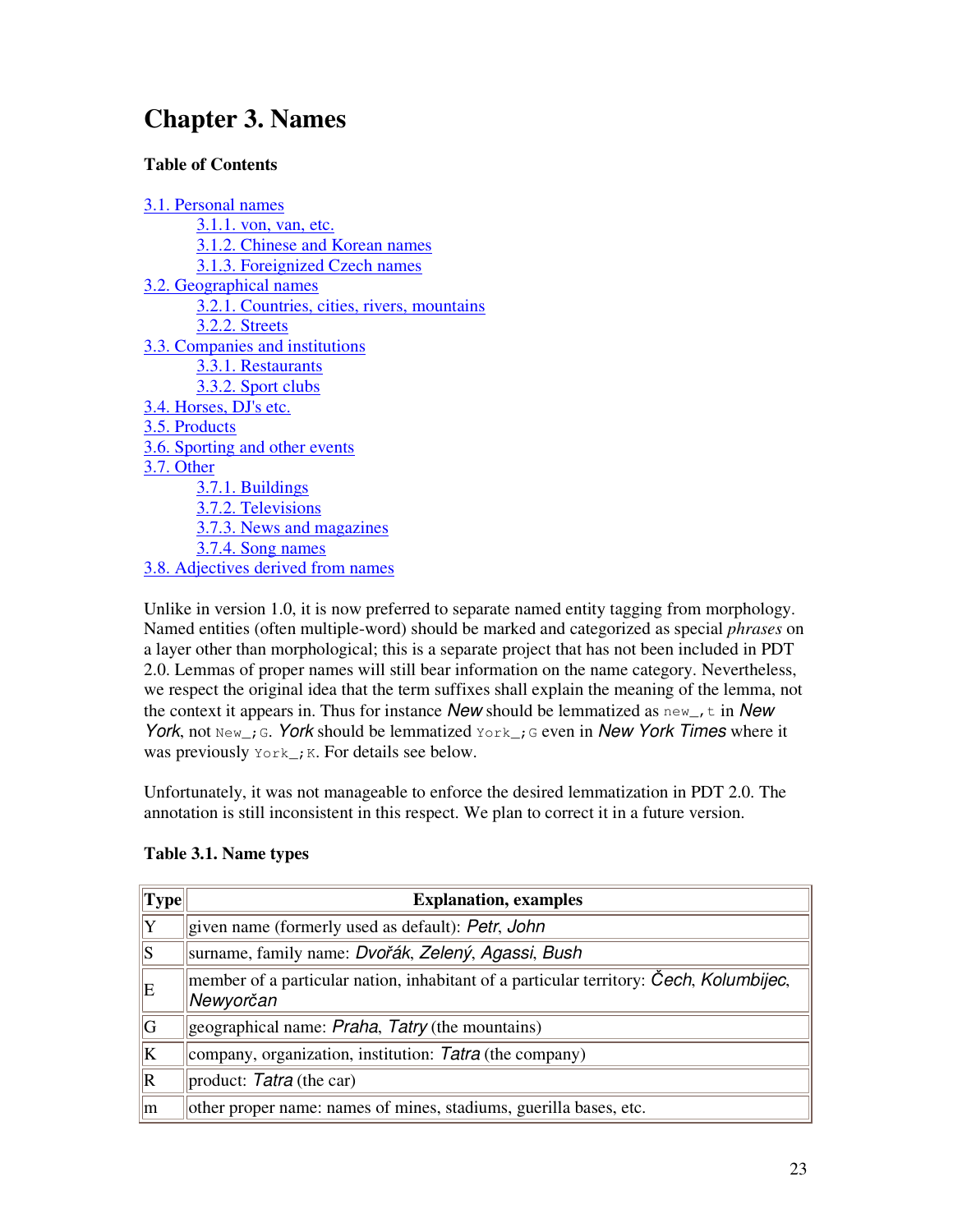The lemma should start with upper case if the word is always in upper-case in names  $(\text{Špaček}; \text{S} \text{ is always capitalized}, \text{Špaček} \text{ is not}).$ 

# **3.1. Personal names**

Given names and surnames are distinguished by the term field in their lemmas  $(j \circ \nu s, \ldots, s)$ . Note that we do not use the terms *first name* and *last name* because in some cultures the surname (family name) comes first and, more importantly, sometimes the original order is respected in Czech texts. If a name can serve both as given and family name, the preferable solution is to reserve two lemmas (for instance, *Pavel Pavel* would be lemmatized as  $P_{\text{ave1}}$ 1\_;Y Pavel-2\_;S. However, in some cases there is currently one lemma covering both usages (such as  $Pavel$ ;  $Y$ ; S).

If a person has only one name, it usually is a given name:  $Aristoteles_i$ ;  $Y(Aristotle)$ .

Personal names homonymous with a normal Czech word should always have a lemma of their own. Thus *Zeman* (surname) is lemmatized as  $\text{Zeman-1}_$ ; S, not zeman (squire).

Personal names are always tagged as nouns, even if they have an adjectival form (true for many Slavic surnames): Palacký ; S / NNMS1-----A----.

Czech female surnames are usually derived from (but not equal to!) a male surname. Their form strongly resembles a possessive adjective: *paní Nováková* (Mrs. Novák) differs from *Novákova žena* (Novák's wife) just in the length of the final *a/á*. However, *Nováková* will neither be analyzed as Novákův\_; S\_^(\*2) / AUFS1M--------- (a surname cannot be adjective), nor as  $\text{Nov\'a}k$  ; S /  $\text{NNMS1}$ -----A---- (this lemma implies the masculine gender). The correct analysis would be  $\text{Nováková}_i$ ;  $S^{\wedge}(*)$  /  $\text{NNFS1---}$ ----A---- (but it lacks the derivational information in the current data).

Foreign surnames of women are usually "femalized" in Czech texts (*Condoleeza Riceová*). In such cases they are treated as normal Czech female surnames. If they are left intact (*Condoleeza Rice*), their lemma must indicate their foreign origin and their tag must tell that their gender and case are unknown:  $\text{Rice}\_\text{r}$ ;  $\text{s}\_\text{r}$   $t$  /  $\text{NNXSX---}$  $\text{A---}$ .

Otherwise, foreign personal names are rarely marked as foreign words because in Czech texts, they are usually declined according to the Czech grammar: *Bill Clinton, bez Billa Clintona, Billu Clintonovi, s Billem Clintonem...* Thus *Bill* is lemmatized as  $B(11)$ ; Y, not Bill\_;Y\_,t. (See also Chapter 6, *Foreign words and phrases*.) Even if a name allows for a frozen (undeclined) form, there usually is a context in which it can be declined: *kniha o Willie Nelsonovi* vs. *kniha o Williem Nelsonovi*; *zvolili Teng Siao-pchinga* vs. *zvolili pana Tenga*. Some foreign names, such as *Steffi*, are never declined.

# **3.1.1. von, van, etc.**

Prepositions, conjunctions and (foreign) determiners form parts of personal names that indicate geographical roots of the family (Ludwig van Beethoven, Jiří z Poděbrad, *Kryštof Harant z Polžic a Bezdružic, Miguel de Cervantes y Saavedra, Hans van den Broek...*) Both Czech and foreign words of that kind are lemmatized as *normal words*, not as given or family names:  $z-1$ ,  $von-2$ ,  $t$ ,  $de$ ,  $t$ .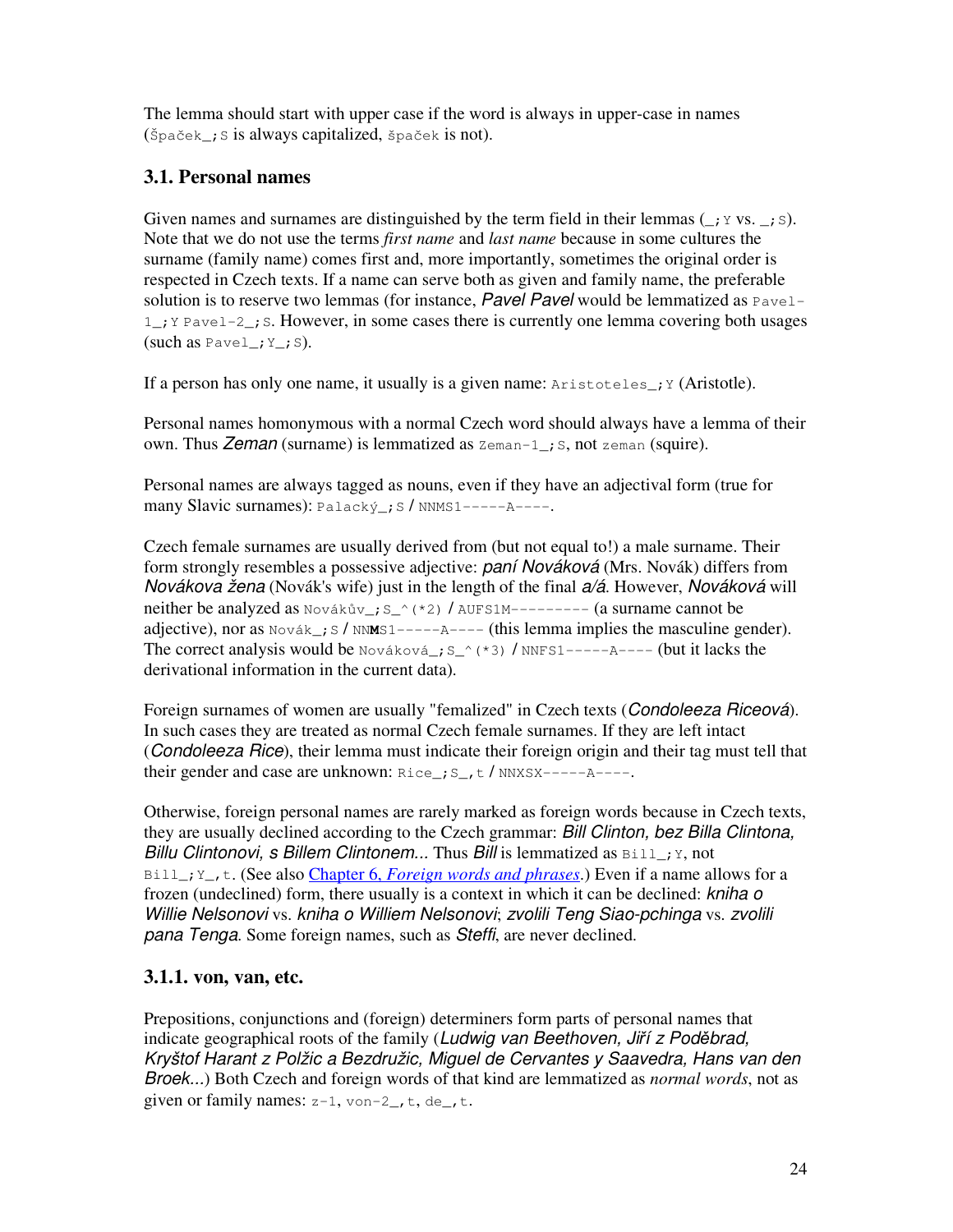It may not be always clear whether the part after the preposition shall be annotated as a surname or a geographical name. If the Czech preposition *z* is present, the following word is a geographical name (even if it is a foreign location as in *Blanka z Valois*. In case of *von*, *van* and *de*, the original geographical meaning is usually less obvious for a Czech reader and the following word is annotated as surname.

### **Example 3.1. Personal names with** *von, van* **etc.**

- Ludwig van Beethoven Ludwig<sub>ry</sub> van-2, t<sup>o</sup> (v\_hol.\_jménech) Beethoven\_;S
- *František Lobkovic* František\_;Y Lobkovic\_;S
- *František z Lobkovic* František\_;Y z-1 Lobkovice\_;G
- *Kryštof Harant z Polžic a Bezdružic* Kryštof\_;Y Harant\_;S z-1 Polžice\_;G a-1 Bezdružice ;G

## **3.1.2. Chinese and Korean names**

**Usage.** The surname precedes the given name. In most cases, the whole name is used (not just the family name). The thing is complicated by the fact, that many Chinese living abroad often change the order of their name or use their given name as a surname, etc. The discussion below can help you to determine, which part of a name is the given name and which part is the surname. If you are in doubt annotate them all as given names (Y).

**Surnames.** There are relatively few surnames in China (200 most common surnames account for >96% of all surnames). Most of them consist of one syllable (Wang, Li, Chen, etc.) Only few surnames consist of two syllables (Ou-yang, Mo-qi, Si-ma, Pu-yang). Married women do not get their husband's surname.

**Given names.** Mostly two syllables, often connected with a dash (however sometimes separated by a space).<sup>[1]</sup> Some given names can be widely used, some are unique. Often it is impossible (for a non-Chinese speaker) to say whether it is a name of a male or a female. The second syllable is usually used in informal addressing. The first syllable can be shared by all siblings. In traditional China a person had several given names during his/her life.

**Most common Chinese surnames (in Pinyin / Czech transcription):** *Cai / Cchaj, Chen / chen, Deng / Teng, Gao / Kao, Guo / Kuo, He / Che, Hu / Chu, Huang / Chuang, Li, Liang, Lin, Lü, Ma, She / Še, Sun, Tang / Tchang, Wang, Wu, Xie / Sie, Xu / Sü, Yang / Jang, Ye / Jie, Zhang / ang, Zhao / ao, Zheng / eng, Zhu / u*

### **Links.**

• http://www.geocities.com/Tokyo/3919/atoz.html - Alphabetical Index of Chinese Surnames (incl. Pinyin, Anglicized and other versions)

**Korean names.** Most Korean names look and behave similarly to Chinese names. The most common Korean surnames (45% of the population) are *Kim, Lee* (often spelled as *Rhee, Yi, Li*), and *Park*.

**Note**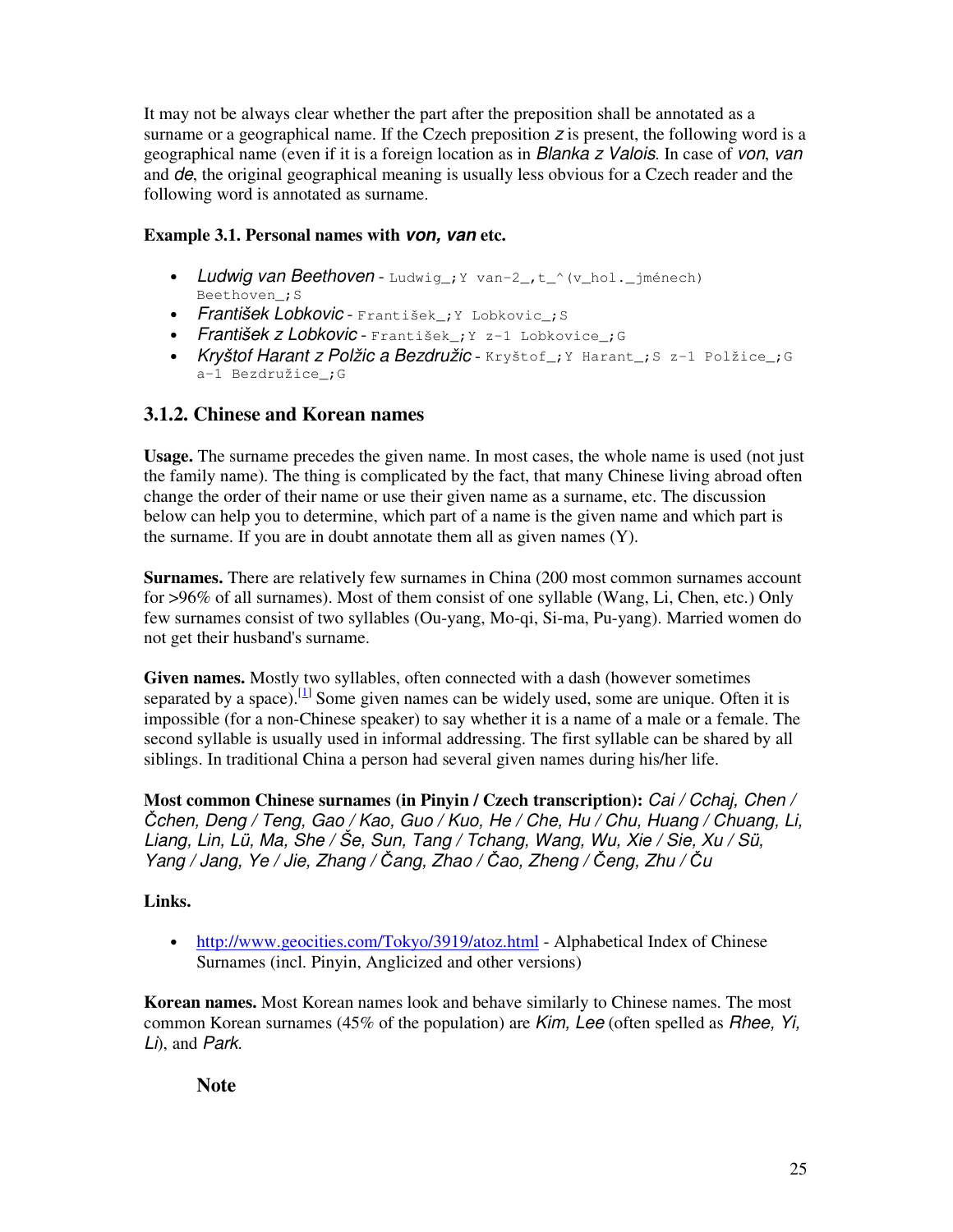Analogical annotation may be suitable for other Far-Eastern names as well (e.g. Vietnamese). It does not apply to Japanese. Japanese are similar in their preference to indicate surname in the first position and given name in the second but the order is usually swapped in Czech texts and if not, non-Japanese speakers have little clues to decide. Both names usually use one to two Chinese characters each but they may be pronounced (and transcribed) using much more syllables (packed in two words, one for the given name and the other for the surname). One clue is that given names of Japanese women often take the suffix *-ko*.

### **Example 3.2. Chinese and Korean names**

- *Teng Siao-pching*  $Teng$ ; S siao<sub>-</sub>; Y pching<sub>-</sub>; Y</sub>
- *Kim Ir-sen*  $Kim$ ;  $S$   $Ir$ ;  $Y$  sen-2;  $Y$

# **3.1.3. Foreignized Czech names**

Sometimes you can encounter names that are Czech in their origin, but are somehow altered to fit other languages (accents omitted, female and male surnames are the same - e.g. *Judy Sedivy*, from Czech *Šedivý*).

Use the following guidelines to decide the lemma and tag for such a name:

- A name that does not distinguish female and male variant should have just one lemma and a tag with the x (unknown) gender:  $Sedivy$ ;  $S_r$ ,  $t$  / NNXXX-----A----
- A name that has the same spelling as in Czech, should use the Czech lemma:  $\text{Jane}_i$ ; Y Janda\_;S
- A name with altered spelling has its own lemma (with the  $\overline{\phantom{a}}$ ,  $\overline{\phantom{a}}$  t suffix): Judy<sub>-</sub>; Y Sedivy\_; S\_, t

# **3.2. Geographical names**

### **3.2.1. Countries, cities, rivers, mountains**

**Main noun.** The main word (head) in a multi-word name of a city is always noun; the same holds for a one-word city name. If it is homonymous with an adjective, a new noun lemma is created for the name. Thus *Hluboká* is lemmatized as Hluboká\_;G / NNFS1-----A--- rather than hluboký / AAFS1----1A---- (lit. deep). Nouns that are frequently used in names (such as *Újezd, Ústí* may have their own geographical lemmas even if they are homonymous with a normal word. For homonymous pairs where the non-geographical usage is much more common (such as *voda* (water), *ves* (village), *msto* (city)) it is recommended to stick with the non-geographical lemma even in geographical usages.

**Modifiers in multi-word names.** Attributive adjectives, prepositions, conjunctions etc. should be lemmatized as normal words. Other nouns may be lemmatized as geographical if they are nested geographical names (e.g. names of rivers or mountains in names of cities).

**Part of speech of foreign words.** Original part of speech of the word in the source language is used unless there is a good reason not to do so. Besides not knowing the original part of speech, a very good reason is that the word behaves as a different part of speech in Czech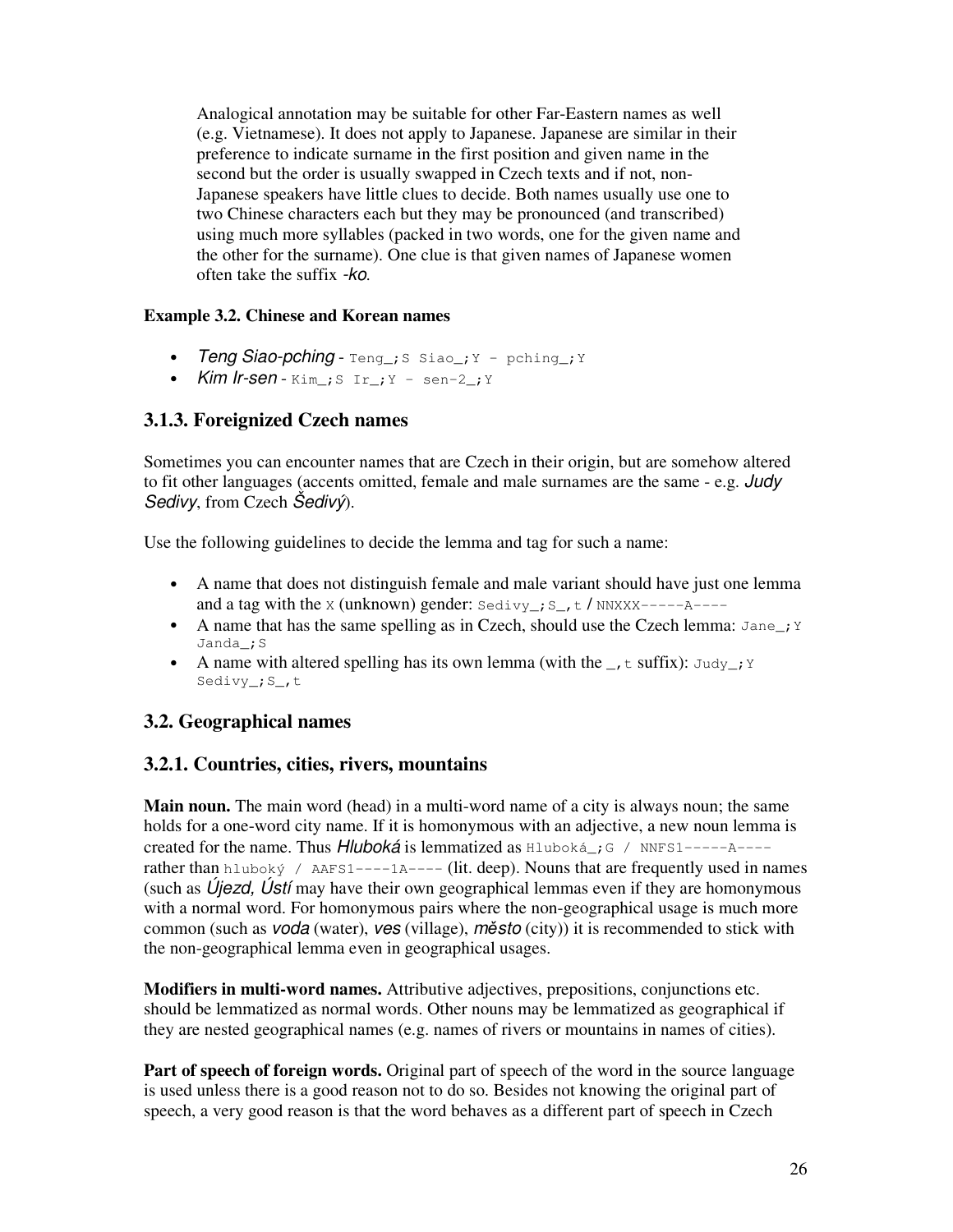texts. For instance, *blanc* is adjective in French *Mont Blanc* but it behaves as a noun in *na Mont Blanku*. *Mont* can be annotated as an undeclined noun. See Chapter 6, *Foreign words and phrases* for more information on foreign words.

| <b>Name</b>                                        | <b>Type</b> | <b>Morphological annotation</b>                                                                                             |
|----------------------------------------------------|-------------|-----------------------------------------------------------------------------------------------------------------------------|
| Česká republika country                            |             |                                                                                                                             |
| Ustí nad Labem $\left\Vert \text{city}\right\Vert$ |             | Ústí_;G/NNNS1-----A---- // nad-1 / RR--7--------- //<br>Labe $:G/NNNS7---A---A$                                             |
| <b>Karlovy Vary</b>                                | city        | Vary_;G_^(Karlovy_Vary) / NNIP1-----A----                                                                                   |
| Dobrá Voda                                         | city        | dobrý / AAFS1----1A---- // voda / NNFS1-----A----                                                                           |
| Odolena Voda                                       | city        | $NNFS1---A---$                                                                                                              |
| Černá<br>v Pošumaví                                | city        | Pošumaví_;G / NNNS6-----A----                                                                                               |
| Ohrada u<br>Hluboké                                | city        | ohrada / NNFS1-----A---- // u-1 / RR--2--------- //<br>Hluboká_;G / NNFS2-----A----                                         |
| Hradec Králové                                     | city        | Hradec_;G/NNIS1-----A---- //králová_^(královna)/<br>$NNFS2---A---A$                                                         |
| Kostelec nad<br>Černými Lesy                       | city        | Kostelec_;G/NNIS1-----A---- // nad-1 / RR--7-----                                                                           |
| <b>New York</b>                                    | city        | $NNIS1---A---$                                                                                                              |
| A Coruña                                           | city        | $NNFS1---A---A$                                                                                                             |
| São Paulo                                          | city        | são_,t_^(port._svatý)/AAMSX----1A---- // Paulo_;Y/<br>$NNMS1---A---$                                                        |
| Rio de Janeiro                                     | city        | Rio_;G/NNNS1-----A---- // de_, t/RR--X----------- //<br>Janeiro_; $G / N N N S 1-----A---A$                                 |
| Le Havre                                           | city        | ----A----                                                                                                                   |
| Krems an der<br>Donau                              | city        | Krems_;G/NNIS1-----A---- // an_,t/RR--3---------- //<br>der_,t_^(něm._člen)/AAFS3----1A---- // Donau_;G/<br>$NNFSX---A---A$ |
| San Juan de la<br>Rambla                           | city        | san_,t_^(šp._a_it._svatý) / AAMSX----1A---- // Juan_;Y / <br>$NNFSX---1A---$                                                |
| Kao-hsiung                                         | city        | hsiung_;G_^(př._Kao-hsiung)/NNXXX-----A----                                                                                 |
| Wu-lu-mu-čchi                                      | city        | Wu ; G / NNXXX------A---- // -/ z:------------- // lu ; G /                                                                 |

## **Table 3.2. Examples of geographical names**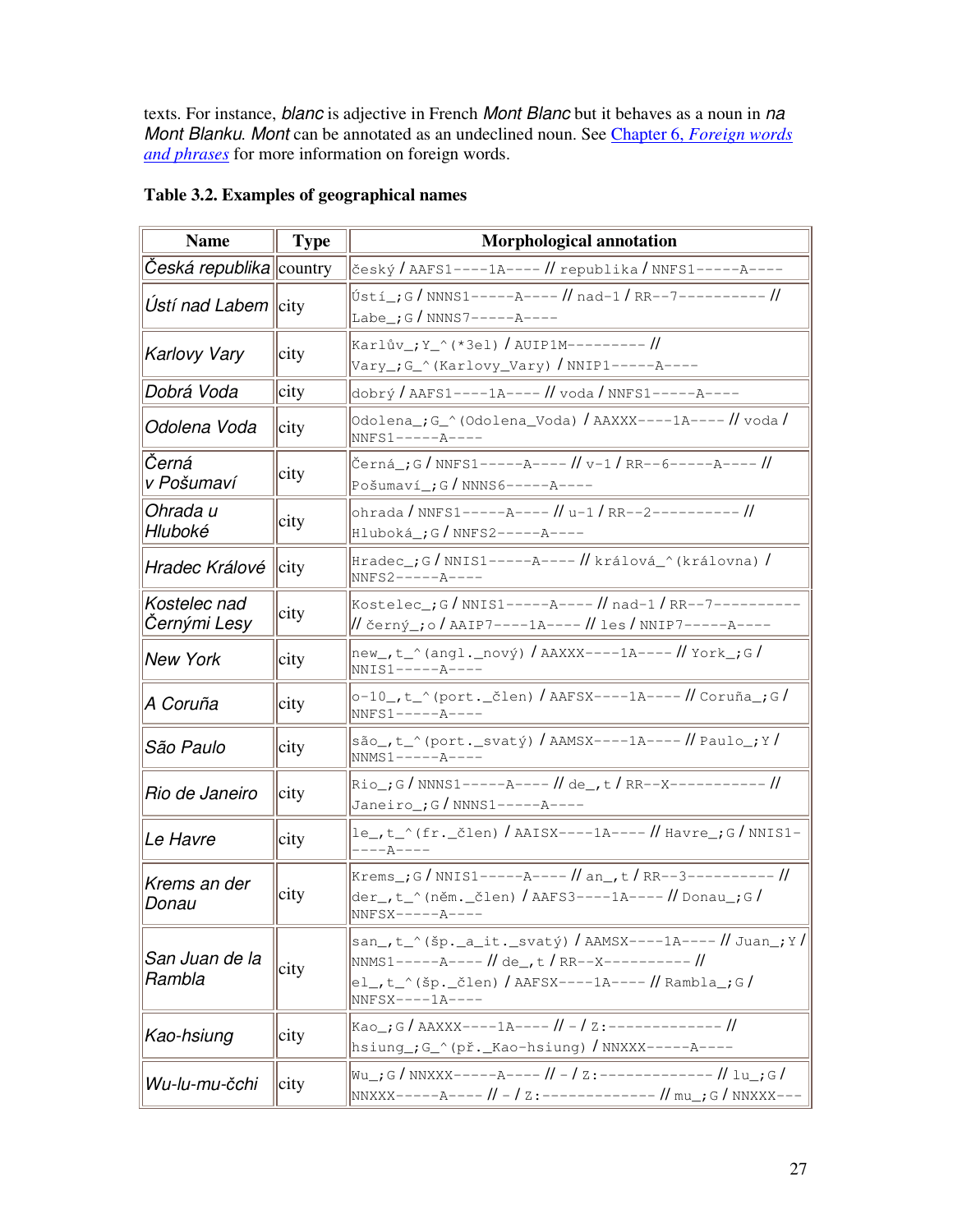| <b>Name</b>            | Type  | <b>Morphological annotation</b>                                   |  |
|------------------------|-------|-------------------------------------------------------------------|--|
|                        |       |                                                                   |  |
| ∥Gerlachovský<br>∣štít |       | mountain gerlachovský / AAIS1----1A---- // štít / NNIS1-----A---- |  |
| ∥Divoká Orlice         | river | divoký / AAFS1----1A---- // Orlice_; G / NNFS1-----A----          |  |

## **3.2.2. Streets**

We suppose that a word such as *ulice* (street), *náměstí* (square) etc. is always present, even if elided on the surface. Therefore the tagging of the name of the street is not altered.

### **Example 3.3. Street names**

- *Dlouhá* dlouhý / AAFS1----1A----
- *Dlouhá ulice* dlouhý / AAFS1----1A---- // ulice / NNFS1-----A----
- *Palackého* Palacký\_;S / NNMS2-----A----

## **3.3. Companies and institutions**

Companies, foundations, shops, clubs, sport clubs, restaurants, etc. all can have lemmas flagged  $\overline{\phantom{a}}$ ; K. However, "normal words" (those the usage of which is not limited to the company name) should get their normal lemmas. Only if a word cannot be explained another way or if its meaning has nothing to do with the company (e.g.  $\frac{1}{2}$  koda<sub>z</sub>; K), the flag should be used. The border between personal and company names is fuzzy: if it is clear that a surname is part of a company name (e.g. *Uzenářství*  $Nov \{ k \}$ ; *s a syn*) it should be lemmatized as a surname. On the other hand, *Škoda* should be lemmatized as a company no matter that it was also named after a person. This name is mostly known as a company name. Abbreviations and acronyms are frequent company names - see also Chapter 4, *Abbreviations*.

### **Table 3.3. Examples of company names**

| <b>Name</b> | Annotation                                                                                                                                    |  |  |
|-------------|-----------------------------------------------------------------------------------------------------------------------------------------------|--|--|
|             | -------- // akciový_:B / AAFXX----1A---8 // . / Z:-------<br>$\ $ auto, a.s. $\ $ // společnost_:B / NNFXX-----A---8 // . / Z:--------------- |  |  |

# **3.3.1. Restaurants**

| <b>Name</b>            | Annotation                                                                                                                                                                                                                                                                                                                                                    |  |  |
|------------------------|---------------------------------------------------------------------------------------------------------------------------------------------------------------------------------------------------------------------------------------------------------------------------------------------------------------------------------------------------------------|--|--|
| ∥Bar Viola             | bar / NNIS1------A---- // Viola_; K / NNFS1------A----                                                                                                                                                                                                                                                                                                        |  |  |
| $\parallel$ U Medvídků | u-1 / RR--2---------- // medvídek / NNMS2-----A----                                                                                                                                                                                                                                                                                                           |  |  |
| ∥La cambusa            | $\left\  \ln \left( -1 \right) \right\  \leq t \leq \frac{1}{t}$ (fr. $\left[ \frac{1}{2} \ln \left( 1 - \frac{1}{2} \ln \left( -1 \right) \right) \right]$ / $\left[ \frac{1}{2} \ln \left( -1 \right) \right]$ / $\left[ \frac{1}{2} \ln \left( 1 - \frac{1}{2} \ln \left( -1 \right) \right) \right]$<br>$\sqrt{\frac{1}{N}S_1 - \frac{1}{1}S_2 - \cdots}$ |  |  |

### **Table 3.4. Examples of restaurant names**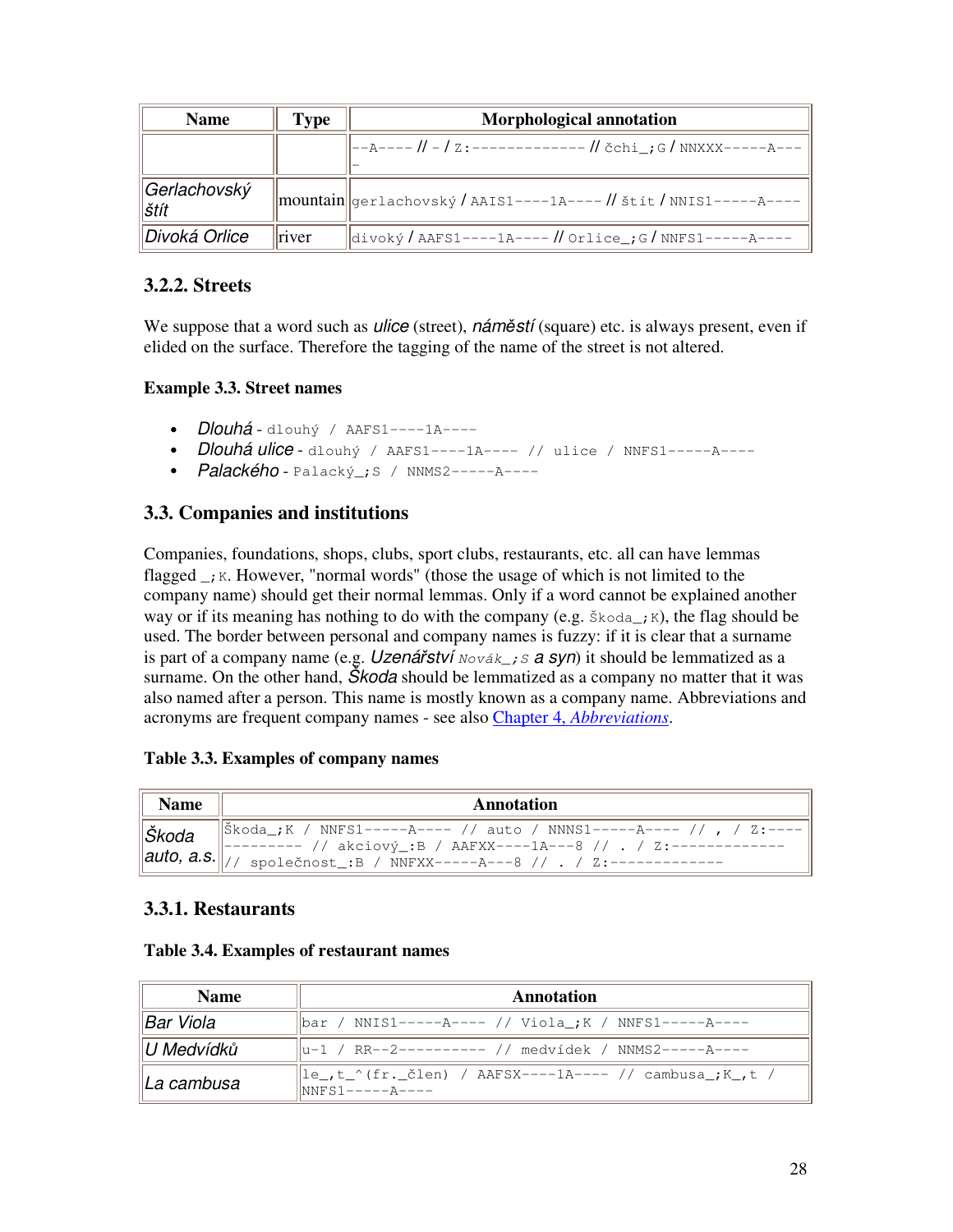| <b>Name</b>                                 | Annotation                                                                                                                                                                     |
|---------------------------------------------|--------------------------------------------------------------------------------------------------------------------------------------------------------------------------------|
| Restaurant HaPi                             | restaurant / NNIS1-----A---- // HaPi_; K / NNXXX-----A----                                                                                                                     |
| Čínská restaurace<br>lS'-ČCHUAN             | čínský / AAFS1----1A---- // restaurace / NNFS1-----A----<br>$\alpha$ chuan ; G / NNIS1-----A---- (Note: the restaurant has been<br>named after the Sichuan province in China.) |
| Francouzská<br>restaurace<br>v Obecním domě | francouzský / AAFS1----1A---- // restaurace / NNFS1-----<br> A---- // v-1 / RR--6---------- // obecní / AAIS6----1A---<br> - // dům / NNIS6-----A----                          |
| Hospůdka U<br>vylitýho mrože                | hospůdka / NNFS1-----A---- // u-1 / RR--2--------- //<br>vylitý / AAMS2----1A---6 // mrož / NNMS2-----A----                                                                    |

# **3.3.2. Sport clubs**

Names of sporting clubs are often combined of the proper club name and a geographical name of the location the club comes from. The former should have  $\overrightarrow{K}$  in lemma, the latter should have  $\therefore$  G.

Of course, it may be difficult tell whether a word in a foreign club name is a location. If you do not know, annotate it as a company. To determine, whether something is a name of a town or a club, you can try to find that name on a map (eg. http://www.expedia.com/pub/agent.dll?qscr=mmfn) or to find the club (e.g. http://www.soccerage.com/).

**Table 3.5. Examples of sport club names**

| <b>Name</b>                        | Annotation                                                                                                                                                                                                                             |
|------------------------------------|----------------------------------------------------------------------------------------------------------------------------------------------------------------------------------------------------------------------------------------|
| <b>SKP</b><br><b>Union</b><br>Cheb | $ SKP_-;B_-;K $ / NNNXX-----A---- // Union_; K / NNIS1-----A---- //<br>$ {\rm Cheb}$ ; G / NNIS1-----A----                                                                                                                             |
| Chelsea<br>FC                      | Chelsea_; G / NNFS1-----A---- (part of London, UK) FC-<br>$ 1$ :B_;K_;w_,t_^(football_club)                                                                                                                                            |
| Sparta<br>Praha                    | $\beta$ Sparta-2, K Praha, G (Although there is a town of Sparta in Greece, it has<br>nothing to do with the football club located in Praha, Czechia.)                                                                                 |
| Viktoria<br>Žižkov                 | Viktoria-2_; K_^(jméno_sportovního_klubu) Žižkov_; G                                                                                                                                                                                   |
| <b>Udinese</b>                     | Udinese <sub>rk</sub> / NNNSX------A---- It is an adjective derived from Udine (a city<br>in Italy), the official name of the club is <i>Udinese Calcio</i> (Football of Udine).<br>However, the name is perceived in Czech as a noun. |

Names of sport clubs often contain abbreviations. Some are common and present in the analyzer's lexicon (e.g. FC, AC) some are quite unusual (e.g. EV, ERC, EC, ERC, EG, VS, AS). If they are not present in the lexicon, enter them suffixing the lemma by  $\Box : B \Box : K \Box : w$  and tag them by  $NNNXX---A---8$ .

# **3.4. Horses, DJ's etc.**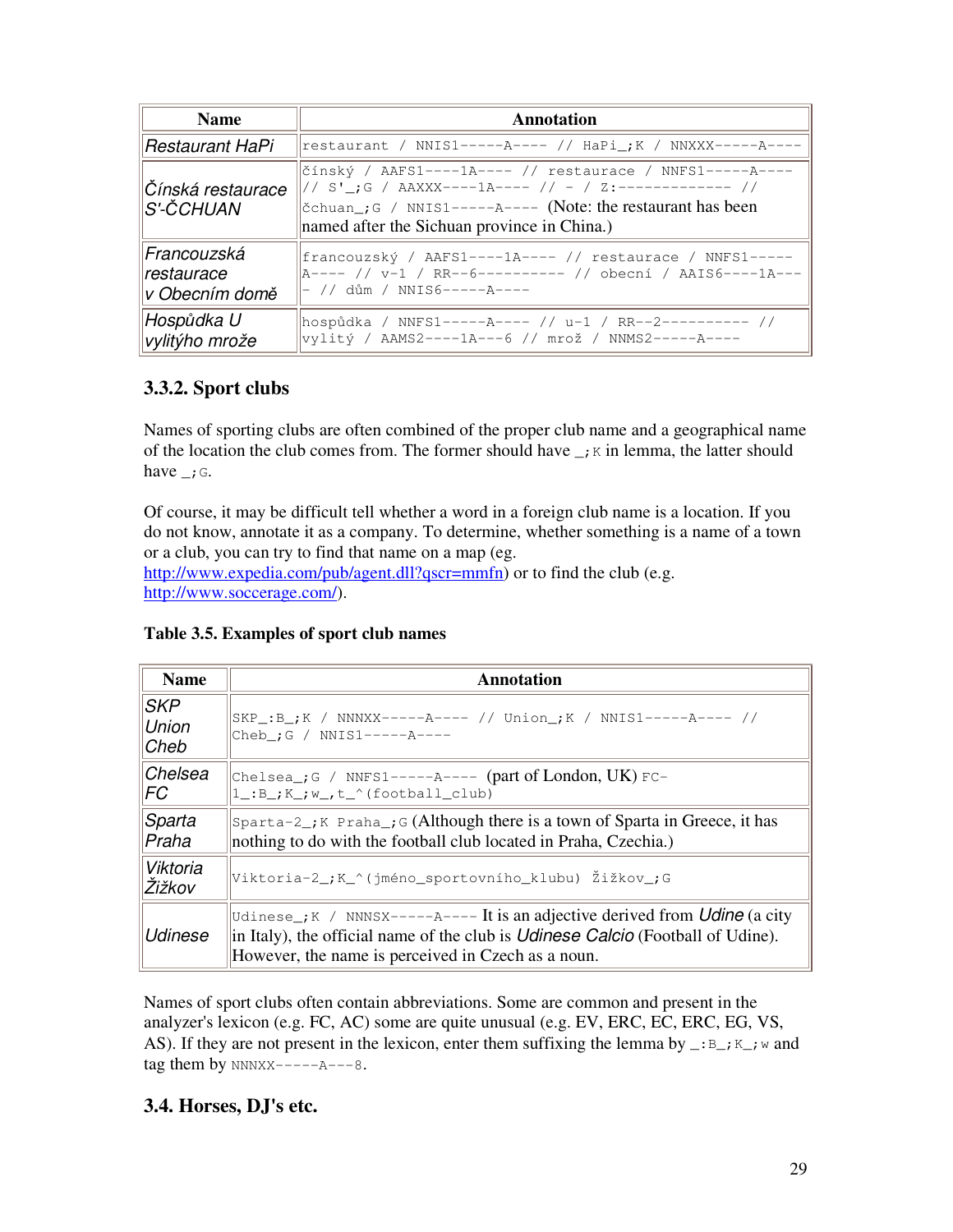Horses have all kind of names (e.g. *Vinná réva*, *Deprivace*, *He Shall Reign*, *La Paloma*, *Monitor*, *Frýdlant*, *Gold End*, *Luina*, *Green Peace*, *Areál*, *First*, *Bounty*). Quite often one does not know whether it is male or female (sometimes even female-like names belong to a male horse). One clue is, that in an Oak (a horse contest type), all horses are young mares females.

If any reasonable analysis is possible it should be used regardless the lemma is marked as name or not. It will be marked as a name within a separate project on named entity recognition. However, if the name is a word that has no other meaning or if it has different gender, a new lemma with the  $\cdot$ ;  $\cdot$  flag should be introduced.

### **Example 3.4. Names of horses**

- *Vinná réva* vinný / AAFS1----1A---- // réva / NNFS1-----A----
- *Deprivace* Deprivace\_;Y / NNFS1-----A----
- *He Shall Reign* he\_,t / PPYS1--3------- // shall\_,t / VB-S---3P-AA--- // reign\_,t / Vf--------A----

Most of the horse names were not annotated correctly in PDT 1.0 - simply any available name was selected. (Otherwise, a new lemma with category Y *would have to be* inserted in each case: e.g. Deprivace would be Deprivace\_;Y, annotated as deprivace, He Shall Reign annotated as a normal English phrase: he\_,t, shall\_,t reign\_,t).

Similar problem is with the names of musical groups and DJ's. For famous groups and DJ's enter separate lemmas, for others use normal available lemmas.

### **3.5. Products**

Similarly to companies, only words that are uniquely product names (or they have a homonym but its meaning has nothing to do with the product) have their lemmas flagged  $\rightarrow$   $\beta$ .

If there is a company and a product of the same name, there should be two lemmas, e.g. Tatra-1\_;K in *Tatra, a.s.*, and Tatra-2\_;R in *Tatra 613*.

### **3.6. Sporting and other events**

There is no special lemma term flag for events but the  $\cdot$ ; m for generic proper names can be used  $(\_,\_{,\cdot\})$  for sporting events). Similarly to companies, only words that are uniquely event names (or they have a homonym but its meaning has nothing to do with the event) have their lemmas flagged  $\_\cdot$ m.

If there is a company and an event of the same name, there should be two different lemmas.

| <b>Name</b>  | Annotation                                                                                                               |
|--------------|--------------------------------------------------------------------------------------------------------------------------|
|              | Paris Indoor  Paris_;G_,t / NNIXX-----A---- // Indoor_;m_,t / NNIXX-----A----                                            |
| $\ $ US Open | US-2_:B_,t_^(americký) / AAXXX----1A---8 // Open-<br>$\ 1$ ; m_; w_, t_^(otevřený [turnaj], _v_názvu) / NNIXX------A---- |

#### **Table 3.6. Examples of event names**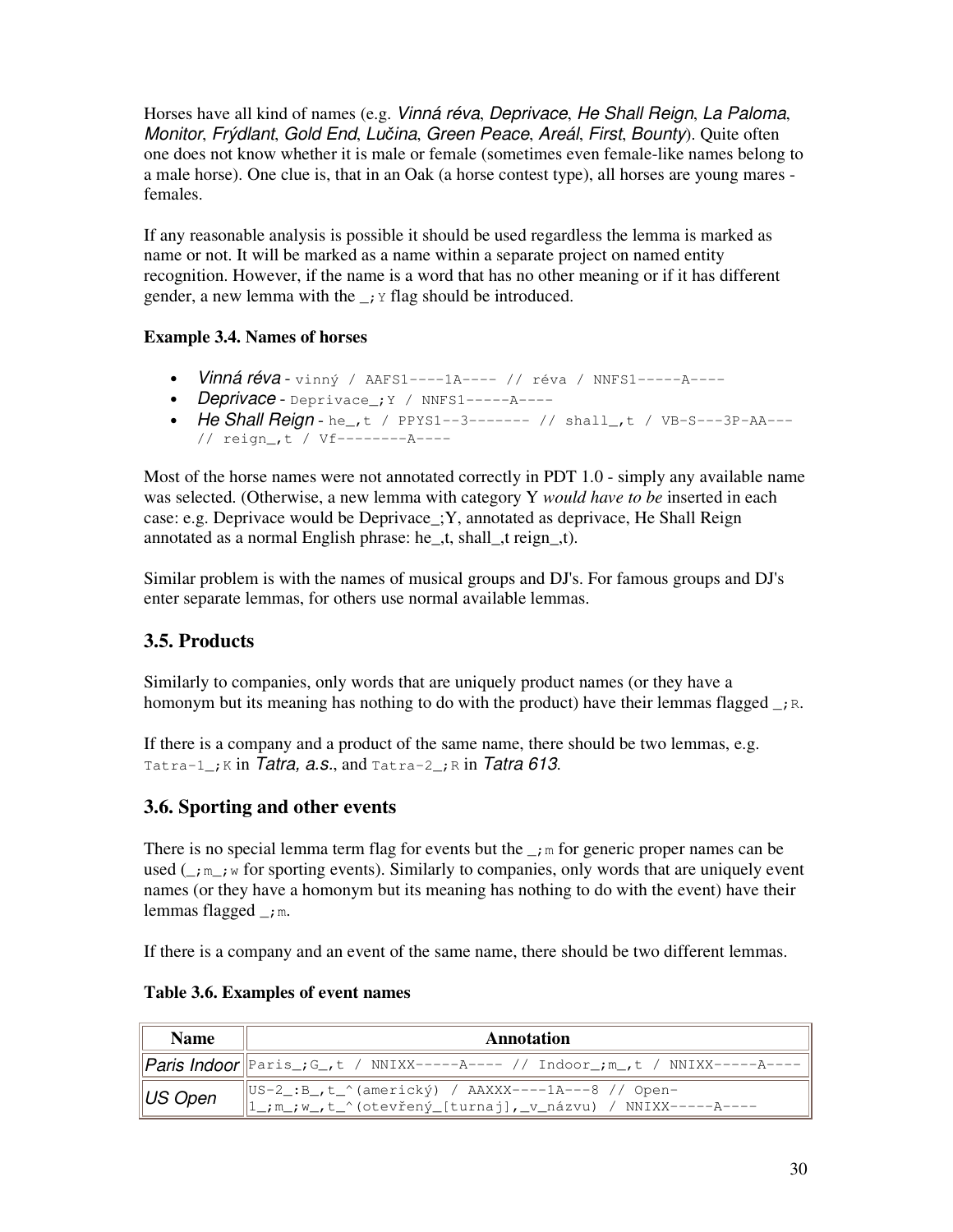| <b>Name</b>                                 | Annotation                                                                                                                      |  |  |
|---------------------------------------------|---------------------------------------------------------------------------------------------------------------------------------|--|--|
| $\parallel$ akce Stop<br>$\parallel$ milión | akce / NNFS1-----A---- //<br> stopit_:W_^(úplně_spotřebovat_topením) / Vi-S---2--A---- //<br>  milión`1000000 / NNIS4-----A---- |  |  |
| Pohár<br>$\ $ mistrů                        | pohár / NNIS1-----A---- // mistr / NNMP2-----A----                                                                              |  |  |
| Mistrovství<br>∥světa                       | mistrovství / NNNS1-----A---- // svět / NNIS2-----A----                                                                         |  |  |

# **3.7. Other**

# **3.7.1. Buildings**

If a name of a building cannot be annalyzed other way, it should be a geographical name (Parthenón\_;G). However, most building names are made of normal words

```
(tančící_^(*3it) dům, pražský hrad, kostel svatý_:B . kříž) or other names (chrám
svatý_:B . Barbora_;Y).
```
# **3.7.2. Televisions**

Generally televisions are annotated as institutions  $(\cdot, \kappa)$ . Only when a company runs several channels, then the channels are annotated as products  $(\cdot, \mathbb{R})$ . It is currently used only with the Czech(oslovak) public television (*T1*, *T2* and *F1*).

### **Example 3.5. TV company names**

- $\check{C}T \check{C}T : B : K$
- $\check{C}T1 \check{C}T1 \_B \_R$
- *Nova - Nova\_;K*
- *NBC - NBC-4\_:B\_;K*
- $CNN CNN 1 : B, K, y, b, t$

# **3.7.3. News and magazines**

All names of periodicals shall be annotated as products  $(\_i, \_R)$  even if their publishing company has the same name.

### **Example 3.6. Names of periodicals**

- $Sme$   $Sme$ <sub>;</sub> $R^{\wedge}$ (noviny) / NNNSX----- $A$ ----
- *Zeitung* Zeitung-1<sub>-</sub>; R<sub>\_</sub>, t\_^(souč.\_názvu\_něm.\_novin) / NNISX------A----(originally feminine gender in German but perceived as masculine inanimate in Czech)

### **3.7.4. Song names**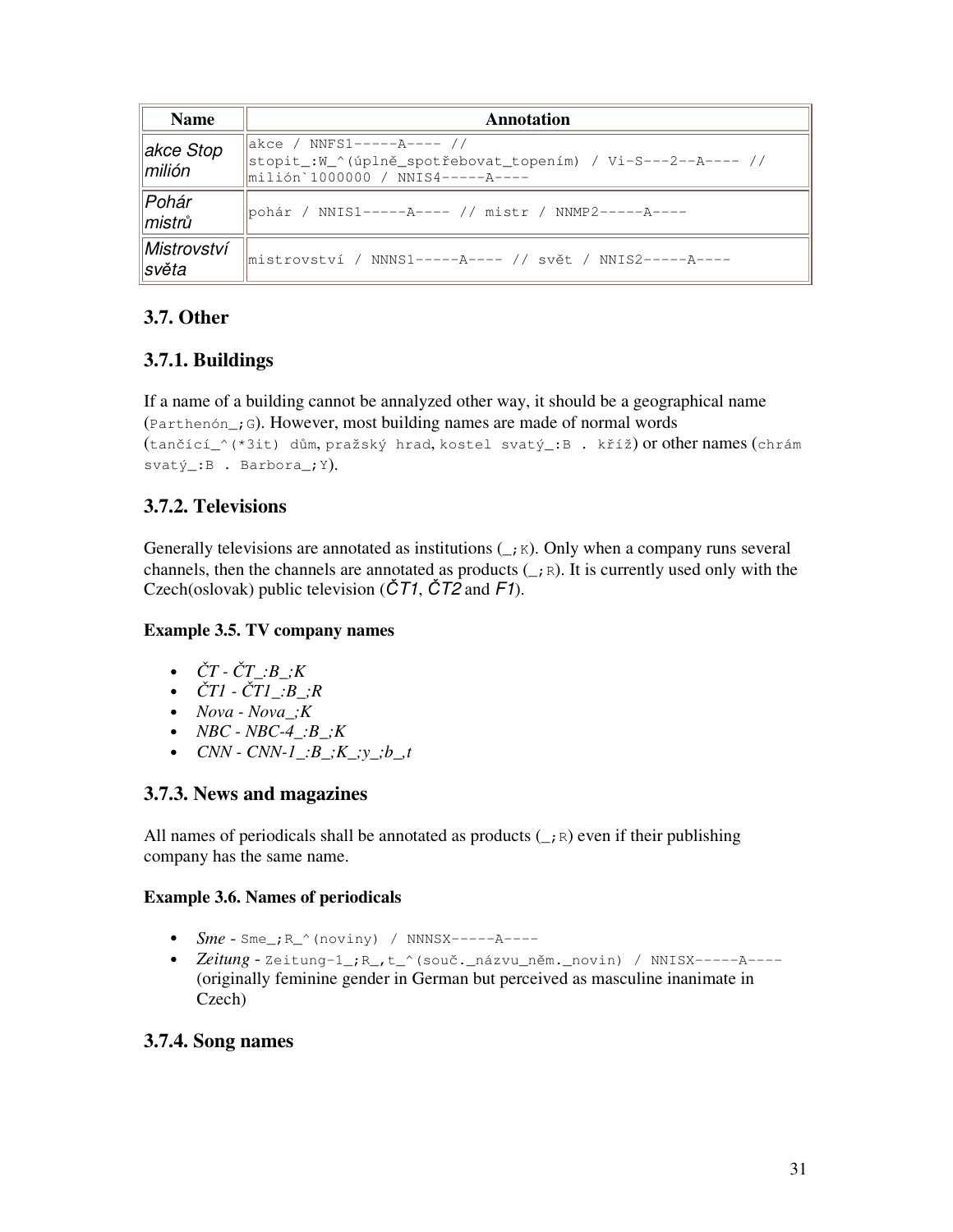Songs, TV programs etc. are in fact products. Their names usually consist of more than one word and the component words mostly have meaning of their own (not unique to the song name). Thus the  $\rightarrow$  R flag will rarely be used.

# **3.8. Adjectives derived from names**

Possessive adjectives derived from personal names (or names of nation members, territory inhabitants) retain the name flags in their lemmas: Karlův\_; Y\_^(\*3el), Mariin\_; Y\_^(\*2e), Novákův\_;S\_^(\*2),Číňanův\_;E\_^(\*2).

Adjectives derived from geographical names are *not* marked as geographical (no  $\overline{\phantom{a}}$ ; G flag in lemma). They do not even show the derivational information. These adjectives are not capitalized in Czech, while the original nouns are. So if we used the usual mechanism to describe derivation we would have to replace the whole lemma:  $africky^{\prime}$  (\*7Afrika), not africký\_^(\*3ka).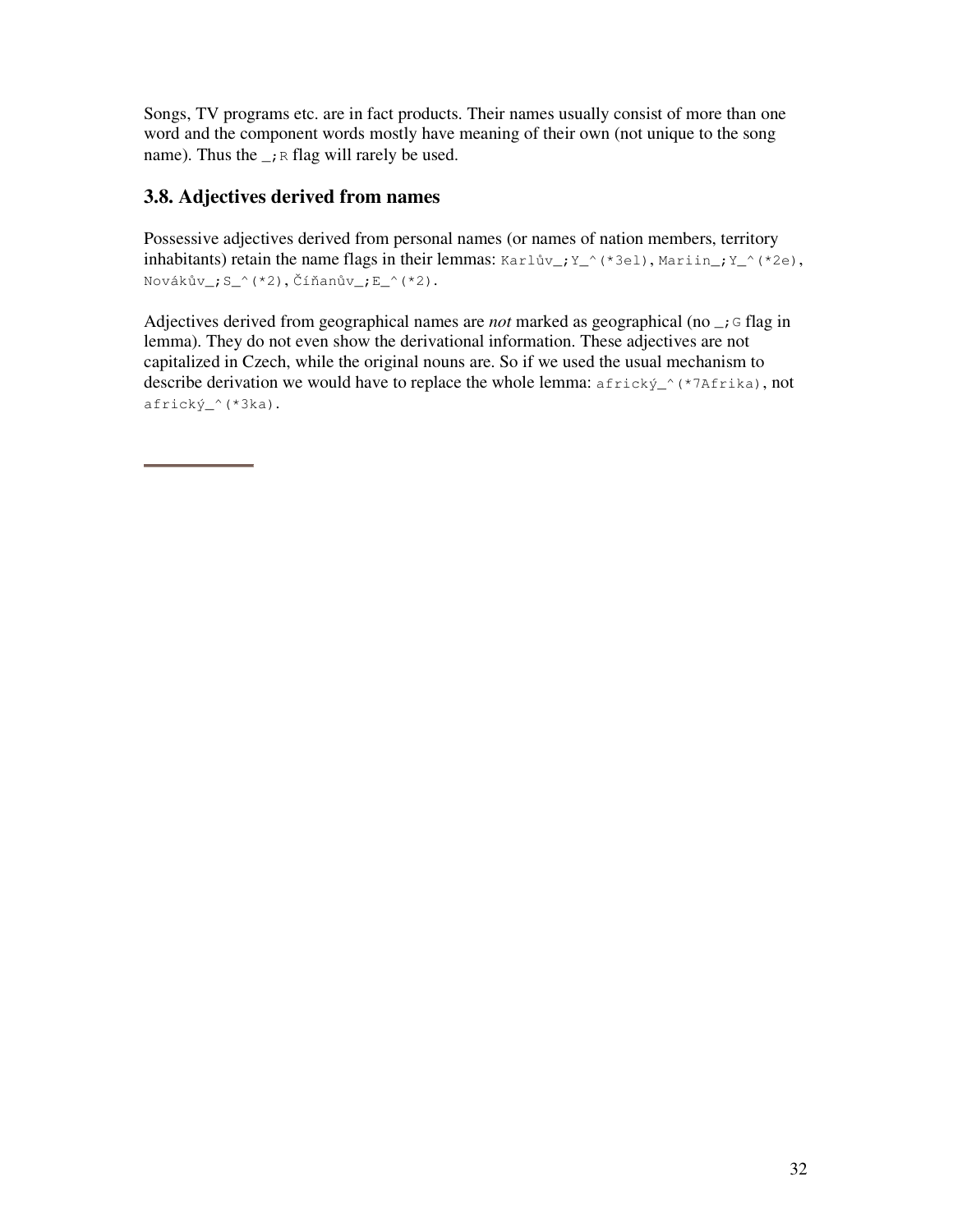# **Chapter 4. Abbreviations**

### **Table of Contents**

4.1. Gender 4.2. Isolated letters 4.3. Units of measurements 4.4. Authors' signatures 4.5. Academic titles

Abbreviations of a single word should use the lemma of the word, augmented with the  $\Box$ : flag. This is the only acceptable situation in which two lemmas share LemmaProper, are not distinguished by numbers, but differ in their AddInfo. For instance, the three letters (separate tokens) in *s.r.o.* are lemmatized as společnost\_:B (company), ručení\_:B (liability), omezený\_:B\_^(\*3it) (limited).

Abbreviations consisting of a single capital letter represent names. Lots of names can be represented by a letter, and we often do not know the name. In such cases, the abbreviation uses itself as a lemma (augmented with the appropriate flags). For instance, in *G. Bush* it would be  $G_i: B_i$  y (despite the fact that in this particular case we know that most probably the *G* stands for *George*).

Acronyms and abbreviations of multi-word expressions use themselves as lemmas (again, flagged \_:B). If possible, the comment should explain the abbreviation. For instance, *FIDE* would be FIDE\_:B\_;K\_;w\_,t\_^(Fédération\_Internationale\_des\_Échecs).

Morphological tags of abbreviations should always end in 8.

| Abbreviation | Full<br>expression    | <b>Annotation</b>                                                                                                                                                                                                                                                        |
|--------------|-----------------------|--------------------------------------------------------------------------------------------------------------------------------------------------------------------------------------------------------------------------------------------------------------------------|
| např.        | například             | například_:B / Db------------8                                                                                                                                                                                                                                           |
| P.S.         | $ post$ scriptum $ $  | post-2_:B_,t_^(lat._po,_např._P.S.) / RR--X-------<br> --8 // scriptum_:B_,t_^(lat.,_např._P.S.) / NNNXX-<br>----A---8                                                                                                                                                   |
| n.L.         | nad Labem             | nad-1_:B / RR--7---------8 // Labe_:B_;G / NNNS7--<br>$---A---8$                                                                                                                                                                                                         |
| r. 1998      | rok/roku/roce<br>1998 | rok:B / NNIXX------A---8                                                                                                                                                                                                                                                 |
| lr.:         | režie:                | režie_:B / NNFXX-----A---8                                                                                                                                                                                                                                               |
| rež.:        | režie:                | $\vert$ režie_:B / NNFXX-----A---8 Note: This and the previous<br>example violate the rule that each lemma/tag pair leads to no<br>more than one word form. Numbering the lemmas is not<br>appropriate in this case but no suitable solution has been<br>devised so far. |

### **Table 4.1. Examples of abbreviations**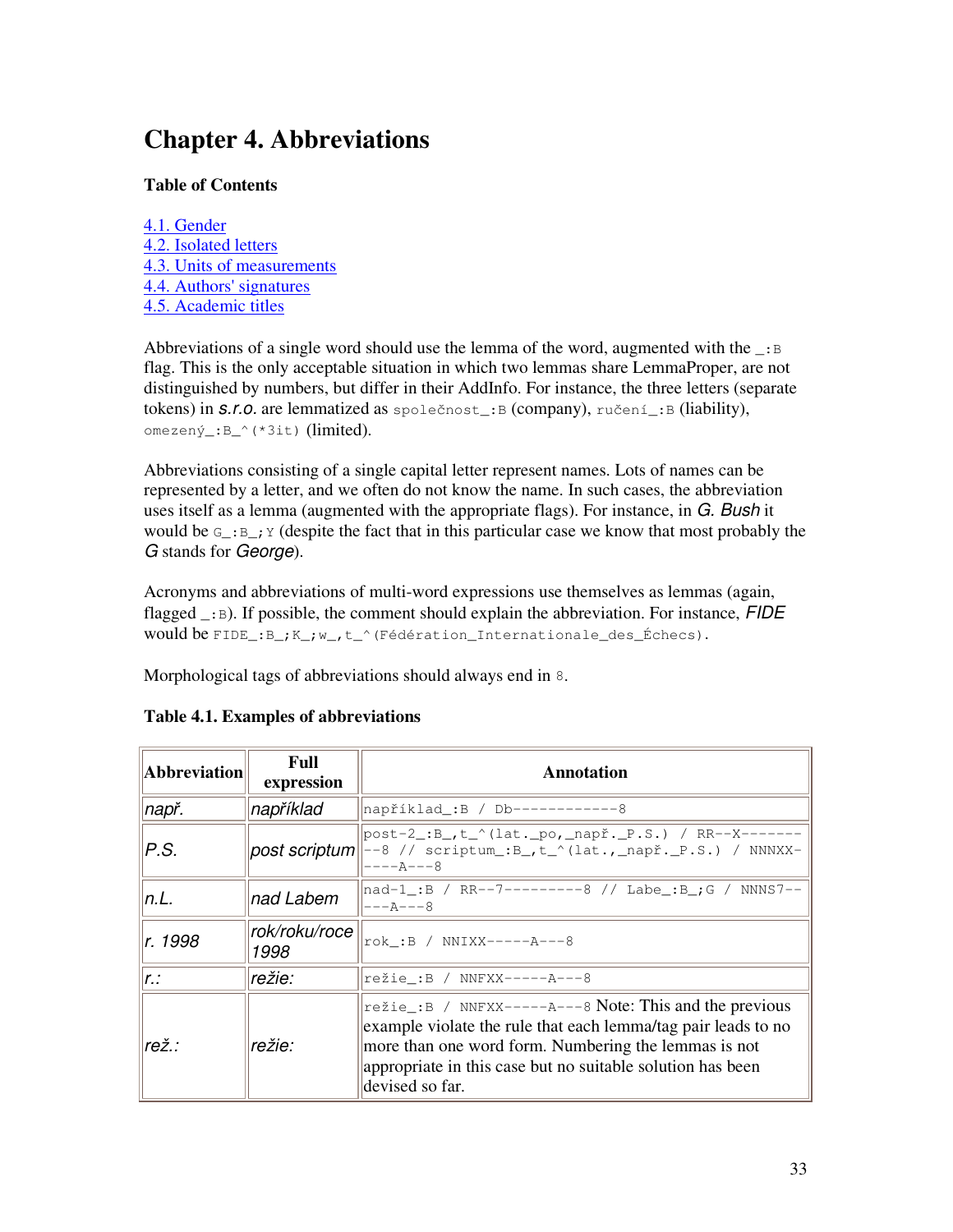# **4.1. Gender**

Most abbreviations are nouns and can be used with more than one gender. Of course, abbreviations have no endings but the surrounding context can reveal their underlying gender whenever gender agreement is required by the Czech grammar. Neuter is always possible. Besides that, the author may use the gender of the main word of the abbreviated expression. The matter can become further complicated with foreign expressions if their Czech gender does not correspond to the gender in the original language.

In order to keep the rule of a noun lemma not having more than one gender, tags of abbreviations should use the  $x$  gender code. This is often broken in PDT 2.0 and abbreviations are the most frequent nouns to have two different genders.

There is a similar problem with abbreviations of personal names  $(J_i:B_j;Y)$  can mean both *Jan* and *Jana*). The difference is that here the neuter interpretation is not plausible. Nevertheless, the tagset does not provide any code for  ${M+F}$  genders, so the best bet is to stick with x.

| Abbreviation | <b>Full expression</b>                                                         | <b>Possible genders</b> |
|--------------|--------------------------------------------------------------------------------|-------------------------|
| .UK          | ∥Univerzita Karlova                                                            | <b>IFN</b>              |
| <b>FBI</b>   | <b>Federal Bureau of Investigation</b> N (default), $F$ (probably à la $CIA$ ) |                         |
| <b>CIA</b>   | Central Intelligence Agency                                                    | <b>IFN</b>              |

#### **Table 4.2. Gender of abbreviations**

### **4.2. Isolated letters**

Most isolated letters (e.g. *A-konto*) are handled as abbreviations. Only if they do not form part of a name they are lemmatized as  $\sim$  (označení pomocí písmene): *zápas skupiny B*.

The following is a prototype of lemmas, their numbers and AddInfos for an isolated letter. There should be such lemmas for all letters of the Czech alphabet. Note that numbering a lemma by zero is not used anywhere else and might be deprecated in future. Anyway, no program should ever rely that the numbers will be as indicated. Lemma numbers serve to distinguish between homonymous lemmas but they are not meant to bear any semantic information.

- $K-0$ :  $B$ ;  $Y$  given names
- $K-4$ :  $B$ ;  $K-$  names of institutions
- $K-5$ :  $B$ ;  $G$  geographical names
- $K-6$ :  $B$ ;  $R$  names of products
- $K-7$ :  $B_i$   $m$  other names (sporting events etc.)
- $\bullet$  K-9<sub>-</sub>: B<sub>-i</sub> S surnames
- $k-8$ :  $B^{\circ}$  (ost.\_zkratka) other abbreviations (not names) should not be used if the annotator knows the abbreviated word - then the  $word$ :B lemma should be used instead
- $k-3$ <sup>o</sup> (označení pomocí písmene) other isolated letters (not abbreviations, not in names)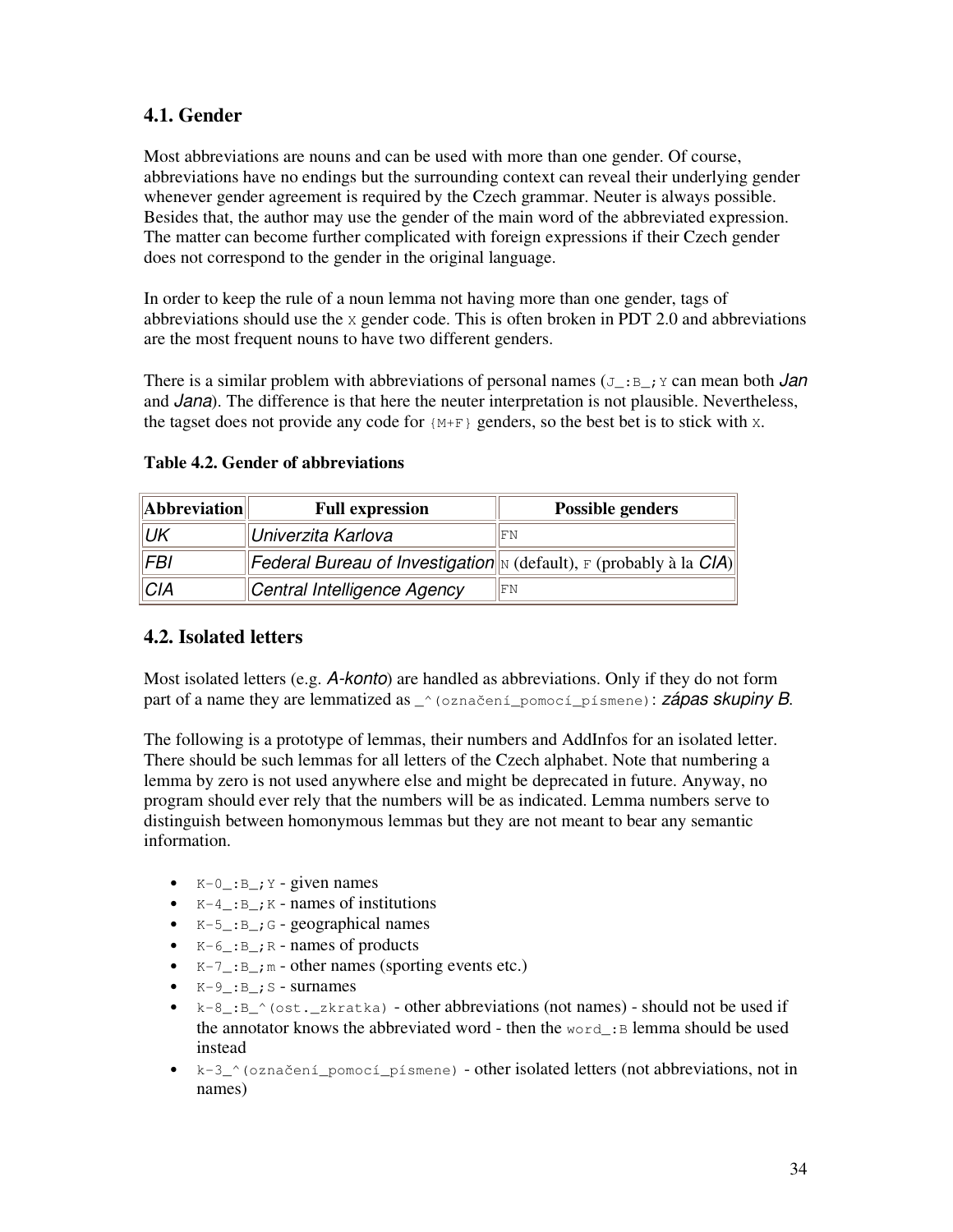| <b>Expression</b>                        | <b>Annotation of the letter</b>                                                                                                                                                                                           |  |  |
|------------------------------------------|---------------------------------------------------------------------------------------------------------------------------------------------------------------------------------------------------------------------------|--|--|
| A-mužstvo                                | a-3_^(označení_pomocí_písmene) / NNXXX-----A---- (Note: Adjective<br>would be more appropriate in this particular case but noun is plausible as well<br>and no lemma is allowed occur with more than one part of speech.) |  |  |
| $\frac{1}{2}$ S 27 odst. 1<br>$p$ ísm. d | d-3_^(označení_pomocí_písmene) / NNXXX-----A----                                                                                                                                                                          |  |  |
| 16A                                      | A-1`ampér_:B / NNIXX-----A---8                                                                                                                                                                                            |  |  |
| A-konto                                  | $ A-6$ : B <sub>i</sub> R / NNXXX-----A---8                                                                                                                                                                               |  |  |
| ABC, a.s.                                | $\vert$ akciový_:B / AAXXX----1A---8                                                                                                                                                                                      |  |  |
| na s. 128                                | strana-4_:B_^(v_knize,_rukopise) / NNFXX-----A---8                                                                                                                                                                        |  |  |

### **Table 4.3. Examples of isolated letters**

### **4.3. Units of measurements**

Unlike most abbreviations, standard unit abbreviations are not followed by a period in Czech texts. In PDT 2.0, they often use a lemma equal to the abbreviated form, referring to the unabbreviated lemma via  $\cdot : v^{-1}$  volt\_:B. Unfortunately, this approach is not taken consistently, so for instance *Celsius* uses directly the target lemma instead of a reference to it: Celsius\_:B.

Units called after male persons (*V - volt, A - ampér*, etc.), have the masculine *inanimate* gender. However, units using degrees (*C, F*) have masculine *animate* gender, because the word *stupeň* (degree) is always present (even if omitted in the written text). Absolute temperature uses the unit called *Kelvin (K)*, not *degree of Kelvin*. Therefore the unit has the masculine inanimate gender. The author may use it errorneously as degrees but we cannot correct them because the gender of a noun is implied by its lemma, not its context.

### **Table 4.4. Examples of units**

| <b>Expression</b>                                             | $\Vert$ Annotation of the unit abbreviation $\Vert$ |
|---------------------------------------------------------------|-----------------------------------------------------|
| ∥Ráno byly 3 ℃.                                               | Celsius_:B / NNMXX-----A---8                        |
| Ráno byly 3 C. (read as Ráno byly tři stupně<br>$\ C$ elsia.) | $\ C \in l_s : B \neq \text{NNMXX---}A---8$         |
| teplota 5000 K (read as teplota pět tisíc kelvinů)            | K-1`kelvin_:B / NNIXX-----A---<br>l8                |

If the C character is preceded by some character trying to look like the degree symbol  $\degree$  (eg. -C, o C, O C), it should be marked as an error. The form attribute should be "°", while the origf attribute retains the original character.<sup>[2]</sup> The lemma shall be stupen<sup>\*</sup>: B, the tag NNIXX----- $A---8$ 

### **4.4. Authors' signatures**

The authors' name abbreviations used in newspapers (e.g. *ber, mas, jst...* in "sentences" like *PRAHA (TK, ber) -*) have the base form in the lemma equal to the word form, they are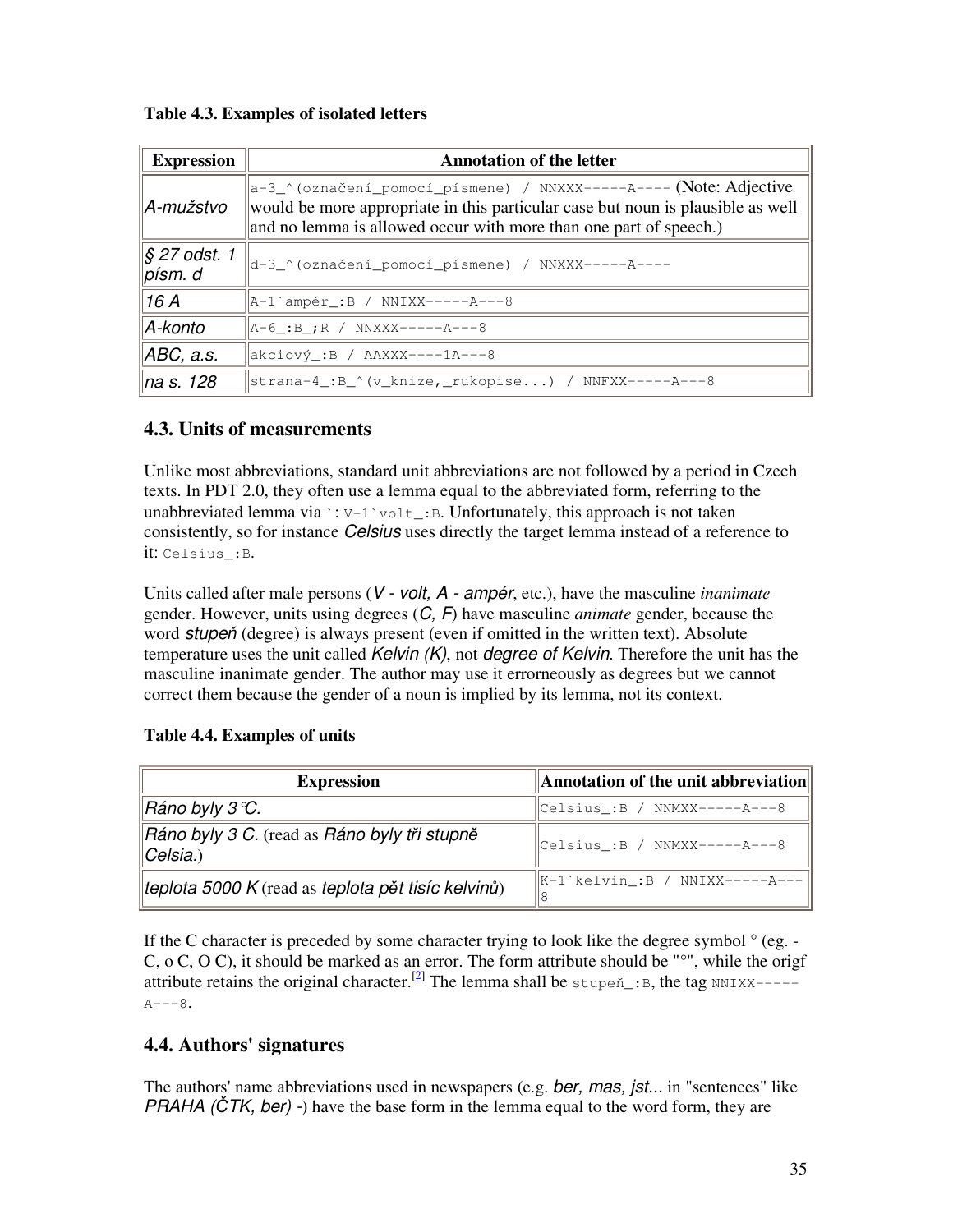numbered -99 and AddInfo-ed \_: B\_; S. Their tag has a special SUBPOS character,  $\epsilon$ . For instance, *ber* is annotated as  $ber-99$ <sub>-</sub>: $B$ <sub>-</sub>; S /  $N$ <sup>8</sup>XXX-----A---8. Again, no program should rely on the number being always 99.

## **4.5. Academic titles**

The morpohological analyzer currently distinguishes genders in titles, generating one lemma for men and another for women (JUDr-1\_:B\_^(doktor\_práv) / NNMXX-----A---8 vs. JUDr-2\_:B\_^(doktorka\_práv) / NNFXX-----A---8). It is possible that the lemmas will be merged in future, using an indefinite gender: JUDr\_:B\_^(doktor\_práv) / NNXXX-----A---8.

 $[2]$  On Czech keyboards usually Shift+<key-on-the-left-from-1>, followed by Space. On any keyboard under MS Windows: Alt+0176.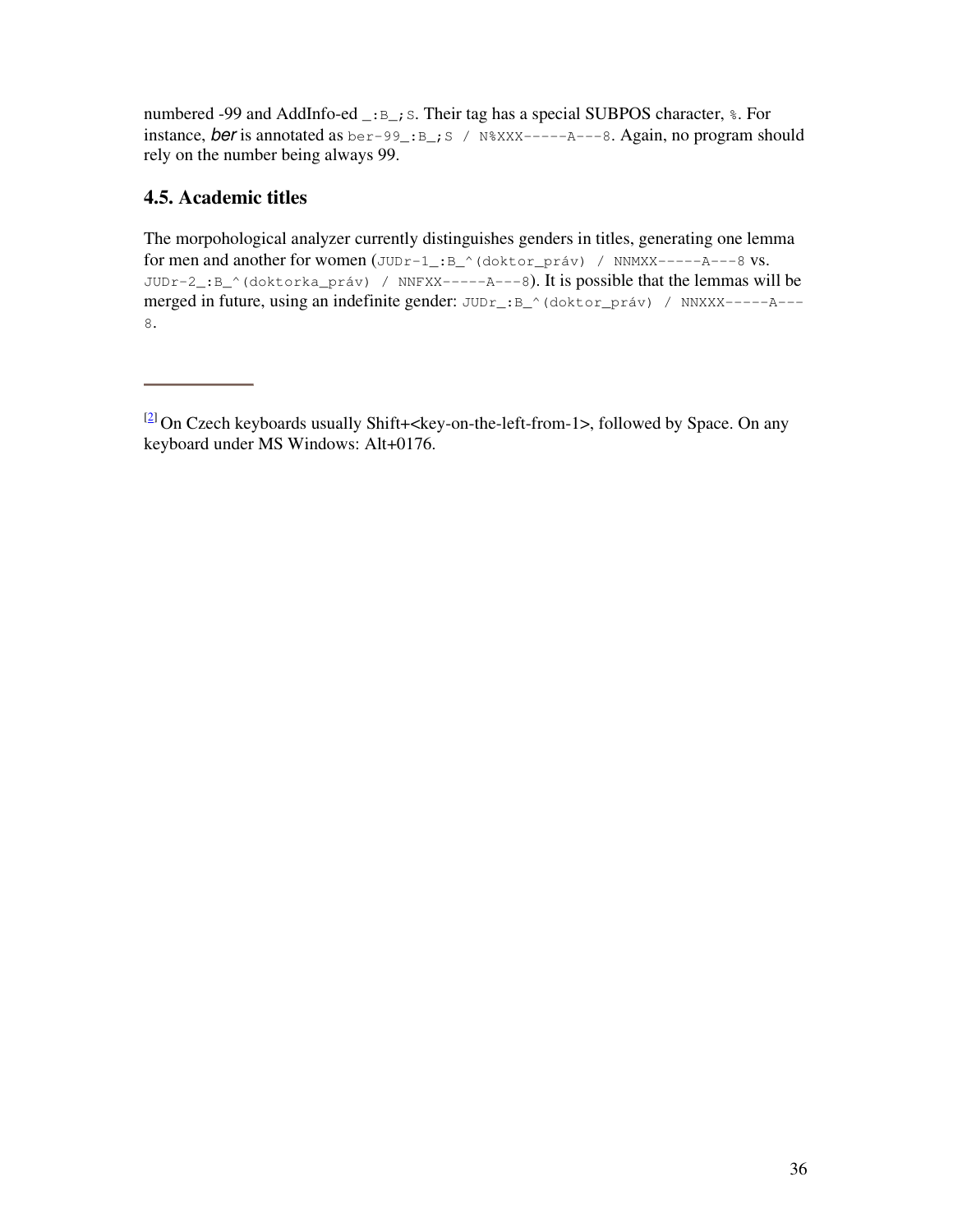# **Chapter 5. Colloquial Czech**

### **Table of Contents**

5.1. Cos, kdys, jaks... 5.2. Suffix -é in plural of neuter

The annotation should distinguish between colloquial lemmas (e.g. *Rusák* (Russian) instead of the standard *Rus*) and colloquial forms of standard lemmas (e.g. *zelenej* (green) instead of the standard *zelený*). The former should be marked in the AddInfo of the lemma (Rusák;  $E_{\text{th}}$ , h), the latter should be indicated by the VAR field of the morphological tag. The values of  $6, 5, 7$ , and sometimes also 3 may be applicable; in most common cases,  $6$  is used (zelený / AAIS1----1A---6). See also Section 2.2.1.13, "15 - Variant".

# **5.1. Cos, kdys, jaks...**

A set of Czech words can take the suffix *-s* representing deleted auxiliary verb *jsi* (2 nd person). For instance, "To je dobře, že jsi přišel." ("It is good that you came.") can be shortened to "To je dobře, žes přišel.'

These words are only slightly colloquial if at all. Moreover, the reflexive pronouns *ses, sis* were constructed the same way but are perfectly standard while the alternative *jsi se, jsi si* is poor style. **ses** is distinguished from **se** by the 2<sup>nd</sup> person and by the singular number in tag (P7-S4--2------- vs. P7-X4----------). Similarly, *kdos* is tagged PKM-1--2------ while *kdo* (who) is tagged PKM-1----------. *žes* is tagged J,-S---2------- while *že* (that) is tagged J, ------------. It is questionable whether it is a good solution to let tags of various classes sometimes indicate the person and sometimes not. Nevertheless, the current morphological analyzer behaves so, and the approach should be extended to words not covered by the analyzer (e.g. *cos*, *kdys*).

# **5.2. Suffix** *-é* **in plural of neuter**

It is officially ungrammatical to say *\*malé koata* instead of *malá koata*. However, the number of people doing the error is constantly growing.

The phenomenon should not be treated as misspelling. It should be annotated as a colloquial variant of the official  $-\acute{a}$  form ( $VAR = 5$ ).

| <b>Expression</b>    | <b>Annotation</b>                                                                                                                                                                                                        |  |
|----------------------|--------------------------------------------------------------------------------------------------------------------------------------------------------------------------------------------------------------------------|--|
|                      | <b>koťata, které</b>  který / P4NP4---------5                                                                                                                                                                            |  |
| Novákovic<br>$\ pes$ | $\parallel$ Novákův_; S_^(*2) / AUXXXM--------6 It is sometimes obsoletely tagged<br>$\vert$ AUMS1M--------6 in PDT 2.0. If the tag system allowed such tags,<br>$\vert$ AUXXXXP-------6 might be even more appropriate. |  |
| ∥takovejhlema        | takovýhle / PDFD7---------6 (Correct - but rarely used - is<br>$\vert$ takovýmahle.)                                                                                                                                     |  |

### **Table 5.1. Colloquial examples**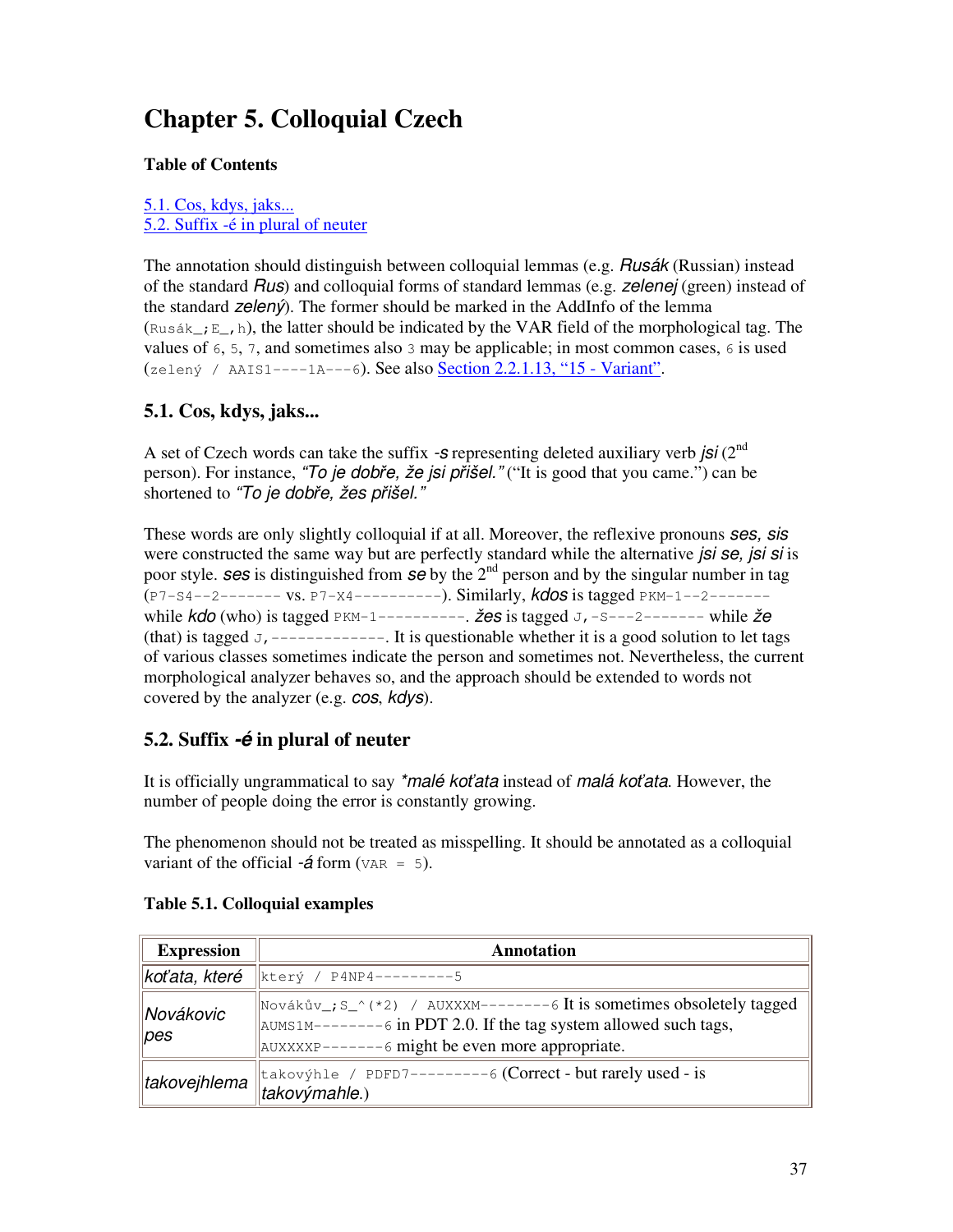| <b>Expression</b>                 | <b>Annotation</b>                                                                                                                                                        |  |
|-----------------------------------|--------------------------------------------------------------------------------------------------------------------------------------------------------------------------|--|
| $\ $ hovadinama                   | hovadina_, h / NNFP7-----A---6 (Both lemma and suffix are colloquial.<br>The current morphological analyzer does not mark the lemma but it should<br>$\parallel$ do so.) |  |
| ∥pro naší<br>$\parallel$ atletiku | můj_^(přivlast.) / PSFS4-P1------6 (Short -i, naši is the correct<br>ending in accusative.)                                                                              |  |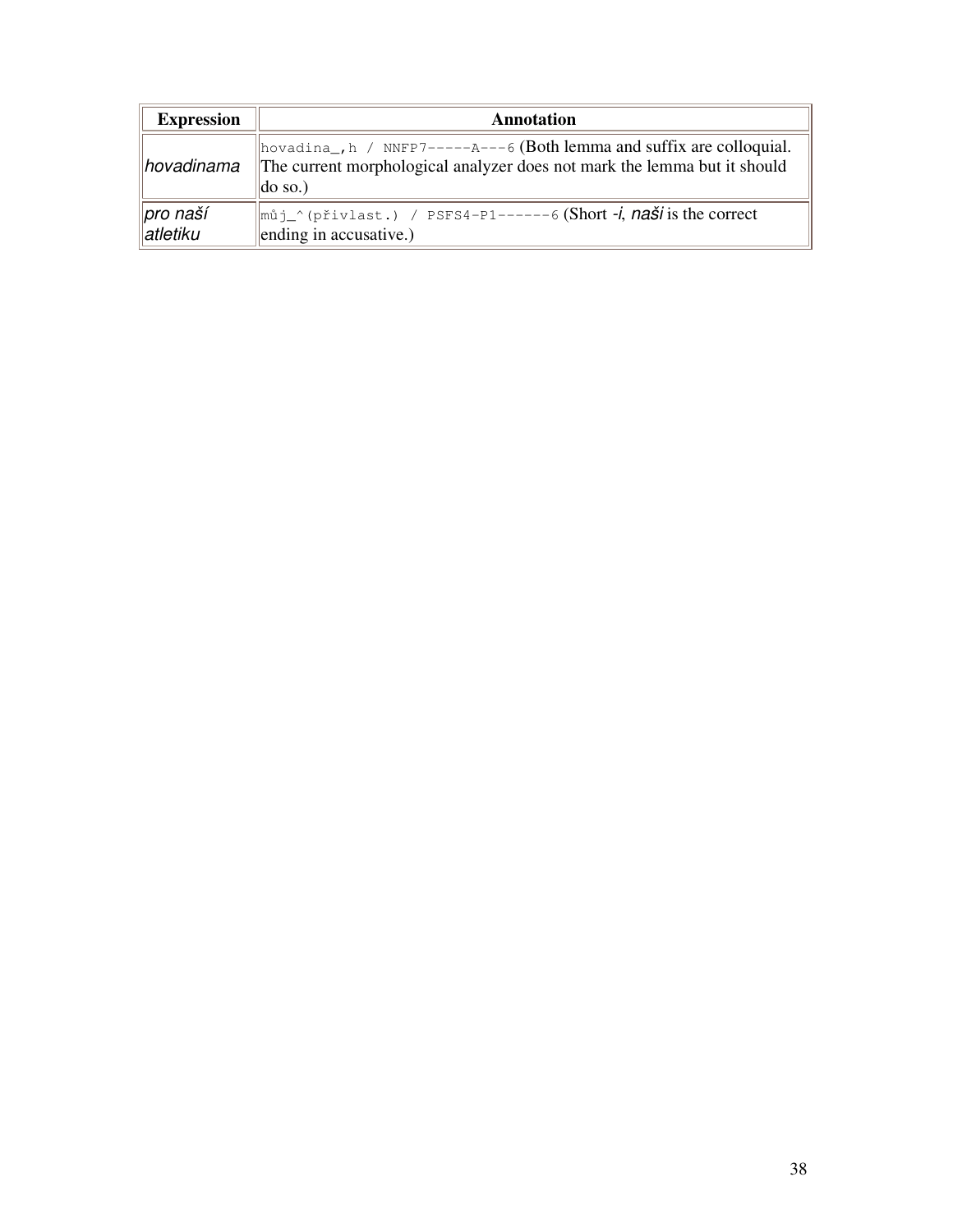# **Chapter 6. Foreign words and phrases**

### **Table of Contents**

6.1. Articles 6.2. English noun clusters 6.3. Nouns 6.4. Verbs 6.4.1. English verbs 6.5. Slavic languages and Czech dialects

Foreign words enter Czech texts in three different ways:

**Citation use.** Whole phrases in foreign languages can be inserted into Czech texts as citations. Besides real citations of something someone said or wrote, also names of songs and other works belong to this category. If a foreign verb is present, it is most probably a citation use. Single words can be cited as well but the rule is that a word in a cited phrase never takes Czech suffixes.

**Word use.** Single words or short phrases (usually noun phrases), supplying a term. This ought to be a rather tiny category. If a foreign word does not take Czech suffixes, it might be a citation. And if it does, the possible domestication of the word should be considered carefully.

**Domesticated words of foreign origin.** Foreign words constantly enter Czech language, take Czech endings, settle with Czech declension paradigms and become normal Czech words. Words that entered Czech long ago are not felt as foreign any more (e.g. *kakao* (cocoa)). Nevertheless, even newer words should not be treated as foreign if they fit into this category. For instance, the current morphological analyzer marks *management* (Czech *vedení*, sometimes also Czechized spelling *manažment*) as a foreign word (management<sub>,t</sub> t<sub>r</sub> (vedení, manažment; angl.)). According to the word's usage, the  $_t$ ,t flag should be omitted.

Despite the uncertainty whether some words shall be marked  $\overline{\ }$ ,  $\overline{\ }$ , the following rule affects also domesticated expressions of foreign origin, some names that do not have a Czech equivalent etc. (e.g. *Mont Blanc*).

General rule

- 1. In citations, the original morphology of the source language shall be described to the extent possible with respect to our tags, and to the annotator's knowledge about the foreign word.
- 2. In word usages and domesticated expressions, Czech morphology takes precedence. For instance, abovementioned *Mont Blanc* is noun + adjective according to French morphology but *Blanc* has to be tagged as noun because the Czech locative of the phrase reads *na Mont Blanku* (i.e., *Blanc* is declined according to a noun paradigm). Unless there is such a conflict between the original and the Czech morphology, the original part of speech shall be preserved.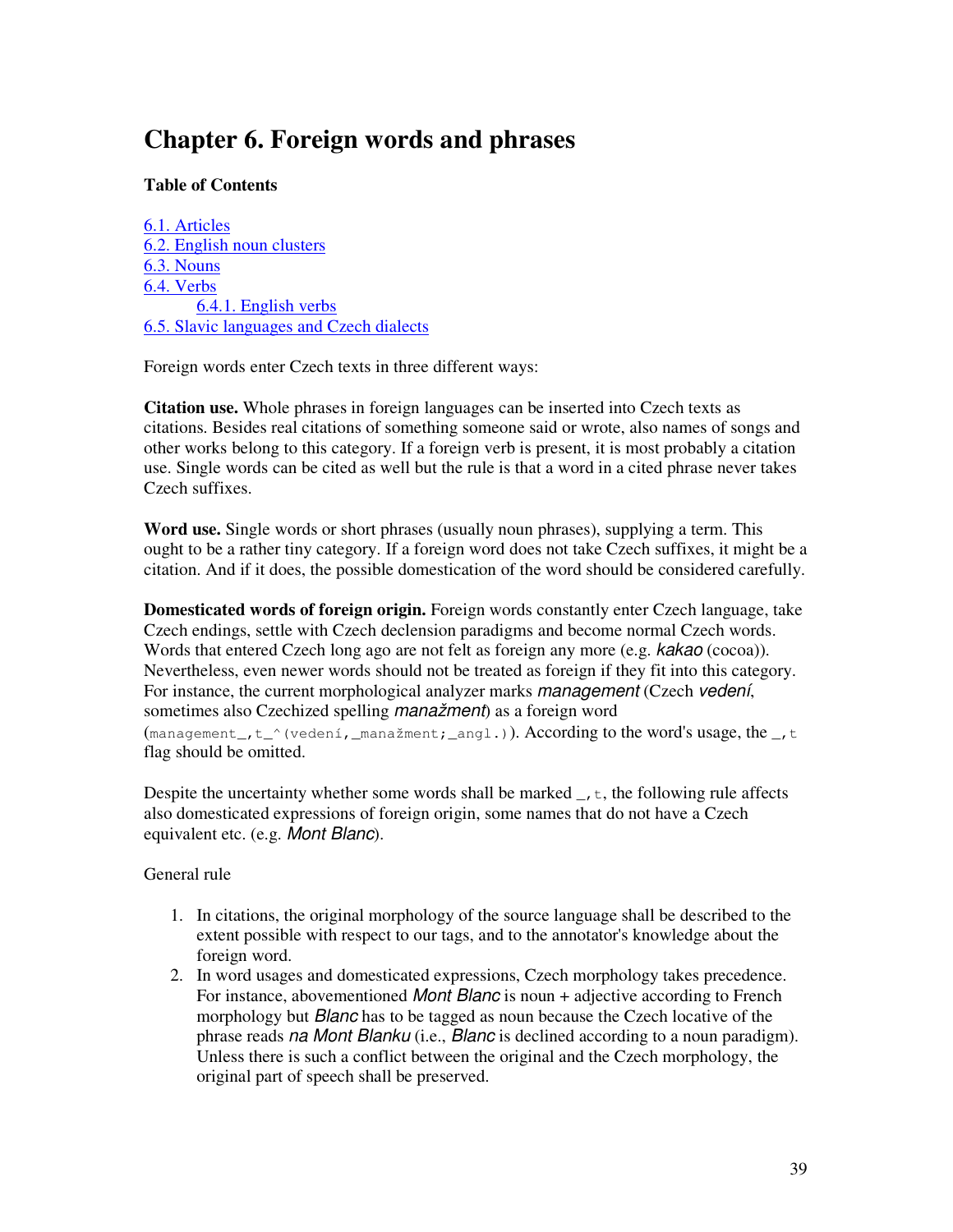**Table 6.1. Examples of foreign phrases**

| <b>Expression</b>                            | <b>Annotation</b>                                                                                          | <b>Comments</b>                                                                                                                                                                                                               |
|----------------------------------------------|------------------------------------------------------------------------------------------------------------|-------------------------------------------------------------------------------------------------------------------------------------------------------------------------------------------------------------------------------|
| V kostele<br>∥zpívala<br>Musica<br>Bohemica. | musica_,t_^(lat._hudba) / NNFS1--<br>$ ---\lambda---/$ //<br>bohemica ,t_^(lat._česká) /<br>$NNFS1---A---$ | <i>Bohemica</i> is adjective in Latin<br>but noun in Czech. It is declined<br>according to the Czech noun<br>$\parallel$ pattern <i>žena</i> . For the same<br>reason, the base form is not<br>converted to masculine gender. |
| ∥To je trochu<br>ad hoc.                     | ad_,t / RR--X---------- // hoc_,t<br>$NNXXX----A---$                                                       | $\parallel$ <i>hoc</i> is adverb in Latin but it is<br>annotated as a noun in Czech.                                                                                                                                          |

# **6.1. Articles**

Unlike in many other languages, there are no articles in Czech. Articles in foreign phrases are annotated as adjectives.

In some languages, articles distinguish gender, number and case. Analogically to Czech, their lemma should reflect the masculine singular nominative form, the morphological tag should encode the real word form in the text. However, sometimes this approach is not possible due to a different gender or number in Czech: *La Manche* is feminine in French, masculine inanimate in Czech; *Los Angeles* is plural in Spanish, singular in Czech (and in English). There has to be a special lemma for each such frozen article. Thus, *los* would be annotated el-3\_,t\_^(šp.\_len) / AAMSX----1A---- in *"do Prahy p*-*ijeli Los Paraguayos"* but los-3\_,t\_^(šp.\_len) / AAXXX----1A---- in *"pracuje v Los Angeles"*.

# **Note**

The separate lemma reflects the fact that the word form is frozen since it was ported to other languages. However, it might not be needed. Articles are annotated as adjectives and adjectives (unlike nouns) are not required to stick with one gender.

Articles merged with a preposition (e.g. French *du*, Italian *della*, German *aufs, beim, vom, zur, im, am...*) are treated as prepositions.

| Language           | Form | <b>Lemma</b>                                                             | Tag                                                                             |
|--------------------|------|--------------------------------------------------------------------------|---------------------------------------------------------------------------------|
| English            | the  | lthe-<br>$ 1_{-}$ , t $_{\cdot}$ (angl. $_{\cdot}$ urč. $_{\cdot}$ člen) | $\texttt{IAAXXX}\texttt{---1}\texttt{A}\texttt{---}$                            |
| English            | la   | la-<br>$ 2_t, t^{\prime\prime}$ (angl. neurč. $\check{c}$ len)           | AAXXX----1A----                                                                 |
| English            | lan  | la-<br>$ 2_t, t^{\prime\prime}$ (angl. neurč. $\check{c}$ len)           | aaxxx----1a---1                                                                 |
| $\parallel$ German | lder | der-1 ,t ^(něm. člen)                                                    | AAMS1----1A---- AAFS2----1A--<br> -- AAFS3----1A---- AAXP2----<br>I 1 A – – – – |

### **Table 6.2. Articles in common foreign languages**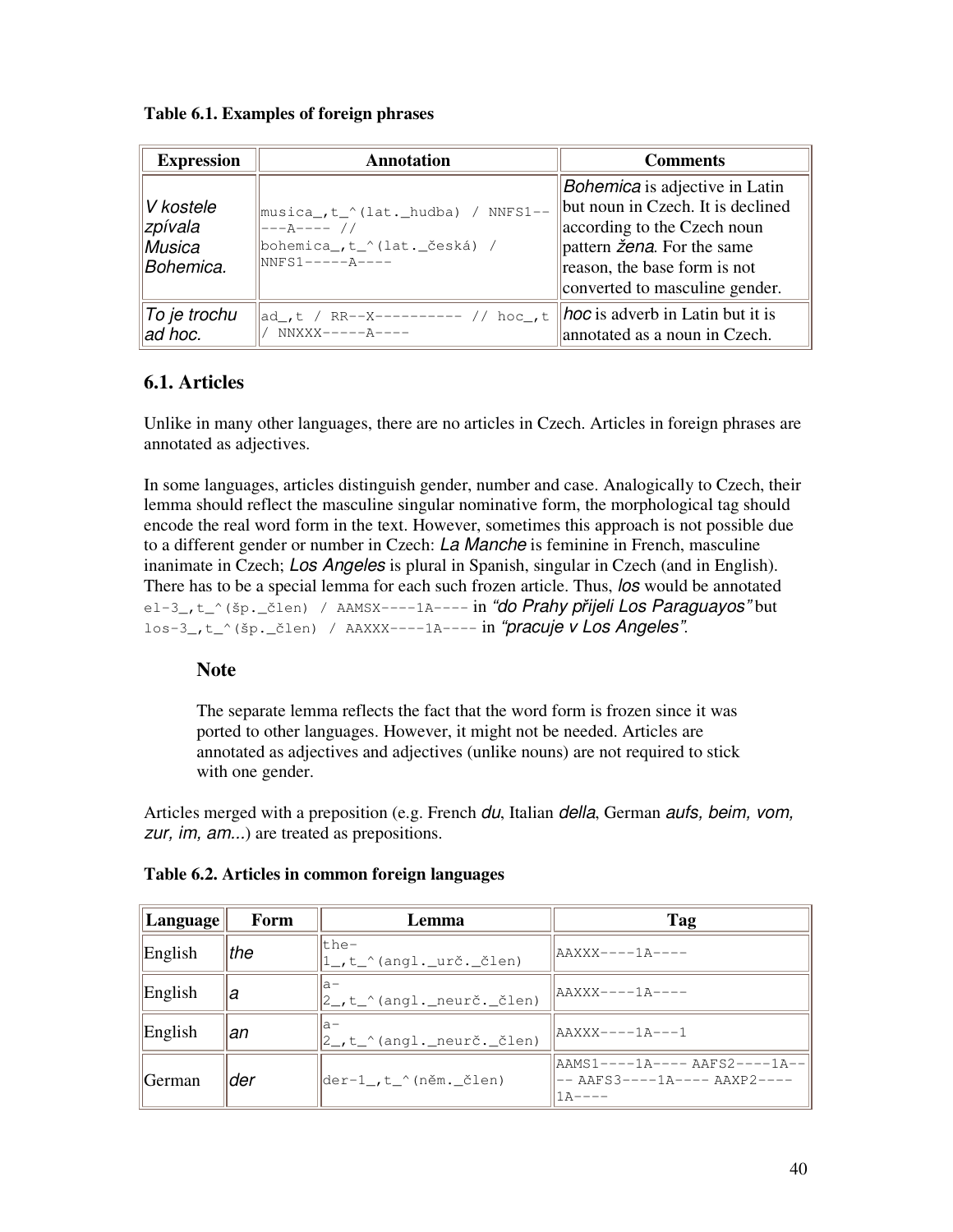| <b>Language</b>        | Form                      | Lemma                                             | Tag                                                                      |
|------------------------|---------------------------|---------------------------------------------------|--------------------------------------------------------------------------|
| German                 | ldie                      | $der-1$ , t_^(něm._člen)                          | AAFS1----1A---- AAFS4----1A--<br>$--- AAXP1---1A--- AAXP4---$<br>$1A---$ |
| German                 | das                       | $der-1$ , t_^(něm._člen)                          | AANS1----1A---- AANS4----1A--                                            |
| German                 | des                       | $der-1$ , t_^(něm. člen)                          | AAMS2----1A---- AANS2----1A--                                            |
| German                 | dem                       | $der-1$ , t_^(něm._člen)                          | AAMS3----1A---- AANS3----1A--                                            |
| German                 | lden.                     | der-1_,t_^(něm._člen)                             | AAMS4----1A---- AAXP3----1A--                                            |
| Dutch                  | lde                       | $\det^{-2}$ , t_^(niz._člen)                      | AAMSX----1A---- AAFSX----1A-- <br>-- AAXPX----1A----                     |
| Dutch                  | het                       | de-2_,t_^(niz._člen)                              | AANSX----1A----                                                          |
| Dutch                  | lden.                     | $\text{de-2}, \text{t}$ (niz._člen)               | aams3----1a---5 aans3----1a-- <br>-5                                     |
| French                 | lle                       | $\left \text{le-1}\right $ , t_^(fr._člen)        | $AAMSX---1A---$                                                          |
| French                 | lla                       | $\left \text{le-1}\right\rangle$ , t_^ (fr._člen) | $AAFSX---1A---$                                                          |
| French                 |                           | $\left \text{le-1}\right $ , t_^(fr._člen)        | AAXSX----1A----                                                          |
| French                 | lles                      | $\left \text{le-1}\right $ , t_^(fr._člen)        | $AAXPX---1A---$                                                          |
| Italian                | İl                        | $ i1-1$ , t_^(it._člen)                           | AAMSX----1A----                                                          |
| Italian                | lla                       | $ i1-1$ _,t_^(it._člen)                           | AAFSX----1A----                                                          |
| Italian                | gli                       | il-1_,t_^(it._člen)                               | $AAMPX---1A---$                                                          |
| Italian                | lle                       | $ i1-1$ _,t_^(it._člen)                           | AAFPX----1A----                                                          |
| Spanish                | lel                       | $ e1-1$ , t_^(šp._člen)                           | AAMSX----1A----                                                          |
| Spanish                | lla                       | $ e1-1$ , t_^(šp._člen)                           | AAFSX----1A----                                                          |
| Spanish                | llos                      | $ e1-1$ , t_^(šp._člen)                           | AAMPX----1A----                                                          |
| Spanish                | llas                      | $ e1-1$ , t_^(šp._člen)                           | $AAFPX---1A---$                                                          |
| $\text{Portuguese}  o$ |                           | $o-10$ , t_^(port. člen)                          | AAMSX----1A----                                                          |
| Portuguese   $a$       |                           | $o-10$ , t_^(port._člen)                          | AAFSX----1A----                                                          |
| Portuguese $ os$       |                           | $ o-10$ , t_^(port._člen)                         | $AAMPX---1A---$                                                          |
| Portuguese $\vert as$  |                           | $ o-10$ , t_^(port._člen)                         | AAFPX----1A----                                                          |
| Arabic                 | al, ad, an,<br>ar, as, az | $ al-5_{-},t_{-} \rangle$ (arab. _člen)           | AAXXX----1A----                                                          |
| Arabic                 | el, ed, en,<br>er, es, ez | $el-5$ , t_^(arab._člen)                          | AAXXX----1A----                                                          |
| Hebrew                 | ha                        | ha-2_,t_^(hebr._člen)                             | AAXXX----1A----                                                          |

# **6.2. English noun clusters**

The original approach taken in PDT was that all attributively used nouns were annotated as adjectives. That was quite problematic because virtually all English nouns can be used as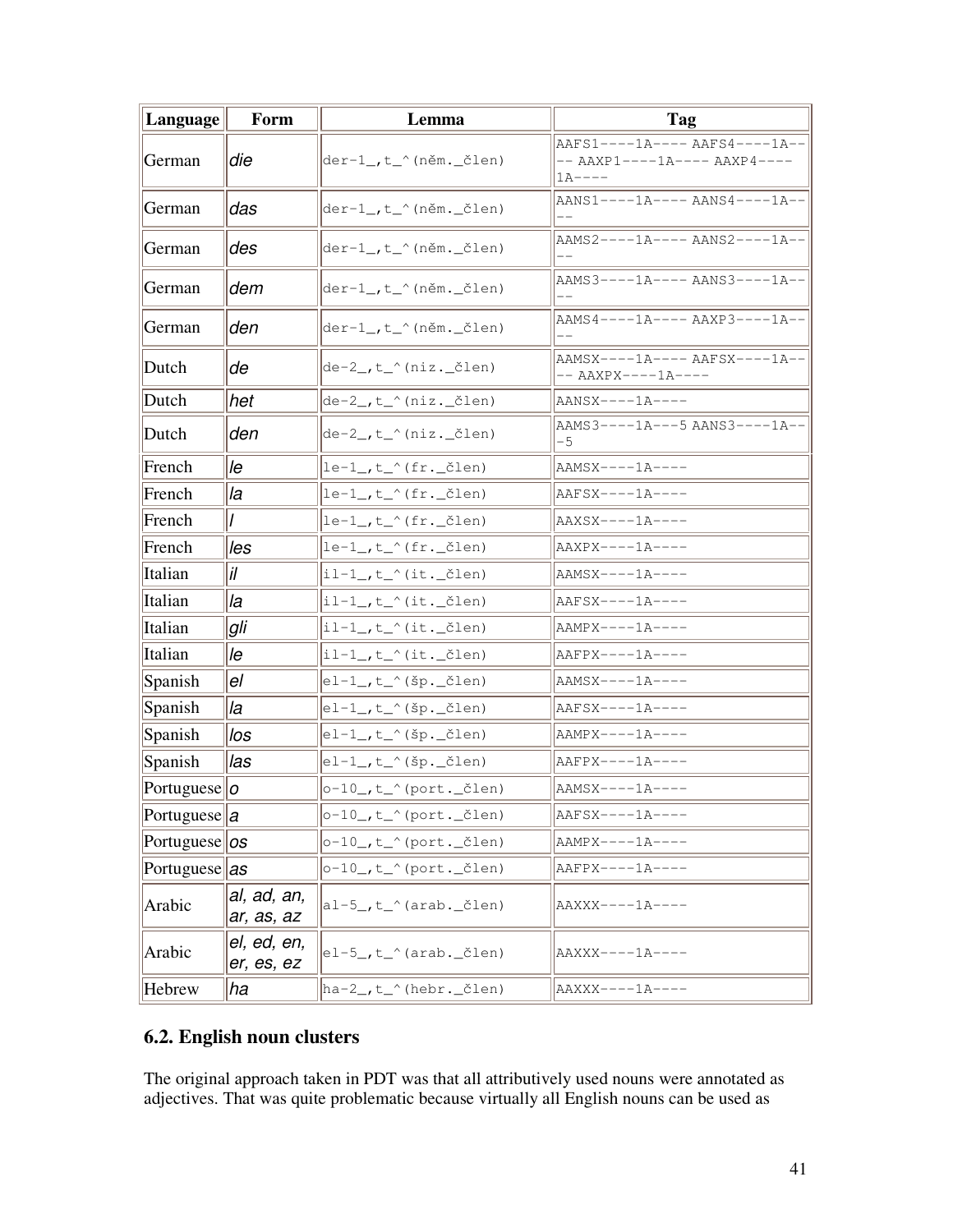attributes of other nouns while they never take Czech adjectival suffixes in Czech texts. Now it is preferred to tag such words as foreign nouns in unknown case. In PDT 2.0, it is still annotated inconsistently.

## **Note**

English-like attributive use of nouns has been imported to Czech (*Staropramen Extraliga*, *eský Telecom Cup* etc.)

# **6.3. Nouns**

English nouns in plural form usually preserve the plural perception in Czech. However, terms that were imported in singular are rarely pluralized according to English grammar when the surrounding text requires plural. If a Czech plural ending cannot or is not added, the singular form is used as plural. Therefore, and for the sake of simplicity, all English nouns should be annotated with unknown number  $(x)$ , unless they have a Czech ending.

English (and most other non-Slavic) nouns have unknown  $(x)$  case in citations but they can be sometimes declined in word use.

### **Table 6.3. Number and case of English nouns**

| <b>Expression</b>                                                                | Annotation                        |
|----------------------------------------------------------------------------------|-----------------------------------|
| $\ \text{oba dva cash flow (oficiální i skutečný)}\ $ flow_, t / NNIXX-----A---- |                                   |
| $\ $ v cash flow statementu                                                      | statement_, t / NNIS6-----A----   |
| Beatles: Girl                                                                    | $\ qirl_-,t \; / \; NNFXX---A---$ |
| A teď zahrajeme písničku Girls.                                                  | girl_,t / NNFXX-----A----         |

# **6.4. Verbs**

# **6.4.1. English verbs**

The following tags are applied:

- Infinitive *(go)*: Vf--------A----
- Present other than  $3^{rd}$  person singular *(go)*:  $VB-X---XP-AA---$
- Present  $3^{rd}$  person singular *(goes)*:  $VB-S---3P-AA---$
- Imperative *(go)*: Vi-X---X--A----
- Past tense *(went)*: Vp-X---XR-AA---
- Perfect / passive participle *(gone)*:  $v_s x x_x AP -Z$

If it is difficult to determine the base form usage, annotate it as infinitive. If it is difficult to decide between past tense and passive participle, use past tense.

### **Table 6.4. Examples of English verbs**

| <b>EXPLESSION</b><br>.v.<br>- | $A^{\text{nn}c}$<br>tation |  |
|-------------------------------|----------------------------|--|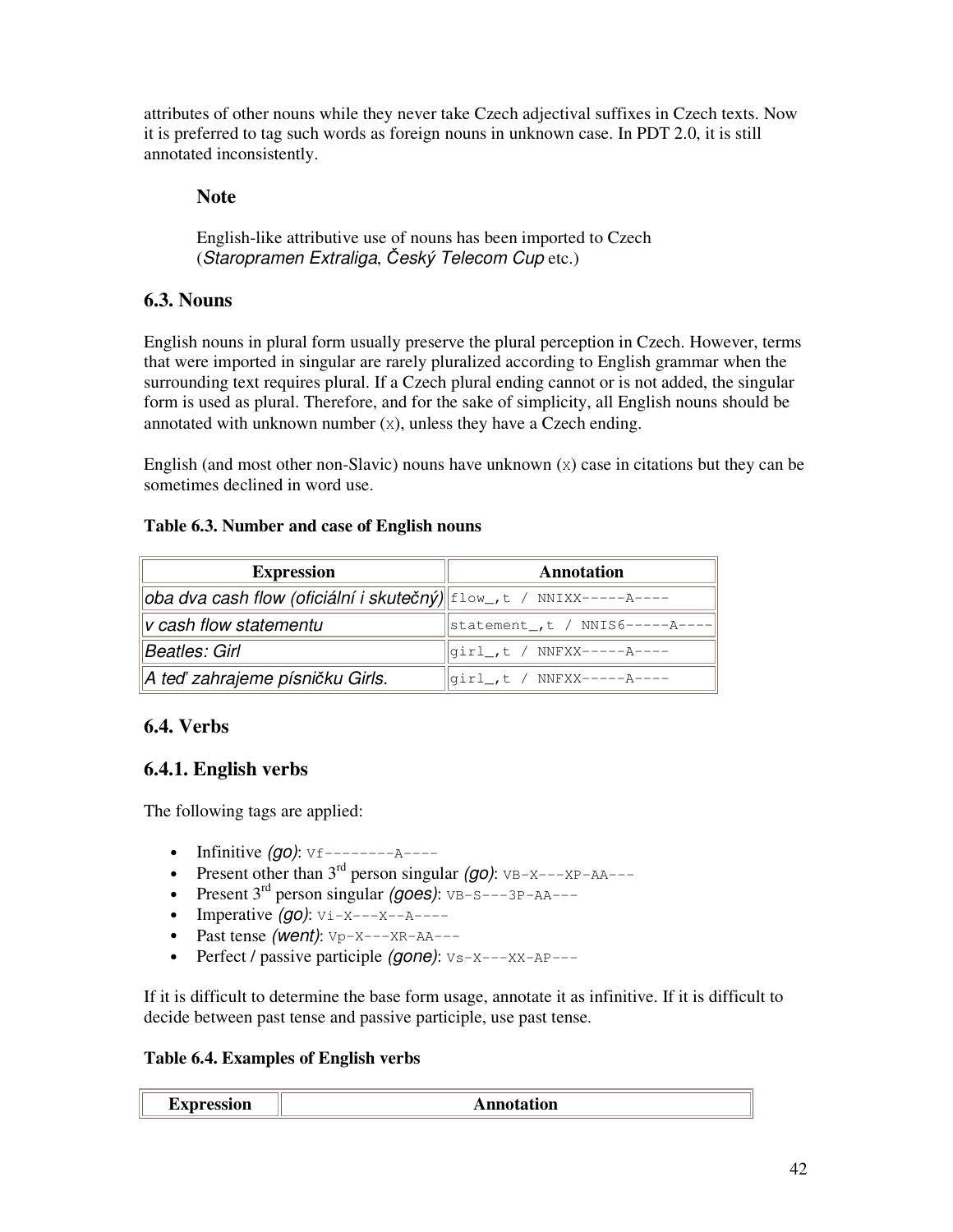| <b>Expression</b> | Annotation                                                                                |
|-------------------|-------------------------------------------------------------------------------------------|
|                   | <i>to be or not to be</i> $\left\ be_-,t_-'$ (angl._být,_v_názvech_apod.) / Vf---------A- |
|                   | <b>Do it right now!</b> $\ \text{do-2}, t \neq \text{Vi-X---X---A---$                     |

## **6.5. Slavic languages and Czech dialects**

Slavic languages (most prominently Slovak) are related to Czech. Citations may contain words that are identical to their Czech counterparts.

When a word has a foreign suffix it must be annotated as a foreign word even if its baseform is identical to Czech.

If all words in a phrase are identical in their forms and meanings to Czech, the phrase should be annotated as Czech, even if we know that it is in fact Slovak or other language. For instance, if a Slovak song was named *Drahý otec*, there is no need to annotate it as foreign. However, if a single word does not fit the Czech grammar or vocabulary, the best would be to annotate whole citation as foreign. It would be strange if a "Czech" word intervened in the middle of a foreign phrase. Nevertheless, this is not always kept in PDT 2.0.

Examples: *ulica kapitána Nálepku* - Nálepka\_;S\_,t / NNMS2-----A----; *ste v Bratislave* - byt<sub>r</sub>,t / VB-P---2P-AA--- // v-2<sub>-</sub>,t / RR--6---------- // Bratislava-2 $\cdot$ ; G<sub>-</sub>, t / NNFS6------A----

Sometimes a Slovak-like phrase is in fact just a Moravian dialect of Czech, as in *Slovácko sa nesúdí*. The lemmas should be flagged  $\Box$ , n instead of  $\Box$ , t in such cases.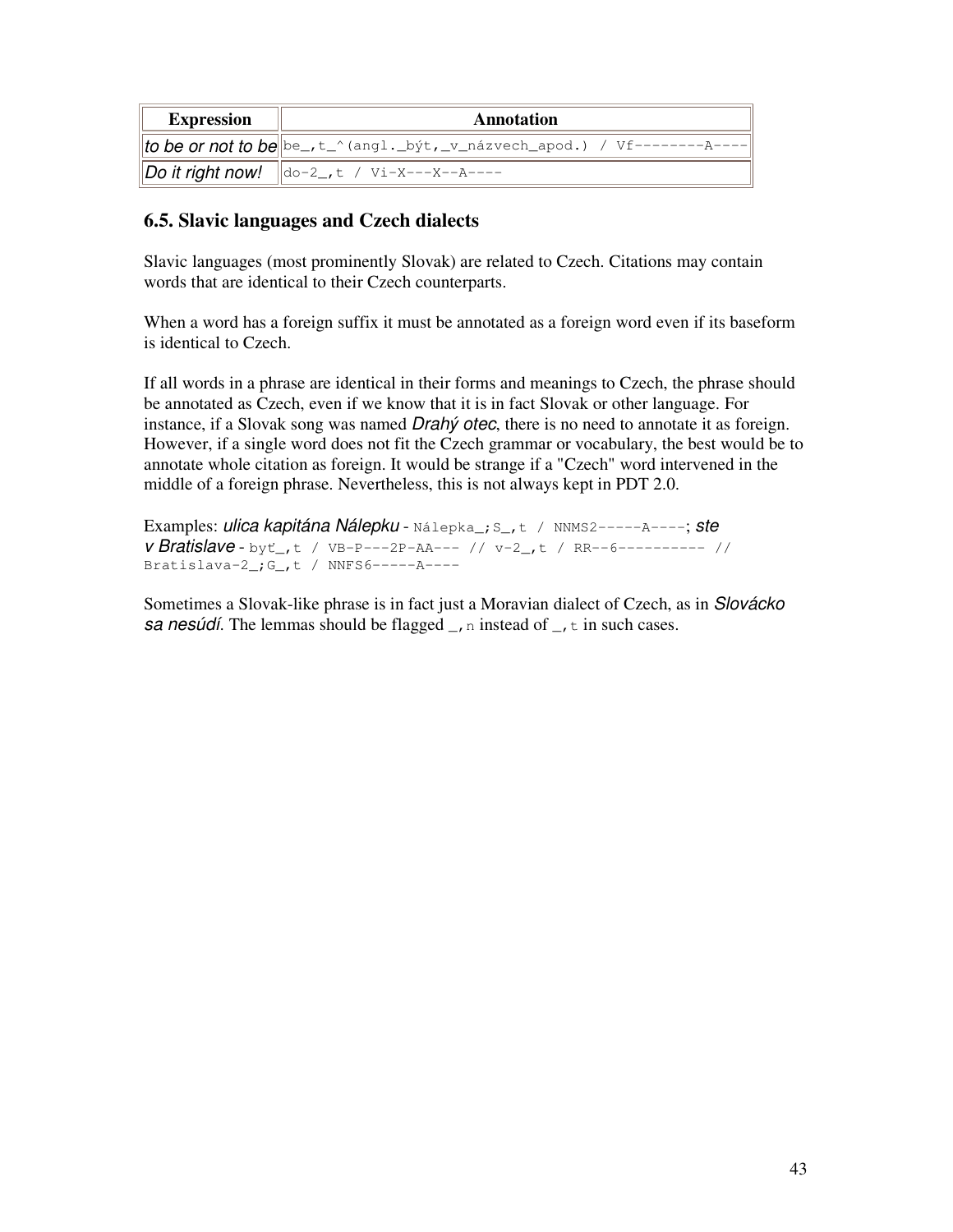# **Chapter 7. Errors**

### **Table of Contents**

7.1. Characters 7.2. Separators

Sometimes the author of a PDT 2.0 text uses a word incorrectly - e.g. a name of a woman as a man's name etc. In such cases, the real usage should be annotated, not the should-be usage.

The texts can contain errors. It is reasonable to correct some of them (but the original errorneous - word form should always be preserved in the origf attribute). However, only low-level errors (spelling and morphology) should be corrected. We do not want to correct Engels' text into Heidegger's. Never replace a colloquial form with an official one (e.g. \**zelené msta zelená msta*, \**bez noh bez nohou*), even if the analyzer does not know the form $^{[3]}$ .

# **7.1. Characters**

If the author of the text misspelled a foreign name (e.g. converted a non-Czech character to a Czech one, say *Milošević* to *Miloševič*), it is a low-level error that should be corrected.

Sometimes, foreign characters had been be screwed (e.g. Fran?oise), which may not only lead to an unknown word, it may mislead the tokenizer, resulting in three tokens. Since most work until the release of PDT 2.0 has been done in the ISO Latin 2 encoding, there is a problem with letters not contained in Latin 2. HTML entities should be used but the corresponding accent-free character is also acceptable.

# **7.2. Separators**

Sometimes, the text contains *o* or *I* in place of bullets or separators. *o* should be annotated o-4<sup>^</sup>(graf.<sup>oddělovač) / Z:-------------</sup>

<sup>[3]</sup> You have to insert a new lemma and/or tag - see Chapter 13, *Insertion* for more details.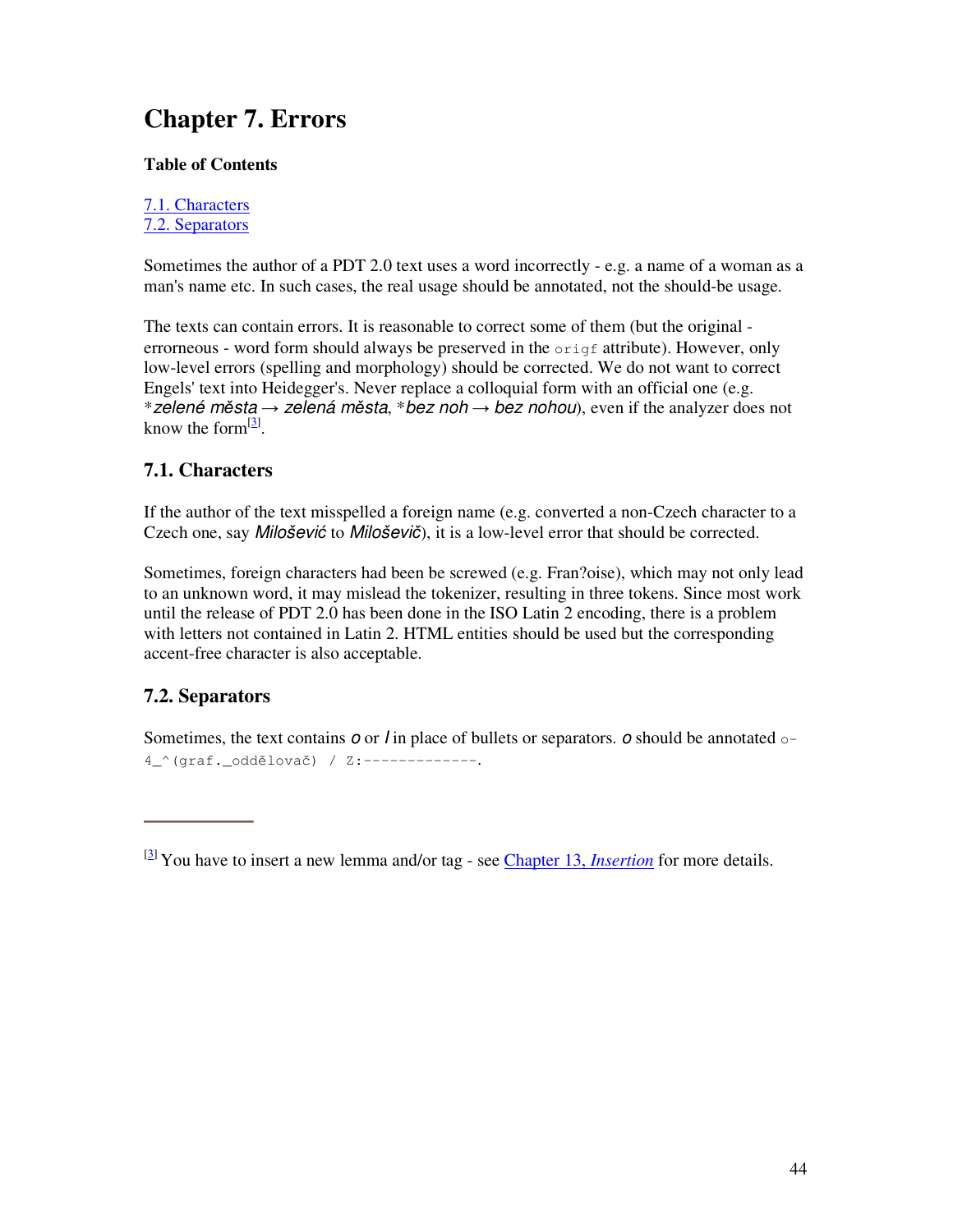# **Chapter 8. Hard to decide**

## **Table of Contents**

8.1. až 8.2. jak 8.3. málo 8.4. moc 8.5. proto 8.6. svůj 8.7. tak

# **8.1. až**

- $a\check{z}$ -1 +  $J^{\wedge}$
- *2 až 3 (but not od 2 až do 3 - see až-3)*
- *nabízí p*-*iblížení až p*-*ijetí*
- $a\check{z}$ -2 + *J*,
- *tak .. až: Nabízí se tak okat, až je to hanba.*
- *.. zanou pochybovat, až nakonec uv*-*í, že ..*
- · ?? Bylo mi 24, a byl jsem plný touhy se pomstít. Až jsem se ocitl před člověkem, který
- *dostal zabrat víc než já. ## patri to sem? Proc?*
- **až-3 + Db**

If omitted, the sentence stays grammatical. It is often possible to replace it by teprve.

- *Dostanete až 250 mil zdarma.*
- *kam až: Kam až pjdeš?*
- *Až on me p*-*esvdil, že tomu tak bude.*

Modifies functional word (should be probably TT)

- až + conj: Je geolog a až pak filozof
- $a\check{z}$  + prep: z Brna až do Prahy (Cf. až-1)

# **8.2. jak**

- *jak-1\_;L\_^(živoich) + NNMnc-----A---- Obvious.*
- $jak-2 + J$ ,
- 1. Meaning že (*cannot be replaced by jakpak*)
	- · Jak řekl M. Zeman, bude třeba...
	- Jak ukazuje vývoj poslednich let, je to ..
	- Jak známo, ...
	- Skutečnost, jak už to býva, byla trochu jiná.

However, rarely it can be Db - depending on the interpretation

• Viděl, jak upadla.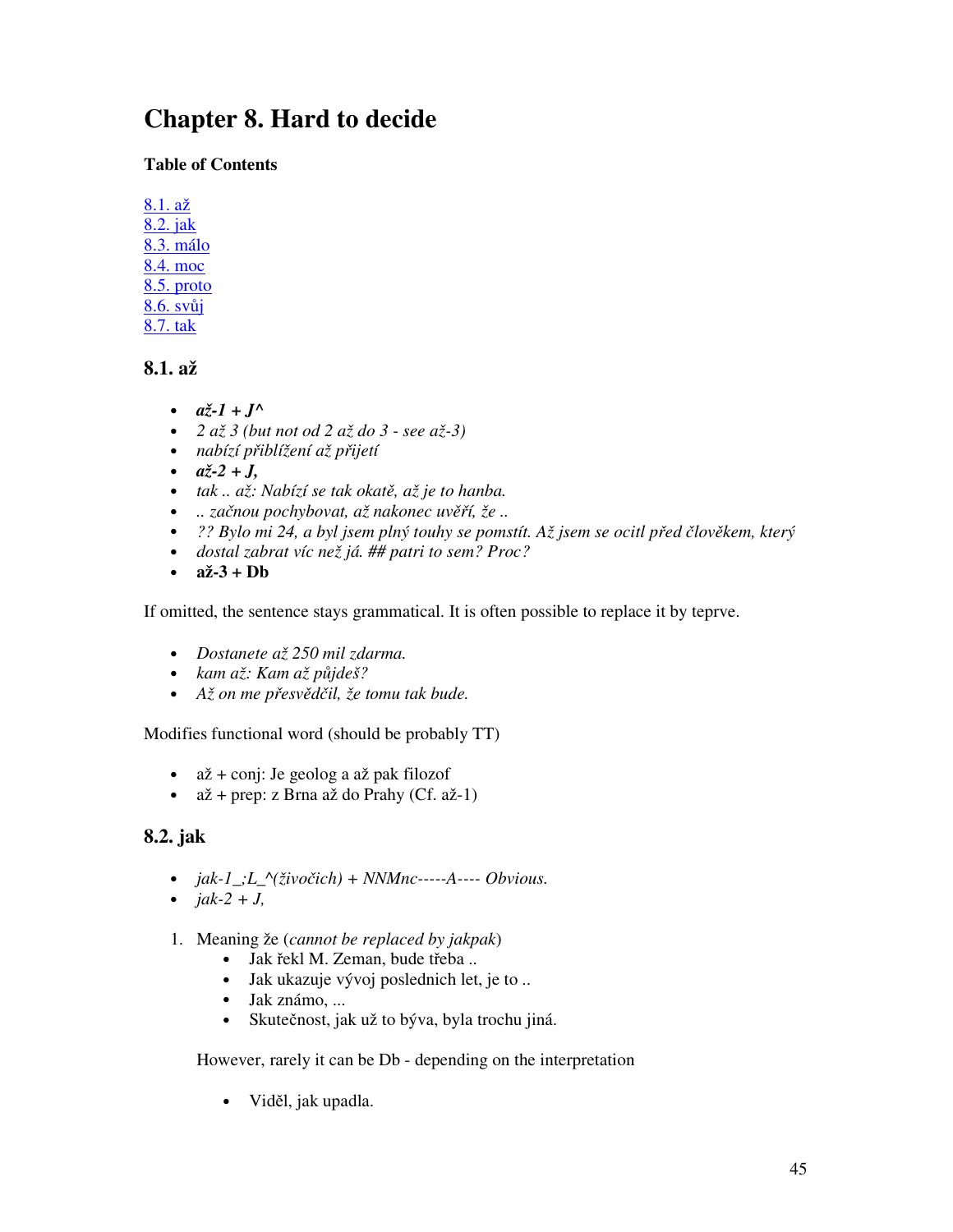- Meaning Viděl, že upadla. J,
- Meaning Viděl, jakým způsobem upadla. Db
- Kamera zabírá poslance, jak otvírají krabici
- 2.
- Time, meaning když, až, jakmile
- Přijdu, (hned) jak budu hotov $^{ss\zeta}$ .
- Hned jak budu moct, zavolám.

3.

- In comparison, meaning než, jako:
- Byl větší jak on ssě
- rychlý jak vítr<sup>ssě</sup>

4.

- Condition (coll.), having the meaning jestliže, když
- · Jak budeš zlobit, nepůjdeš nikam<sup>ssě</sup>

Asi to sem patří, ale do které kategorie?

- *Japonskému turistovi upadla lžika, jak chtl zmáknout spouš foáku.*
- *Poslední šancí, jak se probojovat do finále, bude ...*
- *Stát to měl spravovat zvláštním ministerstvem (jak je tomu např. v Rakousku)*
- **jak-2** +  $J^{\wedge}$
- In the phrase jak ... tak ... , having the meaning of i...i . However cf. jak-3 2.
- · Byli tam jak odborníci, tak amatéři.
- $\cdot$  **jak-3** + **Db**
- Pronominal adverb

1.

- Interrogative manner or extend (expr. jak pak).
- *Jak se jmenuješ?*
- *Jak je to možné?*
- Sometimes expressing large extend (often in exclamations).
- *Jak ten čas leti<sup>ssč</sup>*
- *Jak (pak) by ne ss . Japa by ne.*
- *Líbí se ti to? - A jak!.*

2.

- Relative marks subordinative adverbial clause (mostly manner expressing comparison, often with tak - however cf. jak-2 +  $J^{\wedge}$ )
- *Jak řekli, tak udělali<sup>ssč</sup>*
- *tak dlouho, jak je možné (tak .., jak ..)*
- *Jak si kdo ustele, tak si lehne*

3.

- Relative (coll.) meaning co, který
- ten člověk, jak jsem ti o něm říkal<sup>ssě</sup>

4.

- Indefinite
- bud' jak bud' (the verb is repeated)
- jak kdo, jak kde, jak kdy, etc. *Patí to sem?*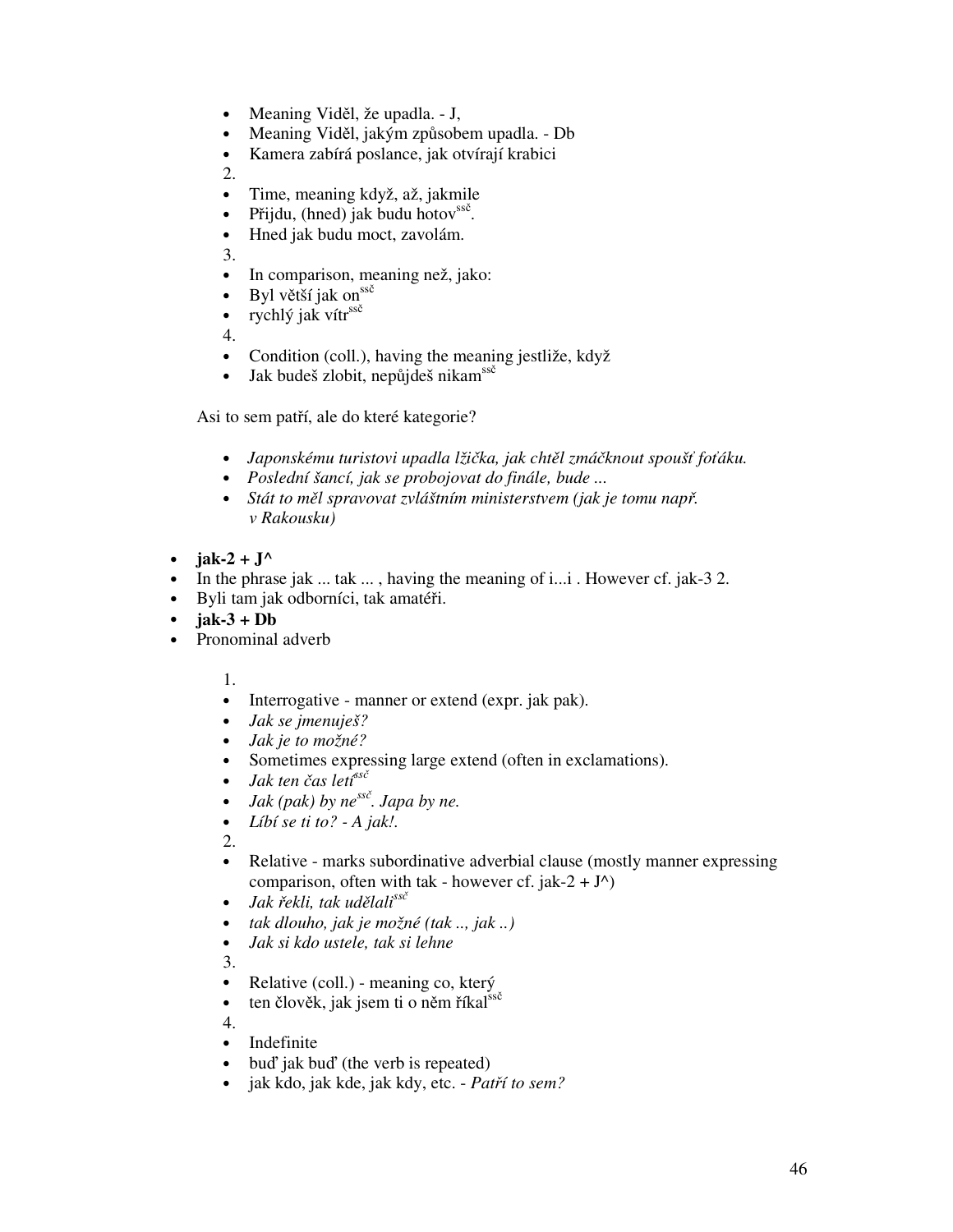Kam s tím, je to asi Db, ale proč?

- *Jak se kůže sama obnovuje, postupně vylučuje ..*
- *?? Jak jsem chodil o berlích, tak jsem si zniil i druhé koleno.*

### **8.3. málo**

- Similar to moc.
- málo-1\_^(málo\_+\_2.\_p.,\_málo\_peněz) + Ca--c----------

It has to be modified (in the shallow syntax) by a noun in genitive. Has only two forms:

- málo and mála (only in genitive).
- *Máme málo zájemc.*
- *bez mála penz*
- *před málo lety*<sup>ssč</sup>
- *Je jen o málo dslednjší.* but *Je málo dsledný.* is *málo-3 (Dg)*
	- *Udlal to jako jeden z mála odborník, ..*
	- *Udlal to jako jeden z mála. - ?? not modified by anything*
	- · Udělal to jako jeden z mála, co přišli.
- málo-2<sup>'</sup>(př.\_to\_málo\_co\_měl) + NNNnc-----A-----
- *vystait s málem ss*
- *vařit z* mála<sup>ssč</sup>
- *Dkuji. - Za málo. ss*
- **málo-3\_^(málo\_+\_píd.\_jm.,\_p.\_byl\_málo\_dsledný) + Dg-------dA----**
- *Málo mluví, hodně dělá.*<sup>ssč</sup>
- *Je málo dsledný.*
- *Ve srovnání s loskou sezónou je to velmi málo. - you can say mén.*
- *Zdržím se jen málo ss .*

### **8.4. moc**

- Similar to málo.
- moc-1\_^(nad\_někým;\_politická,\_vojenská;\_plná,...)
- Obvious.
- *převzít moc*
- *moc proletariátu*
- *udlám, co je v mé moci*
- *mermo mocí*
- moc-2\_^(mnoho\_něčeho\_[se\_subst.\_v\_gen.]) + **Ca--X----------**
- Cannot be replaced by velmi. Can mean příliš, but is more colloquial. It has to be modified (in the shallow syntax) by a noun in genitive.
- *Má moc penz.*
- *Všeho moc škodí.*
- **moc-3\_^(velmi,\_ve\_spojení\_s\_adj.,\_p.\_moc\_hezká) + Db**
- Can be replaced by velmi (except ellipses). Modifies an adjective, adverb or verb.
- *Je moc hezká.*
- *Vím* to moc dobře.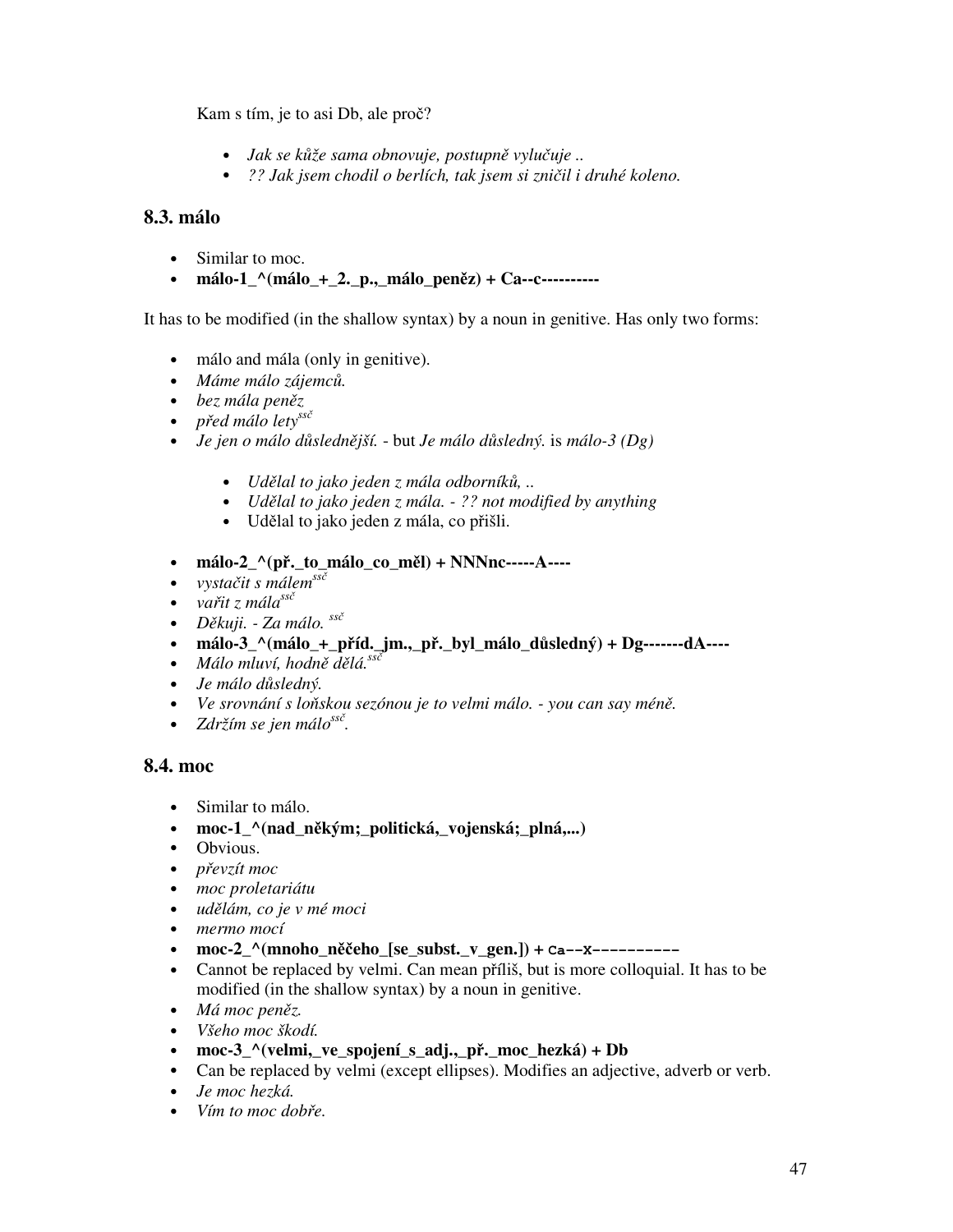- *Moc se snažil.*
- Ve srovnání s lo skem je to moc. ellipse.

### **8.5. proto**

- **proto-1**  $\Lambda$ (proto; a proto, ale proto,...) +  $J^{\Lambda}$
- Coordinative conjunction expressing consequence (implication). Structure: reason  $\rightarrow$ consequence. Replaceable by tedy. Usually a proto or a ... proto
- *Nesplnil úkol, (a) proto nedostal odměnu.*
- *Každé pro má své proto.*
- *Nmecko se zaalo dusit, a rozhodlo se proto omezit ...*
- Na začátku vět, bez a (to je tam implicitní)
- **proto-2\_^(dal\_mu\_co\_proto,\_tak\_proto!) + Db**
- Pronominal adverb. Refers to the subordinative clause Structure: what  $\rightarrow$  reason
- *proto, že: Udlal to proto, že musel.*
- *Udlal to proto, aby/že mu pomohl.*
- *co proto: dát nkomu co proto; dostat co proto*
- · no proto: Říkal, že tam přece jen půjde No proto! (Sometimes classified as a modal particle)

## **8.6. svj**

- **svj-1\_^(pivlast.) + P8gnc---------v**
- Obvious.
- **svj-2\_^(být\_svj) + AOgn----------v**
- *Problem with tags, analyzer probably needs update.*
- *Vzít za své.*
- *Víme své. Víme svoje.*

### **8.7. tak**

In general:

- replaceable by a proto  $J^{\wedge}$
- replaceable by tím způsobem, stejně, zrovna Db

### $tak-2 + J^{\wedge}$

Coordinative conjunction. If one of the clause is subordinative, tak has the meaning of an adverb: (Cf. Bál se, tak si pískal. - J^ vs. Kdyby se bál, tak si pískal - Db)

- 1. ##Důsledková meaning (a) proto, tedy
	- *Bál se, (a) tak si pískal. ss*
	- *Neudlali..., p*-*íspvek tak budou muset vrátit.*
	- *Byly zakázané, a tak p*-*itahovaly*
	- *Zmizí bariéry, a tak bude možné využívat ..*
	- *Zpozdila se, a tak musela bžet.*
	- *Jsou profíci, tak a se podle toho za*-*ídí/*
	- *Poítá se s tím, že nkteré se slouí, i tak bude t*-*eba ..*
- 2. *##Sluovací*in jak tak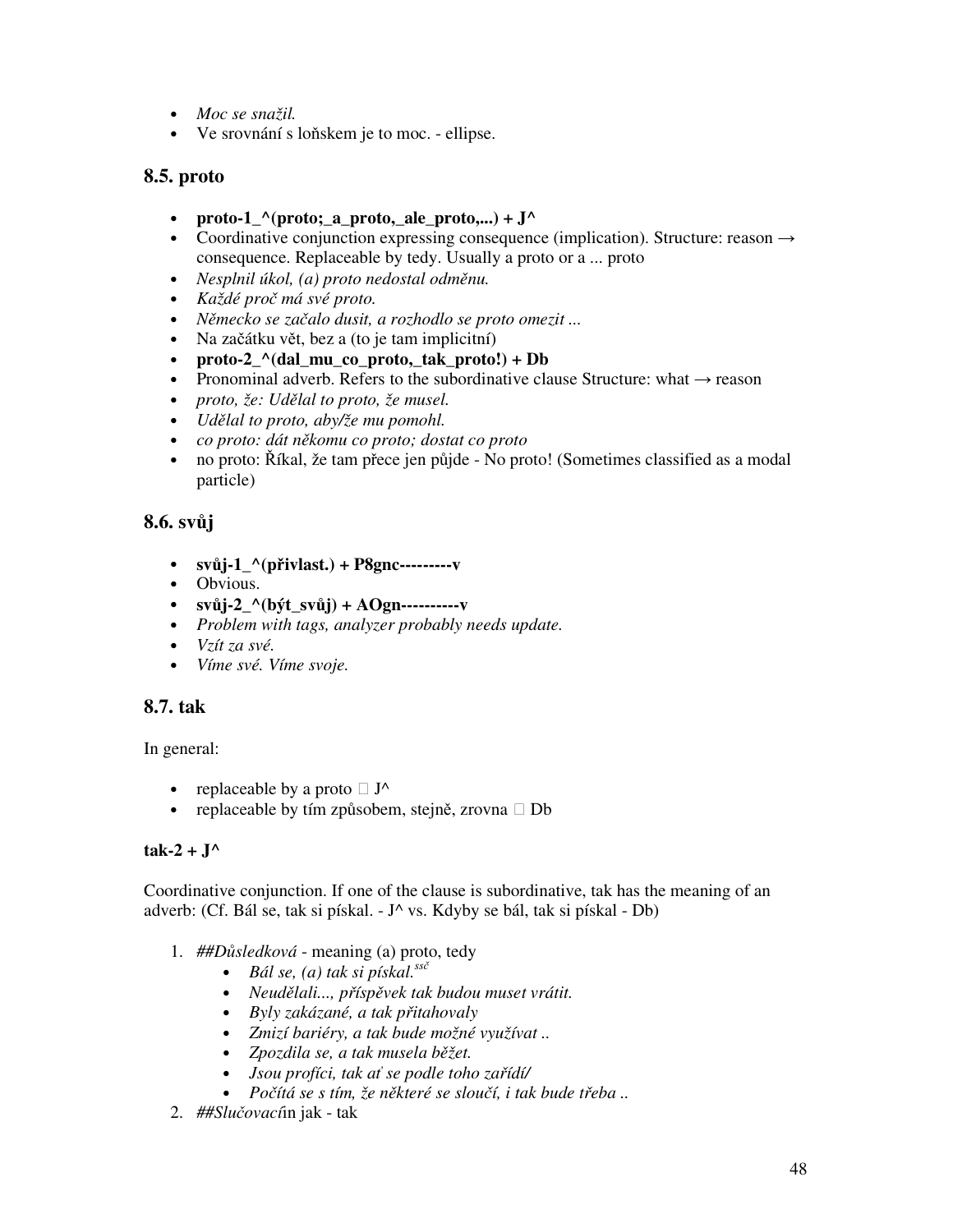1.

- Refering to something known, to other sentence, etc.
- *tak - jak: Bylo to tak, jak jsem myslel. ss*
- *jak - tak: Jak* -*ekli, tak udlali.*
- *Přesně tak.*
- *tak zvaný*
- $A^f$  *je to tak nebo tak*  $\ldots$ <sup>ss $\check{c}$ </sup>
- *jen tak: Udlal to jen tak.*
- *tak tak: Stihl to (jen) tak tak.*
- $>$  *to: Stalo se tak*  $p\ddot{n}$  *..*
- *Tak se tehdy žilo ss*
- Sub-Clause, tak Main-clause:
- *Když - tak: Když jsem poítal já, tak mi vyšlo velké íslo.*
- *Pokud - tak: Pokud to není diskriminace, tak nevidím dvod ..*
- *Dokud se lovk raduje, tak je život pkný.*
- *Kdyby - tak: Kdyby/Pokud by se bál, tak by si pískal.*
- (Cf. Bál se, tak si pískal.  $-J^{\wedge})$

2.

- Expressing amount (usually large) of a property, etc.
- *Kam tak rychle? ss*
- *tak jako: Je tak velký jako já.*
- *Zmizel z povdomí tak jako jeho pomnik;*
- *Nabízí se tak okat, až je to hanba.*
- *To je ale tak daleko .*
- *tak vysoká; tak oslaben, že ...*
- *Bute tak laskav. ss*
- *ani tak o ..., jako o ...: Nejde ani tak o mzdu, jako o ...*
- *> p*-*ibližn: Dostane se na burzu asi tak t*-*etí den od ..*
- *hned tak: Hned tak nep*-*ijde. (koneckoc)*
- *odmítá to, stejně tak jako* ...
- *.. a zrovna tak hyzdit;*
- *tak jako tak*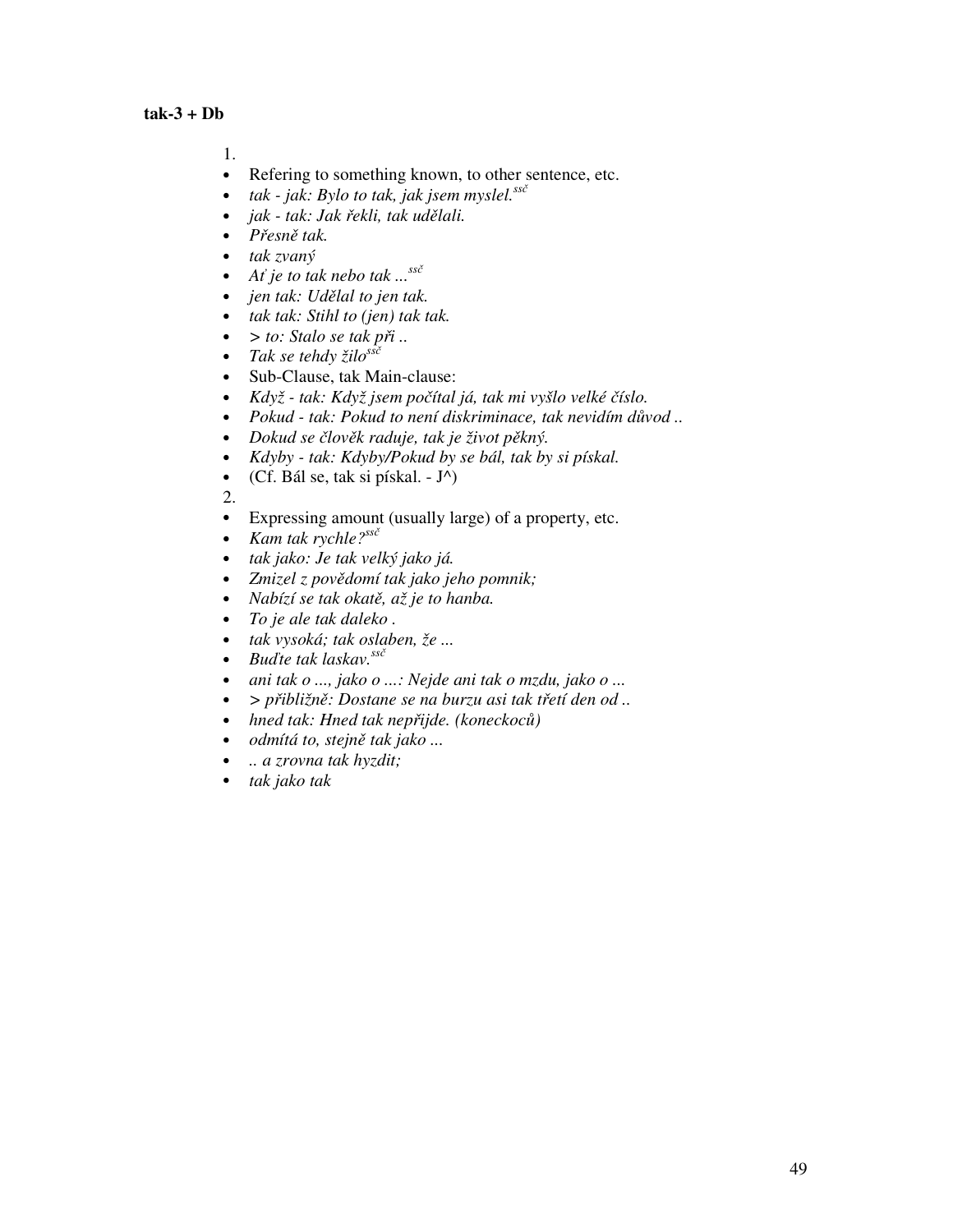# **Chapter 9. Selected words**

**strana.** na jedné straně ..., na druhé straně ...: druhý-1\_^(jiný) strana-1\_^(v\_prostoru)*nerespektované ze strany Israele*: strana-3\_^(u\_soudu,\_na\_úřadě,\_smluvní\_strany;\_na\_něčí\_straně)

*stát. stane se ministrem***:** stát-2\_^(něco\_se\_přihodilo)

*s=to***.** *být sto nco udlat*: sto-3\_^(být\_sto) / TT-------------

*vážit***.** *vážit cestu*: vážit-1\_:T\_^(na\_váze) (similar to *zvažovat nco*; besides that, the only other possibility would be vážit-2\_: $T_{\cdot}$  (ctít\_si\_někoho) but that verb is reflexive.

*vedení***.** One of the lemma groups for which the morphological analyzer currently violates the rule that each lemma should be numbered. There are two variants, one unnumbered, and the other vedení-1\_^(\*7ést-1). The unnumbered lemma is used only for *elektrické vedení* and similar uses. Otherwise the numbered variant should be assigned, including but not limited to: *pod vedením kamarádky, vedení podniku, ínské vedení*.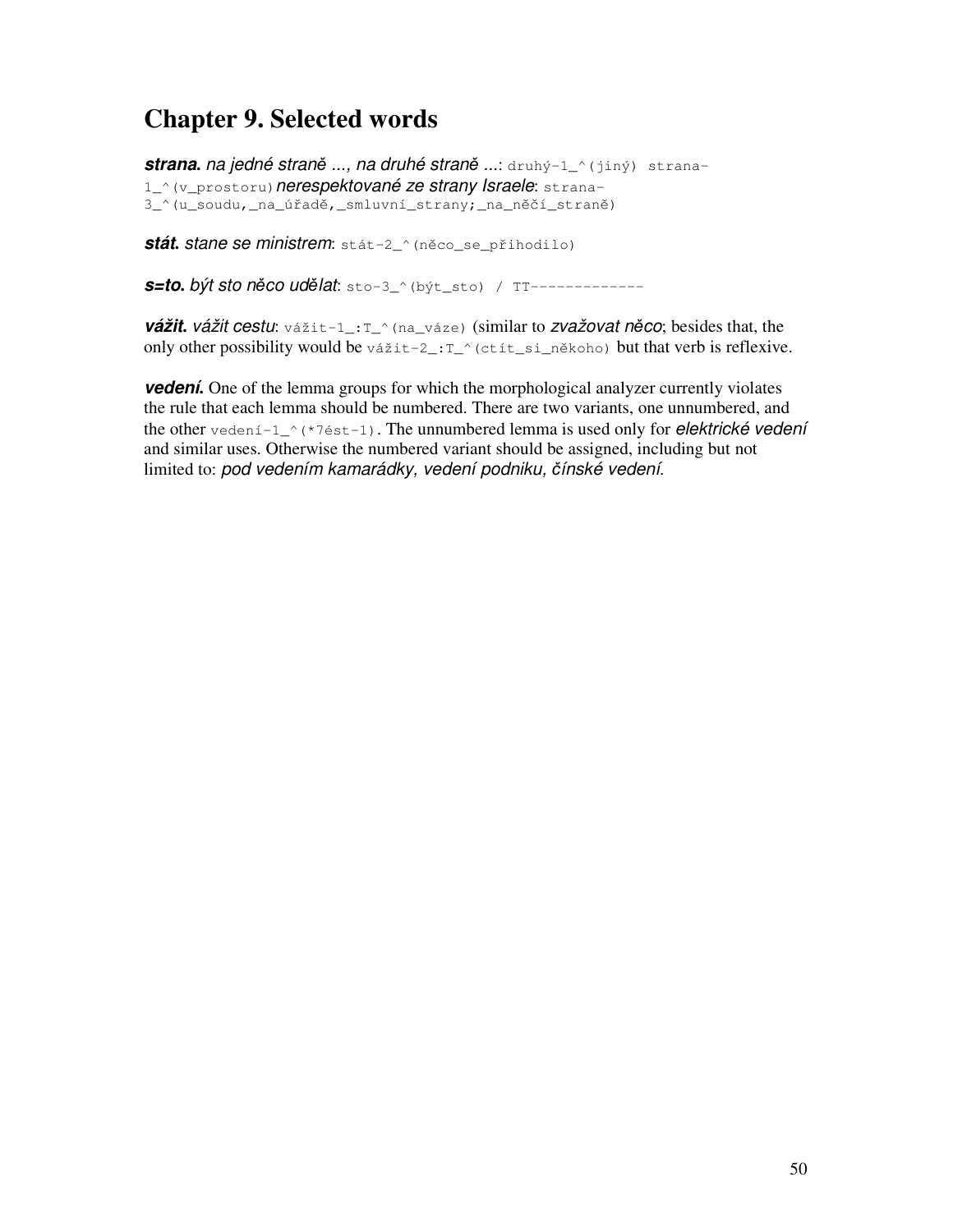# **Chapter 10. Date and time**

- $v + a \, \text{day:}$  accusative (4) ( $v \, \text{sobotu}, \, v \, \text{neq}$ *děli*)
- $v + a$  month: locative (6) (*v lednu*, *v září*)
- $v +$  an hour: accusative (4) ( $ve$  4 *hodiny*,  $v$  6 *hodin*)
- *ve dne*: locative  $(6)$   $NNIS6---A---A$  9 special kind of locative that occurs only in this context (*v noci* is also in locative)
- month in a date: genitive  $(2)$   $(25. září, 2. října)$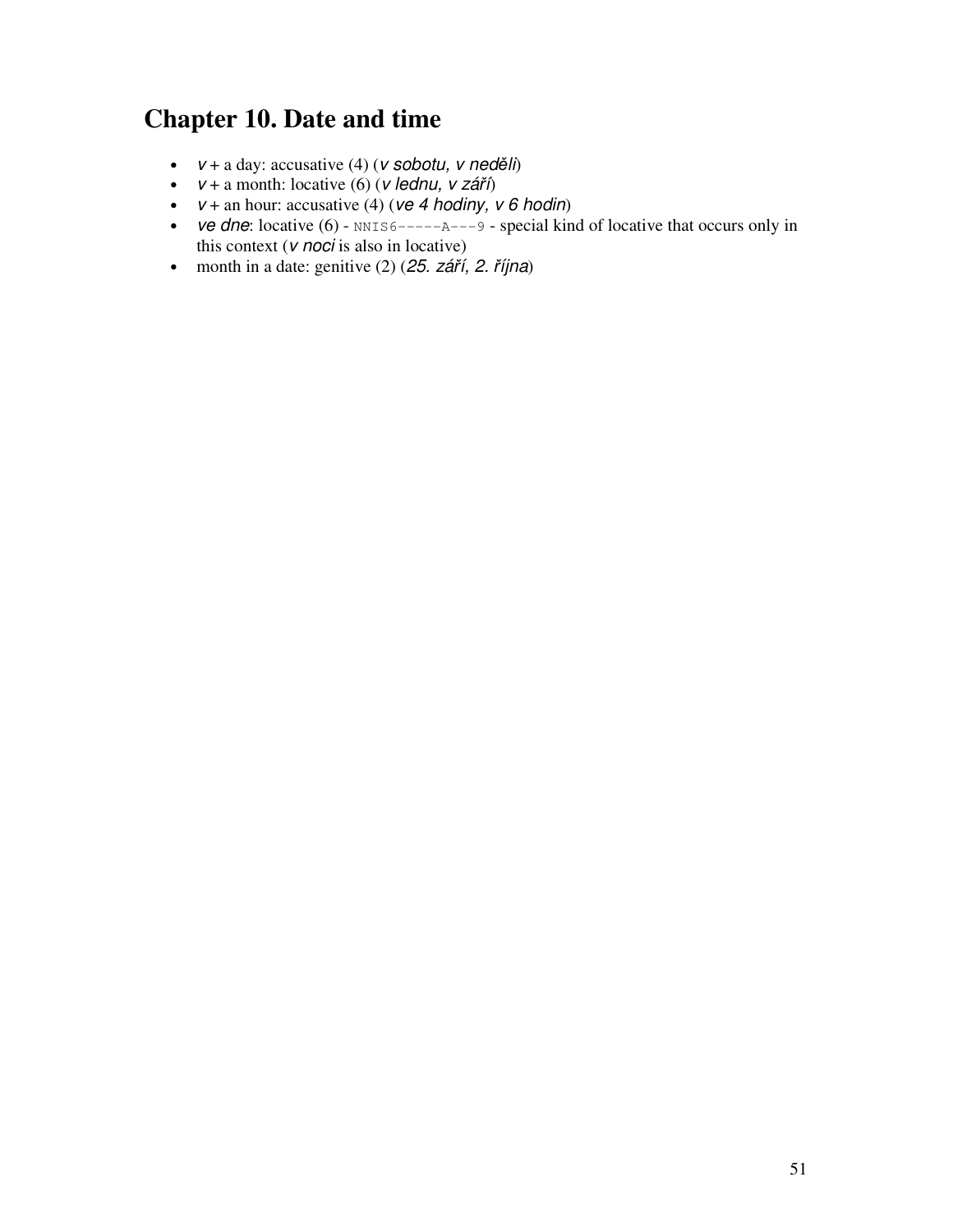# **Chapter 11. Numbers, numerals and quantifiers**

An adjective modifying a quantified expression agrees in case with the noun, not the numeral.

#### **Example 11.1. Case agreement in counted phrases**

- *za* (gen)
- $\cdot$  *těch* (gen)
- *mizerných* (acc)
- *deset* (gen)
- *korun* (gen)

**1x.** Lemma equal to the form, e.g.  $1x$ . Tag  $Cv$ -------------

4x5. It should be tokenized into three tokens, e.g. 4, x-5<sup>o</sup> (náhr. \_symbolu\_krát), and 5.

*t*-*i stovky, dvacet tisíc lidí, necelých 9000*

• *sto* and *ptiset* in *sto-, ptiset- a tisícikoruny*

Not solved. The closest existing tag is the one of first parts of hyphenated adjectives (A2--------A----). But a lemma of a numeral should not have an adjectival tag.

• *Domníváme se, že poslední pl miliardy let udržuje...*

What case should *poslední* get? Does it agree with *pl* (accusative), or with *miliardy* (genitive)? Solution: genitive should be preferred.

*za tch patnáct let*: *patnáct* = accusative, *tch* = genitive.

• *Výsledkem bylo zase jen pár marek. pár* can be a numeral (C...[2367]) or a noun  $(N_{\text{max}}[14])$ . But in this particular context, it should be c due to agreement with the predicate and N due to the nominative case. Solution: use ClXP1----------, the morphological analyzer must be adjusted.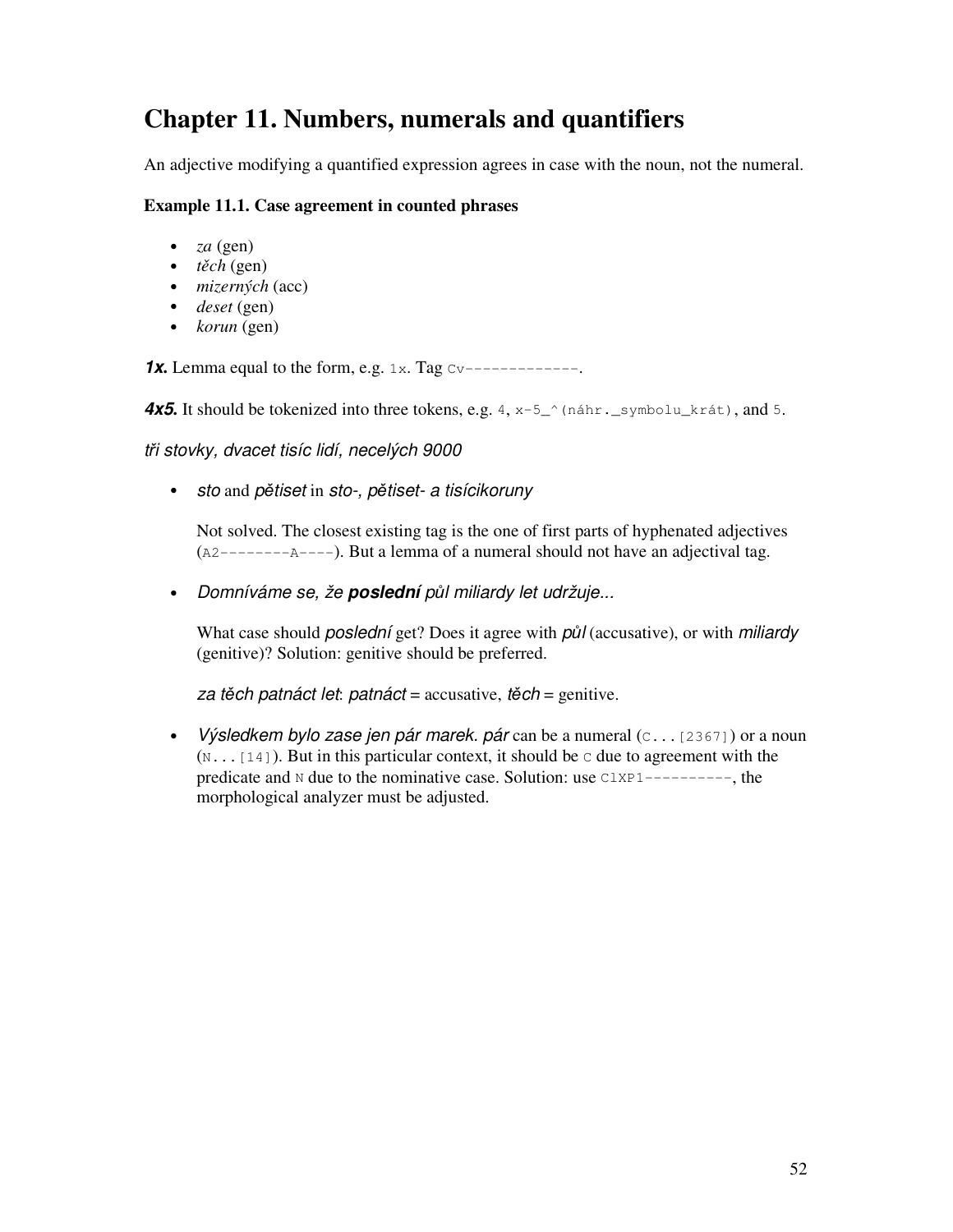# **Chapter 12. Hyphenated composites**

If the hyphenated word ends with -o, and by a replacement of that -o by an adjective ending we obtain an adjective (normal or possesive), the lemma for the word is that adjective (e.g. *esko-nmecký - esko eský, Karlo-Ferdinanova - Karlo Karlv*). Some words cannot be viewed as derived from adjectives, but rather from nouns (e.g. rap- jazzová - rap  $\rightarrow$ rap vs. rapovo-jazzová - rapovo  $\rightarrow$  rapový).

Currently the only tag for first parts of hyphenated compounds is  $A2$ ------- $A$ ----. The tag set has to be extended by a similar tag for nouns. Otherwise, we would have to introduce two lemmas for each noun, one tagged normally as noun, the other as an adjective before a hyphen. (One lemma must not occur with more than one part of speech.) Of course, that would be extremely inconvenient.

### **Example 12.1. Hyphenated composites**

- *srbsko-ernohorská*: srbský / A2--------A----
- Univerzita Karlo-Ferdinandova: Karlův\_; Y\_^(\*3el) / A2---------A----
- *Univerzita Karel-Ferdinandova*: Karel\_;Y / A2--------A----
- *rap-jazzová*: rap-2 / A2--------A----
- *rapo-jazzová*: rap-2 / A2--------A----
- *rapovo-jazzová*: rapový / A2--------A----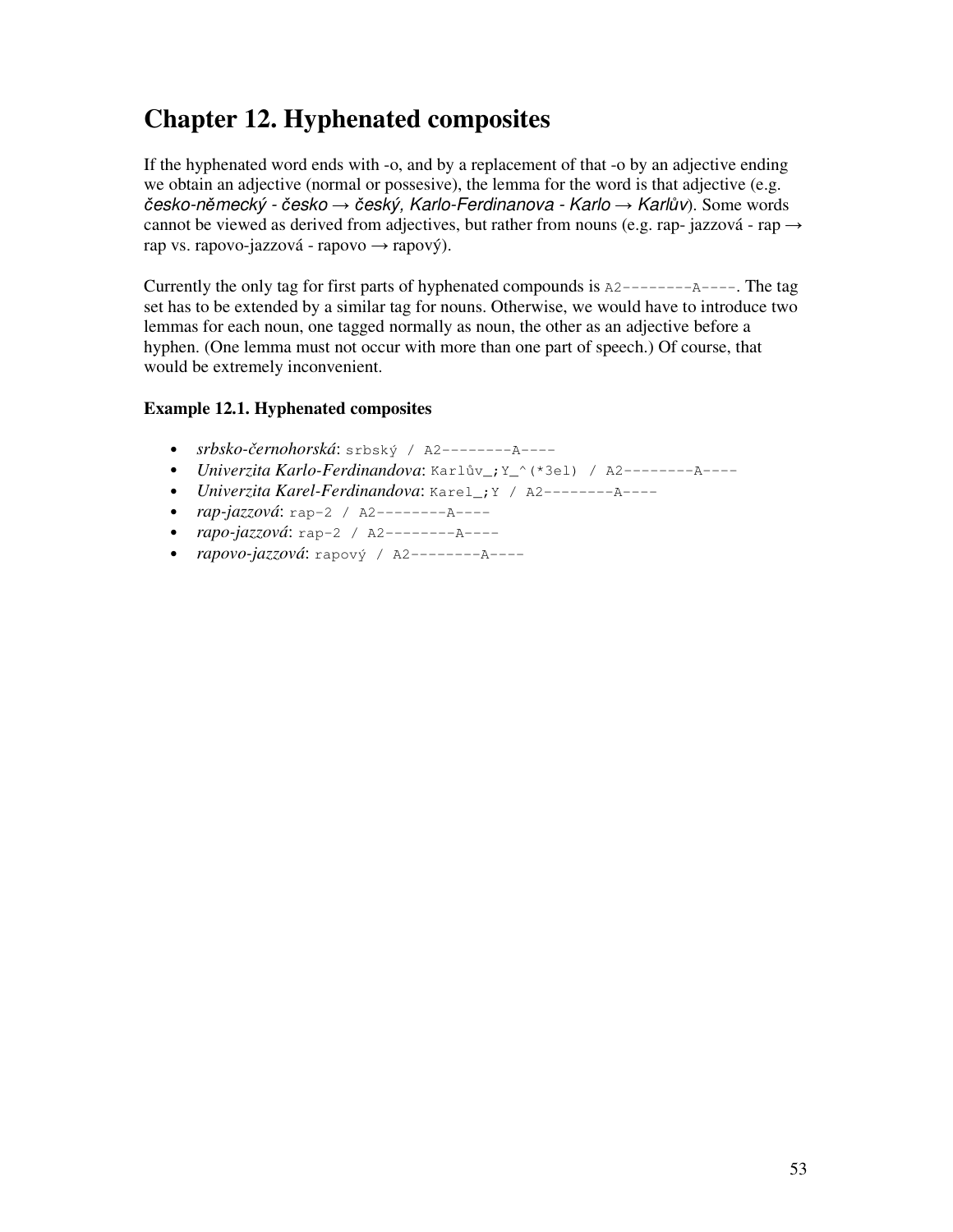# **Chapter 13. Insertion**

### **Table of Contents**

13.1. Possessive adjectives 13.2. Words ending with -ismus, -izmus 13.3. Transcription of pronunciation 13.4. Crippled forms 13.5. Isolated morphemes 13.6. Geometry 13.7. Chess codes

If the possibilities offered by the morphological analyzer are not suitable, you have to insert new lemma and/or tag. If you insert a new lemma, you have to ensure that the lemma (lemma proper) you insert is not already used. That usually means adding unique numbers to distinguish lexical items having the same base form.

### **13.1. Possessive adjectives**

Lemmas of possessive adjectives show how the get the noun they are derived from (see also Section 2.1.7, "Comment on derivation"). For example:

- kardinálův\_^(\*2) remove two letters: kardinál
- Karlův\_; Y\_^(\*3el) remove 3 characters, add "el": Karel
- Martinův- $1$ <sub>-</sub>; Y<sub>-</sub>^(\*4-1) remove 4 characters, add "-1": Martin-1

# **13.2. Words ending with** *-ismus, -izmus*

The base form should use -ismus ending, the form using -izmus is treated as variant '1'. Currently some entries still do not follow this convention.

## **Example 13.1.** *-ismus, -izmus* **[4]**

- *mechanismus*: mechanismus / NNIS1-----A----
- *mechanizmus*: mechanismus / NNIS1-----A---1
- *exhibicionismus*: exhibicionismus / NNIS1-----A----
- *nacionalizmu*: nacionalismus / NNIS2-----A---1

# **13.3. Transcription of pronunciation**

### **Example 13.2. Transcription of pronunciation**

*vyslovujeme "zpjev"*

### *"mly" se te "meli"*

The lemma should be equal to the word form, the tag should be  $NNXX---A---$  even if transcribing pronunciation of words that are not nouns: mnneli\_^(prepis\_výslovnosti) /  $NNXXX---A---A$